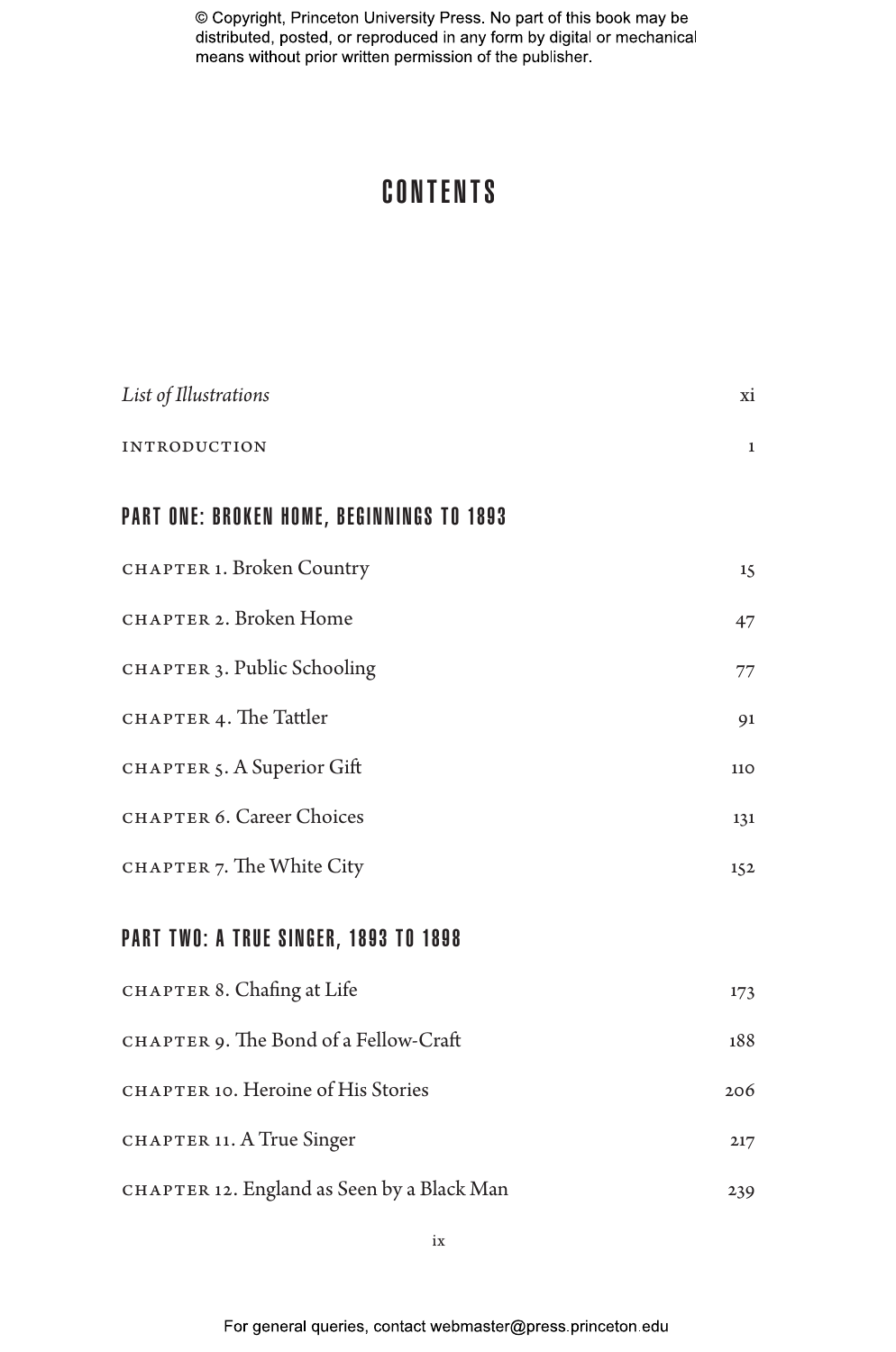x CONTENTS

| CHAPTER 13. East Coast Strivings           | 263 |
|--------------------------------------------|-----|
| CHAPTER 14. The Way Is Dark                | 278 |
| CHAPTER 15. The Wizard of Tuskegee         | 294 |
| PART THREE: THE DOWNWARD WAY, 1898 TO 1906 |     |
| CHAPTER 16. The Wedding of Plebeians       | 307 |
| CHAPTER 17. Our New Madness                | 327 |
| CHAPTER 18. Still a Sick Man               | 351 |
| CHAPTER 19. A Sac of Bitter Sarcasm        | 372 |
| CHAPTER 20. Old Habits Die Hard            | 390 |
| CHAPTER 21. The Downward Way               | 408 |
| CHAPTER 22. Waiting in Loafing-Holt        | 421 |
| Epilogue                                   | 449 |
| Acknowledgments                            | 461 |
| Notes                                      | 467 |
| Index                                      | 523 |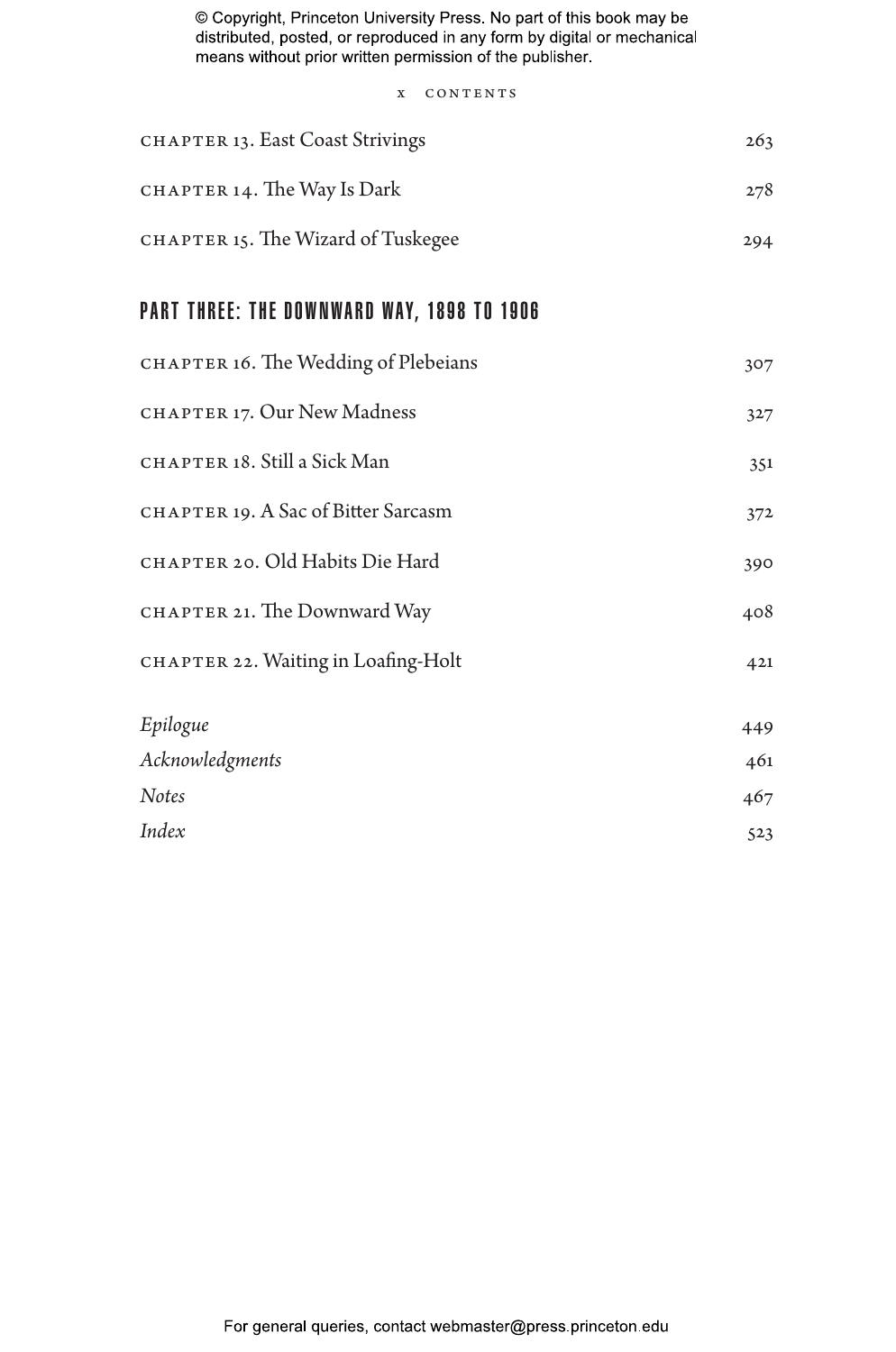# *Introduction*

In the October 1914 issue of the *A.M.E. Review*, an author named Alice M. Dunbar (1875–1935) published "The Poet and His Song," reflecting on the "life and character" of her former husband, the legendary African American poet Paul Laurence Dunbar  $(1872-1906)$ .<sup>1</sup> When they first corresponded in April 1895, she went by the full name of Alice Ruth Moore; she was nineteen years old, he twenty-two. Their epistolary courtship lasted nearly two years, until they became engaged in early February 1897. In March 1898 they married; and in January 1902 they separated abruptly, without having children together. Despite his pleas for forgiveness, which she unfailingly ignored, they never reunited.<sup>2</sup> In print and in person, turbulence described the six years and nine months of their relationship: infatuation and love, admiration and encouragement, but also suspicion and frustration, exasperation and fury, as well as intimidation and violence.

Even though Alice published "The Poet and His Song" almost nine years after Paul's death, she retained the surname "Dunbar."3 In fact, the essay marked her first-ever published study of why Paul perceived the world the way he did. "So if one wishes to get a correct idea of any poet whatever," she explains at the outset, "he must delve beneath the mere sordid facts of life and its happenings; of so many volumes published in such and such a time; of the influence upon him of this or that author or school of poetry; of the friends who took up his time, or gave him inspiration, and, above all, one must see what the love of Nature has done for the poet." Alice's essay seeks to render more human, if more profound and complex, a person she once loved but later came to resent during his lifetime—and after his death in 1906, a person she had eventually come to appreciate. The title "poet laureate of his race," which Paul assumed during the height of his professional career, underestimated the sophistication of his poetry.<sup>4</sup>

In lyrical prose, Alice describes the poems Paul wrote that best mirrored his unique literary sensibility.<sup>5</sup> One of these poems was "Sympathy," published in his fourth book of poetry, *Lyrics of the Hearthside* (1899). The bird's cage,

1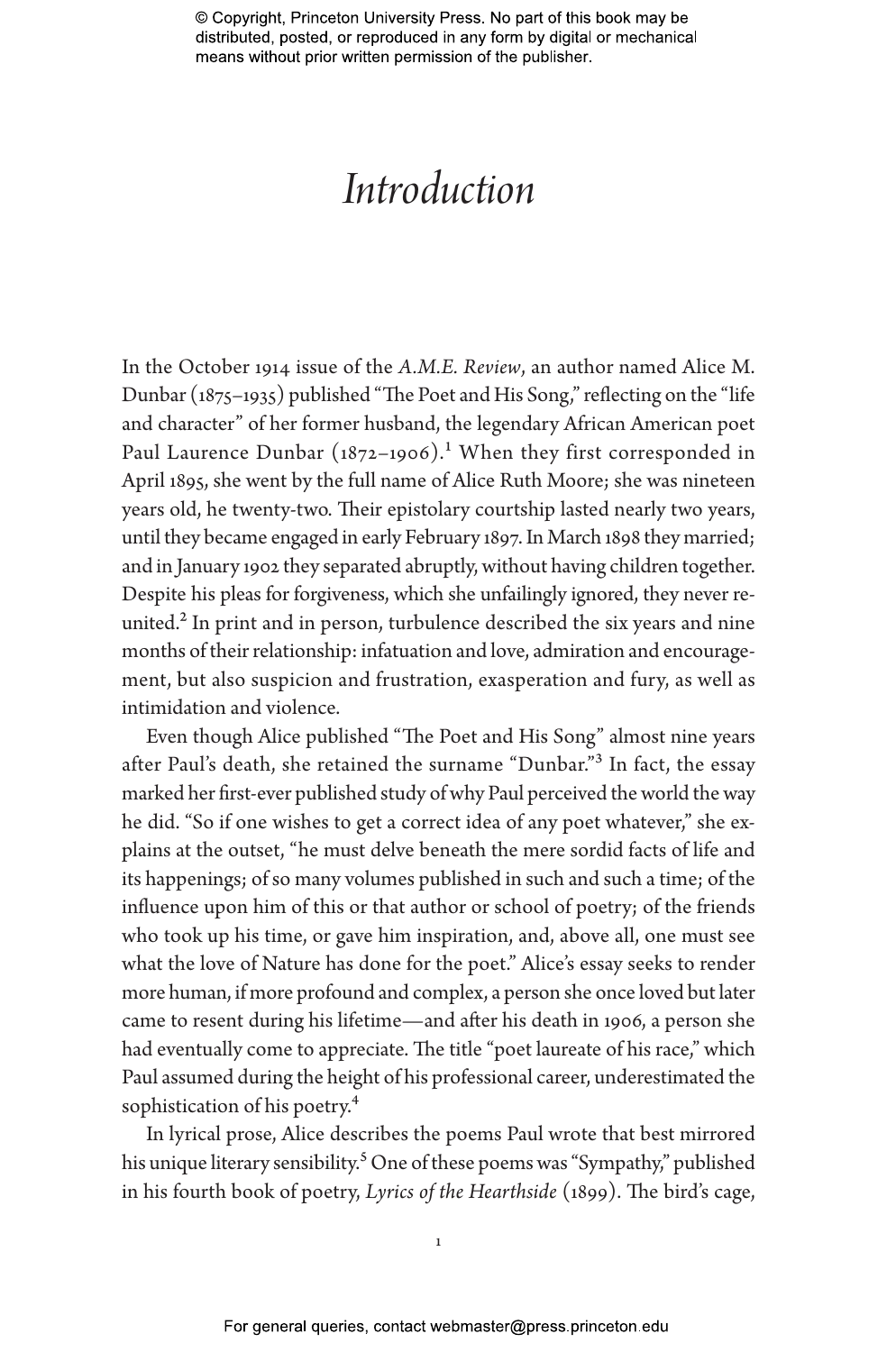### 2 Introduction

according to Alice, actually referred to the "iron grating of the book stacks in the Library of Congress," where the "torrid sun poured its rays down into the courtyard of the library and heated the iron grilling of the book stacks until they were like prison bars in more senses than one." Paul worked at the Library of Congress from September 1897 through October 1898; during this period, a series of illnesses cut short his employment there. (The "dry dust of the dry books . . . rasped sharply in his hot throat," she remembered.) What had initially been the proverbial job to die for turned into a job that was killing his body and spirit. Being "a poet shut up in an iron cage with medical works" was "ironic incongruity," Alice wrote. Among the stacks Paul was not a patron but a prisoner; now he "understood how the bird felt when it beat its wings against its cage."6

Alice could very well have been overstating the misery surrounding the nature of Paul's job in the Library of Congress. Others who witnessed him there tell a different story, suggesting that the Library of Congress, for all its faults as an oppressive work environment, could never truly suppress Paul's brilliant sense of not only literary time and place but also how distinctive forms of art, such as music and poetry, could converge, stimulate his imagination, and move audiences.7

Although its autobiographical basis in Paul's stint at the Library of Congress may be debatable, the poem "Sympathy" nonetheless testifies in profound, existential ways to the miraculous and transcendent bond between the poet and the world. The poem highlights the "direct ratio" of the poet to sympathy—to the knowledge, as the poem's speaker puts it, of three refrains: "what the caged bird feels," "why the caged bird beats his wing," and "why the caged bird sings." Paul struggled with the belief that he lived and wrote like a bird trapped in a cage, however gilded it might have been by the acclaim of admirers. The poem would reverberate in the century after its publication, its lyrical poignancy and thematic cogency extended in Maya Angelou's *I Know Why the Caged Bird Sings* (1969).8 In its depiction of how a young black girl could grow and achieve a personal sense of dignity in the face of rampant racism and sexism, Angelou's autobiography reveals the perennial relevance of Dunbar's original song: a caged bird beating its wings is the story of the individual imprisoned by societal preconceptions and struggling to escape.

Describing the life and times of Paul Laurence Dunbar requires that we tell this story. Prodigious and prolific, he was a serious professional writer for a total of eighteen years, from 1888 until his death. During this time he released fourteen books of poetry, four collections of short stories, and four novels, a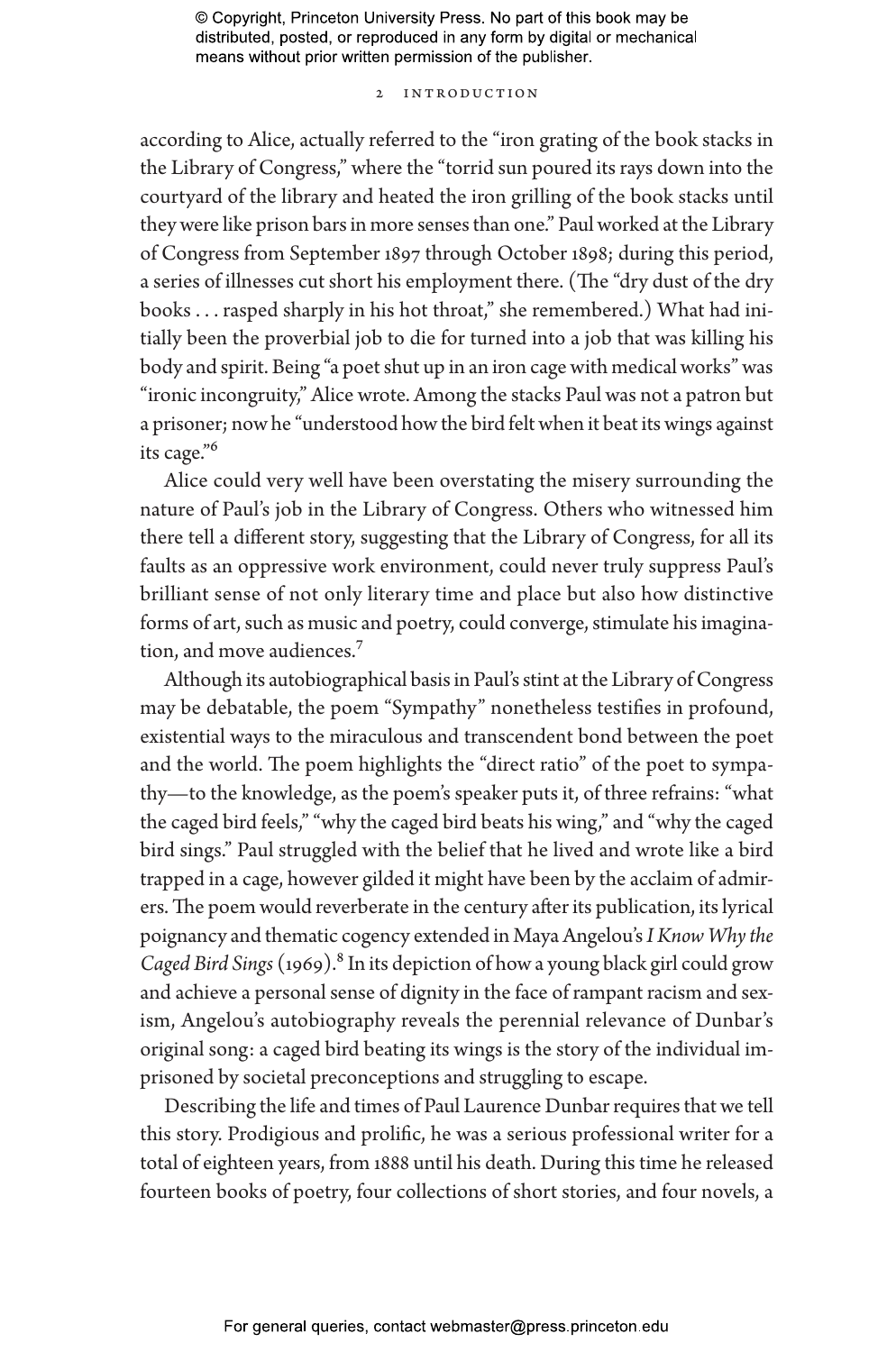#### Introduction 3

body of work that showcased his mastery of literary genres—the Western lyric, the Romantic poetry of England, the "Fireside" or "Schoolroom" poetry of the United States, the realism and naturalism of American fiction, the racial uplift of African American literature, and the dialect of informal English. Newspapers and magazines across the country syndicated many of the individual texts in his eighteen books of poems and short stories. Across various mainstream and obscure periodicals, he also published essays on the progress, productivity, and challenges of African Americans from the era of slavery to newfound franchise and freedom in the decades after the Civil War. (For Paul himself, the achievements of his life and literature, whether accurately or not, served as his benchmarks of racial progress.) To wide acclaim, he recited his poems or delivered speeches in private homes, churches, schools, and auditoriums across America's East Coast and Midwest as well as in England's cities. And he drafted experimental works, including librettos and drama, that exhibited his prodigious artistic versatility. The quality, breadth, and diversity of his literature inspired countless people around the world.

A biography of Paul Laurence Dunbar, however, cannot be merely a story of the intellectual ideas that informed the way he wrote literature. Nor can it be only an exploration of the mental, emotional, and moral compass by which he oriented himself in the world. It must also recount the wider historical forces that inevitably shaped his personality—the forces that guided the various personal and professional choices that lay before him and that, he believed, would determine the course of his life, career, and legacy. One must tell the full story of an African American who privately wrestled with the constraints of America in the Gilded Age, but who also sought to express or mitigate this strife through the written and spoken word.<sup>9</sup>

Reared during and after Reconstruction, Paul belonged to a generation of African Americans—of so-called New Negroes—whose parents had been enslaved and who were adjusting to the capitalist modernity of America. It was a time when "the man of letters" had to become "a man of business," as William Dean Howells—the so-called Dean of American Letters, a renowned critic and writer who had become one of Paul's most influential patrons—acknowledged in 1893: "unless he sells his art he cannot live, that society will leave him to starve if he does not hit its fancy in a picture, or a poem, or a statue; and all this is bitterly true."10 But it also was a time when such an edict leaned on an expectation that African Americans who sought to make a living through literary writing had to tailor it to racial stereotypes. Professional opportunities for such writers were limited to certain types of writing, including the depiction of undereducated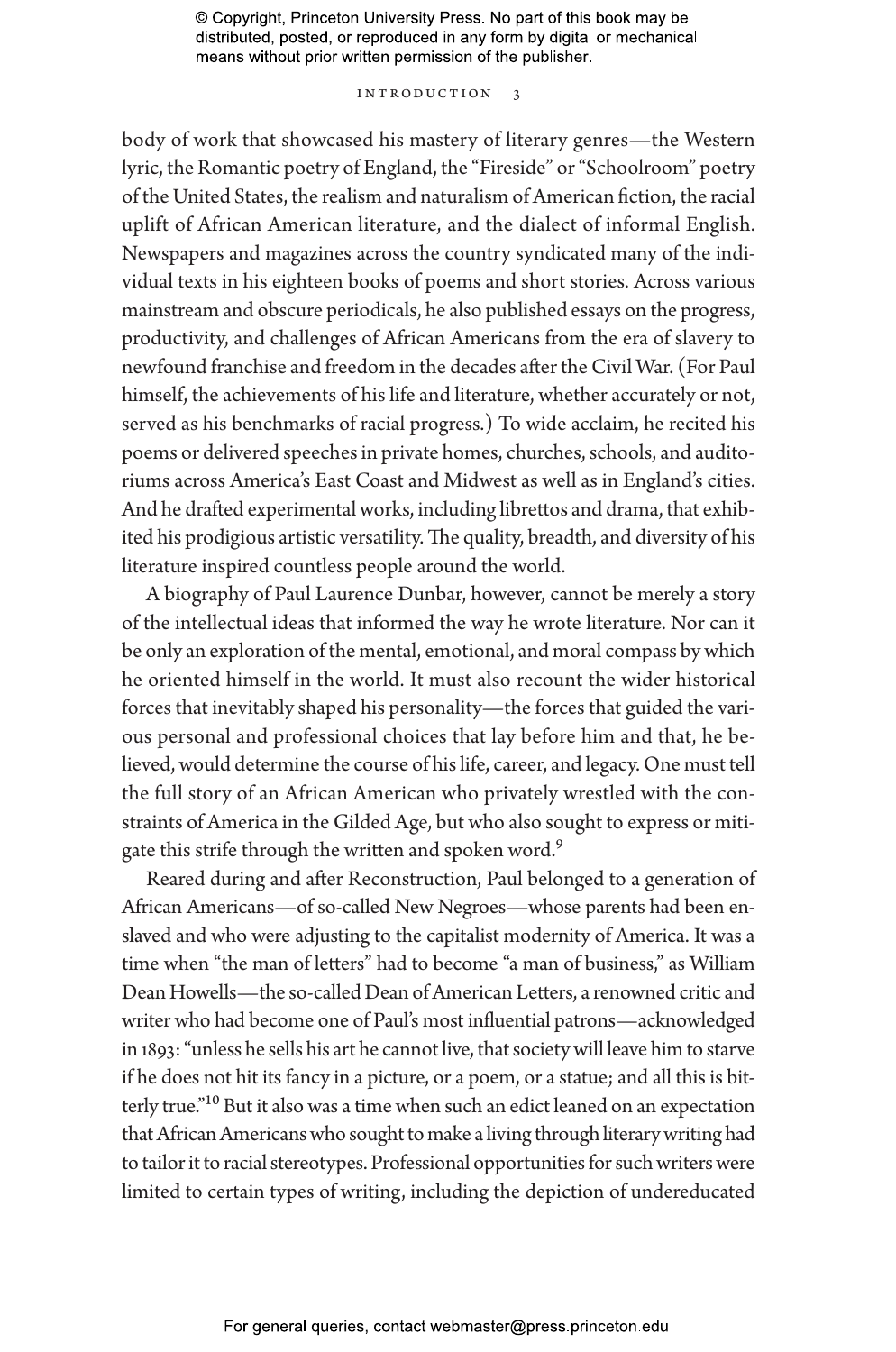4 Introduction

dialect or African Americans in the racist mold of blackface minstrelsy. Autobiographical undertones about how Paul himself faced this conundrum can be found in his poem "The Poet," included in his 1903 collection *Lyrics of Love and Laughter*:

He sang of life, serenely sweet,

With, now and then, a deeper note. From some high peak, nigh yet remote, He voiced the world's absorbing beat.

He sang of love when earth was young, And Love, itself, was in his lays. But ah, the world, it turned to praise A jingle in a broken tongue.<sup>11</sup>

Paul resented how much the world underappreciated his literary skills and creativity. The facts corroborate his belief. Critics, editors, publishers, patrons, and fellow writers rarely acknowledged publicly, or even privately, Paul's ability to experiment with the various traditions of Western poetry in formal English—from the lyric to the ballad, the rondeau to the sonnet—beyond the stereotypical language of African American dialect he likewise happened to know and write so well. To Alice especially, he complained about how these circumstances so unfairly limited him, about how they forced him to bear a burden of racial authenticity more onerous than what any other African American writer of his era had to shoulder.

Nonetheless, and perhaps ironically, Paul overcame these personal reservations and social conditions to write and recite dialect in ways unprecedented in their artistic excellence and commercial success.

———

To make proper sense of Paul Laurence Dunbar, one has to begin his story well before his birth on June 27, 1872. One must understand the antebellum lives of his parents, Joshua Dunbar and Matilda Murphy, as Kentucky slaves; their separate experiences during the Civil War; their acculturation to the postwar city of Dayton, Ohio, where Paul was born; and their combustible marriage, violent exchanges, and eventual divorce. As Paul matured, he came to embody contradictions while rebelling against the world's stifling expectations. He tried to be a faithful boyfriend or husband to women, but his wandering eyes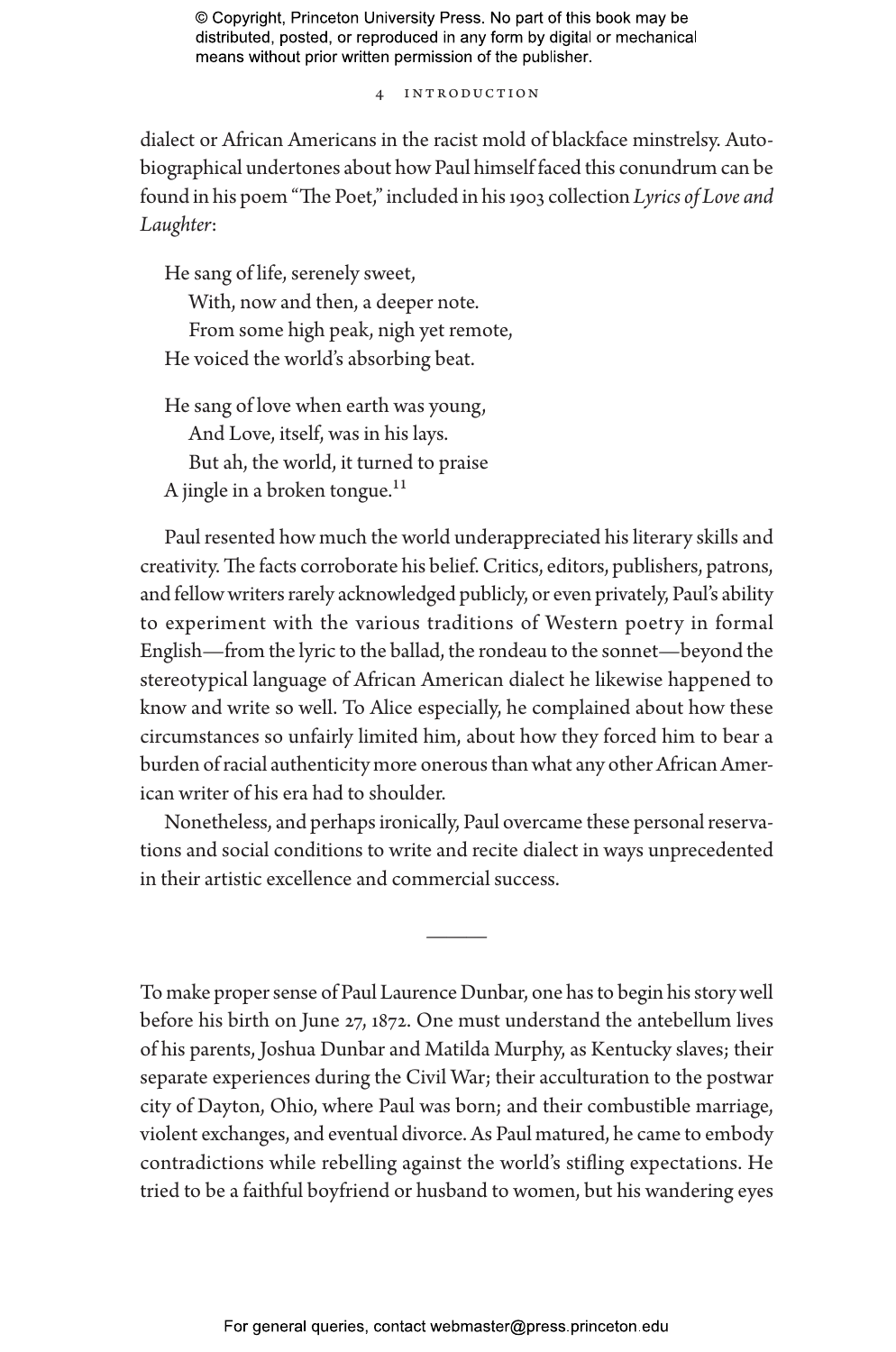### INTRODUCTION 5

betrayed his pleas of fidelity. Alcoholism afflicted his father and eventually overtook him, too, to the horror or fascination of sober onlookers. Paul enjoyed reading, writing, and reciting literature in formal English, but the commercial vogue for the persona and dialect of the so-called Old Negro, or of the undereducated, docile slave, pressured him at times to change course to improve the sales of his published literature. Racial politics divided the African American intelligentsia into partisan camps either supportive or critical of the industrial ethos of the most famous African American educator at the turn of the twentieth century, Booker T. Washington. As Paul's perspective on racial progress evolved, he would come to support both camps at different times. Under such duress, the conflicted dimensions of Paul's personality became more manifest. He was a temperamental judge of others' failings, yet he himself was insecure. Toward the patrons of the white literati he was obsequious, yet with the patriarchs of the black intelligentsia he ingratiated himself. And to multiple women he wrote private letters that alternately expressed extremes of excessive love and merciless condemnation.

The remarkable life and times of Paul Laurence Dunbar break down into three main parts. Against the backdrop of the Civil War, Reconstruction, and the rise of Jim Crow segregation, the first section, "Broken Home," describes the early lives and eventual challenges of Joshua and Matilda, Paul's parents; the circumstances and consequences of Paul's birth and his fatal inheritance of Joshua's virtues and vices; his rearing in Dayton, Ohio, where he entered an entrepreneurial newspaper partnership with his high school classmate Orville Wright, who would later be known, along with his brother Wilbur, as a coinventor of the first airplane that could achieve controlled, sustained, and powered flight; and the years leading to 1893, when he published his first book, *Oak and Ivy*, and befriended the legendary African American abolitionist and statesman Frederick Douglass at the World's Columbian Exposition in Chicago. Spanning five eventful years, the second section, "A True Singer," bookends the era when Paul entered his literary prime and tried to grasp what being a professional African American writer meant. Literature authored by African Americans most excited mainstream audiences when it portrayed the stereotypical dialect of slaves, which became the mythical object of white nostalgia once the Emancipation Proclamation liberated 3 million slaves in 1863 and portended the metaphorical disappearance of their racist caricatures and vernacular. This section traces the origin and growth of his infatuation with Alice, leading to their tumultuous courtship and engagement; and it highlights the extent of Paul's personal and professional reach to the era's rising political stars.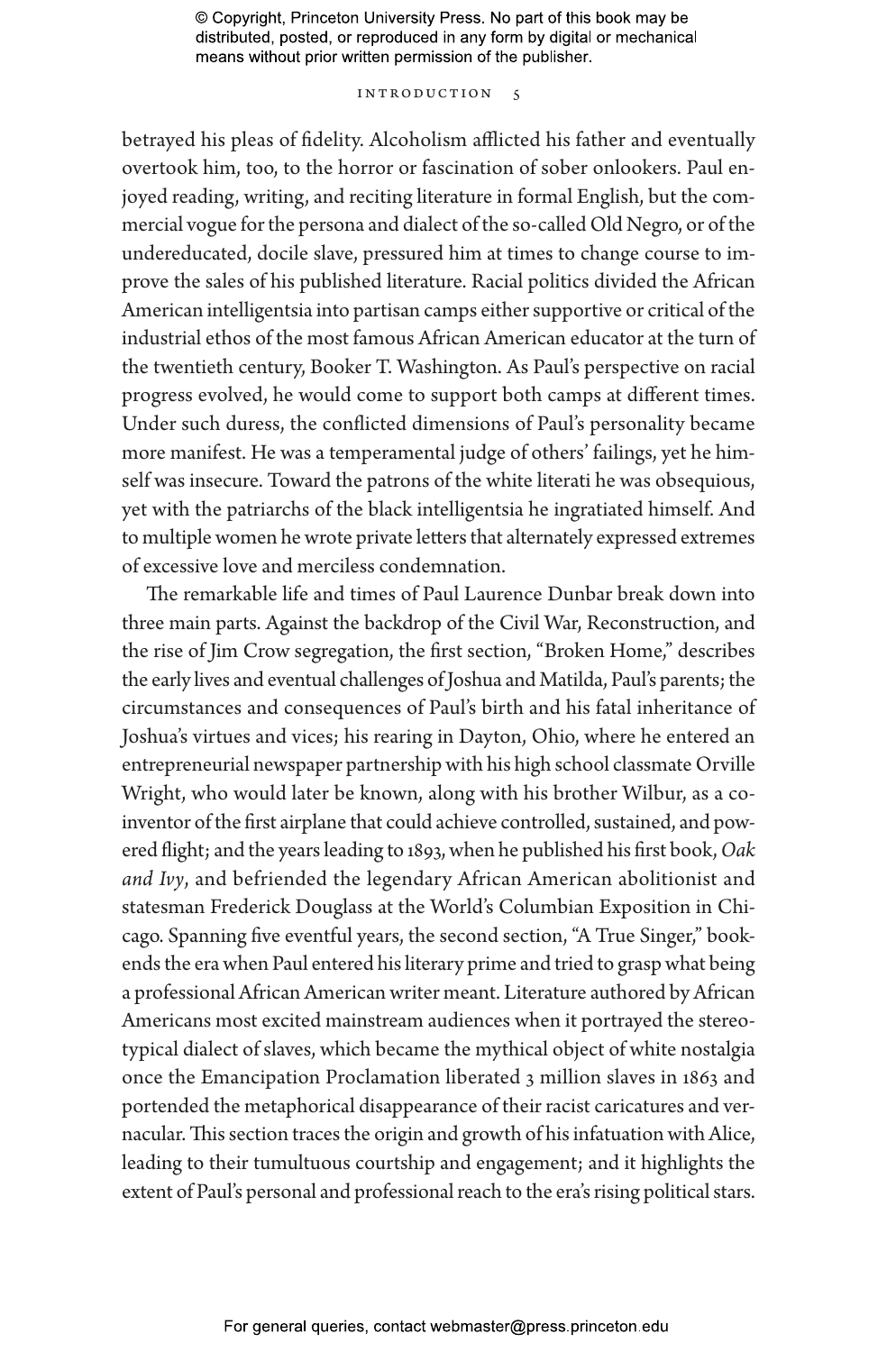#### 6 Introduction

The final section, "The Downward Way," begins in 1898 with his marriage to Alice, the joy of which was tempered over time by episodes of his grave illnesses, his confusing negotiations with editors and publishers, his financial obligations to support his mother, and his erratic behavior worsened by an irrepressible and obscene addiction to liquor.

A prominent part of this book involves analyzing Paul's volatile relationship with Alice, whose own comprehensive biography is long overdue and which accrues more information from the research I have conducted. I plumb his professional networks, which included patrons and politicians on both sides of the so-called color line. White men whom he came to know and admire included the writers James Newton Matthews, James Whitcomb Riley, and William Dean Howells; the medical doctor Henry Archibald Tobey; and Theodore Roosevelt, a government official he revered and reached out to—a gesture that this governor of New York and, later, president of the United States reciprocated. Others in Paul's orbit were legendary African American intellectuals of his time, including Frederick Douglass and Booker T. Washington above all, and to a lesser degree the musician Will Marion Cook, the writer James Weldon Johnson, the activist Alexander Crummell, the author Victoria Earle Matthews, and, in England, composer Samuel Coleridge-Taylor. Paul's countless interactions with editors and publishers, from the renowned Major James Pond and his daughter, Edith, to Frank Dodd of the publisher Dodd, Mead, reveal how he navigated the perks and pitfalls that accompanied his sudden rise to literary celebrity.

In portraying Paul's life, I attend especially to how broad historical forces shaped his personal, public, and professional identities. Newspapers, magazines, and recitals, in the United States and during his six-month tour of England in 1897, dictated his tactics and strategies to broaden his literary appeal for commercial gain. Political factors in the postwar stability of American society—including the period of Reconstruction (circa  $1865-1877$ ), the nomination of William McKinley for president (in 1896), and the gubernatorial and then presidential rise of Theodore Roosevelt (from 1899 to 1901)—played a hand in his access to elite constituencies of readers and sources of political power. The customs of racial taxonomy defined and authenticated his "blackness," to be sure, while segregationist policies for public interaction between blacks and whites limited his social mobility and his professional opportunities. And he gravitated to the great minds of literature in the extensive library that he built over time and collected in Loafing-Holt, the second-floor study in his final Dayton home, where he died on February 9, 1906.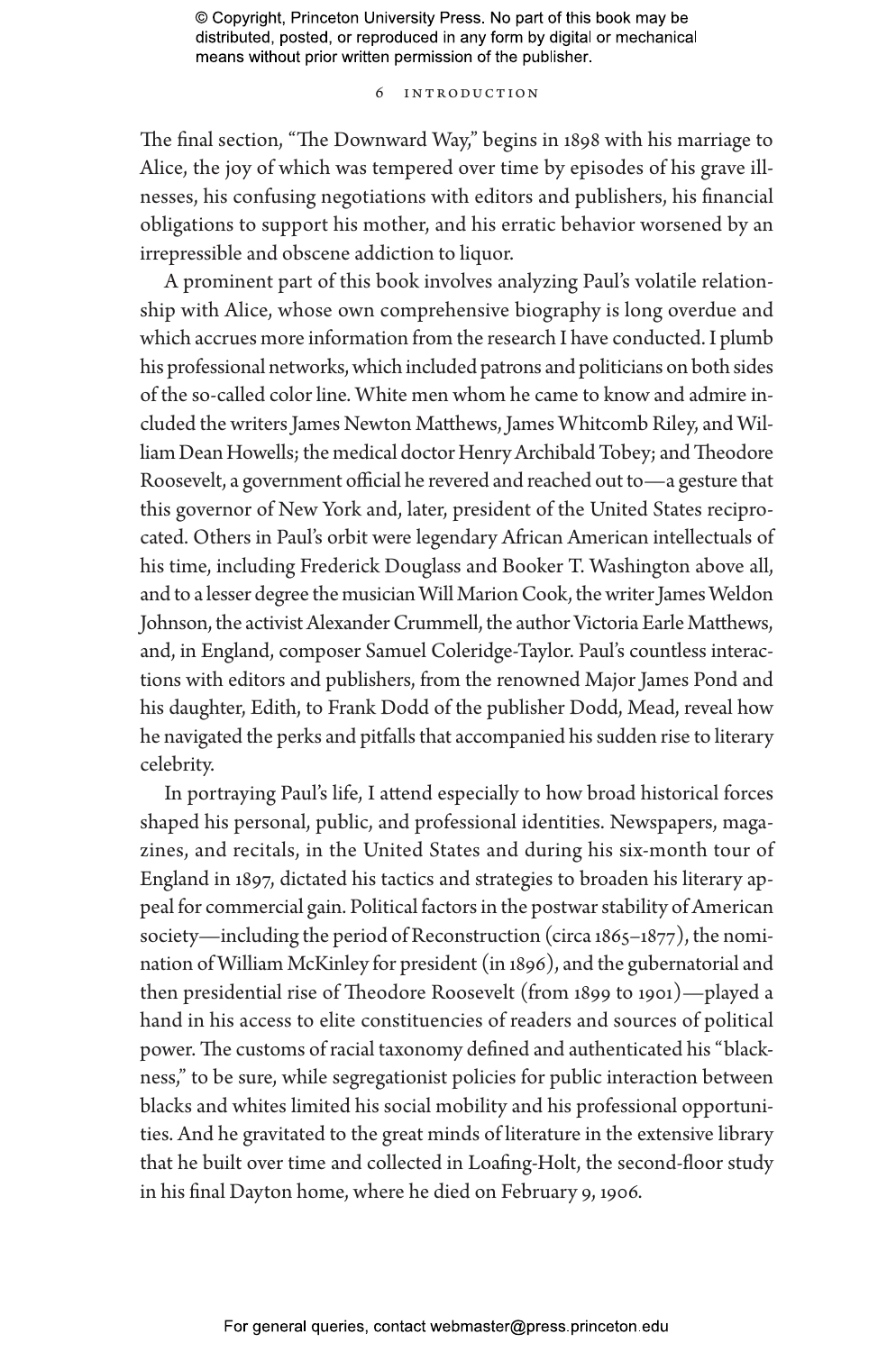### INTRODUCTION 7

Paul Laurence Dunbar was the first African American born after slavery that is, the first modern African American writer—to achieve commercial prosperity and international stature exclusively by his literary works. But he was not just a writer of literature. Although only an occasional librettist and lyricist for musicals, he nevertheless helped achieve two unprecedented milestones in the history of American culture: he wrote the libretto for the first musical with a full African American cast to appear on Broadway, a one-act show called *Clorindy, the Origin of the Cakewalk*, which premiered in 1898; and he wrote the lyrics for *In Dahomey*, which debuted in 1902 as the first full-length Broadway musical to be both written and performed by African Americans.

Despite these accomplishments, the blessing and curse of Paul's celebrity status compelled him to behave in extreme or unpredictable ways, ranging from his poised and gentlemanly decorum during his trip to England to the shameful misbehavior in—to repeat Alice's lament—"the mere sordid facts of life and its happenings." Like a poem, the essential meaning of Paul's life and literature defies easy paraphrase.

———

Since the late 1960s, academic and public interest in Paul Laurence Dunbar has steadily risen, coinciding with the centennial of his death in 2006 and the sesquicentennial of his birth in 2022.12 The election of Barack Obama as the first African American president of the United States likewise inspired scholars of American history to examine precedent circumstances under which African Americans aspired for high political office and intellectual leadership. Many scholars have gravitated toward Reconstruction, the era lasting roughly from 1865 to 1877, when Dunbar happened to be born and reared and when his early mind matured. During this time, the federal government sought not only to restore to the Union the eleven southern states that allied with the Confederacy during the Civil War (1861–1865) but also to consummate the constitutional franchise of African Americans in the wake of their emancipation from slavery.13 My biography hinges on the very cultural, political, and ideological implications of Reconstruction for Paul's phenomenal emergence in the late nineteenth century as a leading writer, intellectual, and spokesperson for his race.

During Reconstruction, so-called Radical Republicans employed a vocabulary of higher law that anchored the arguments for African American franchise to the idealistic republican principles of the nation's founding almost a century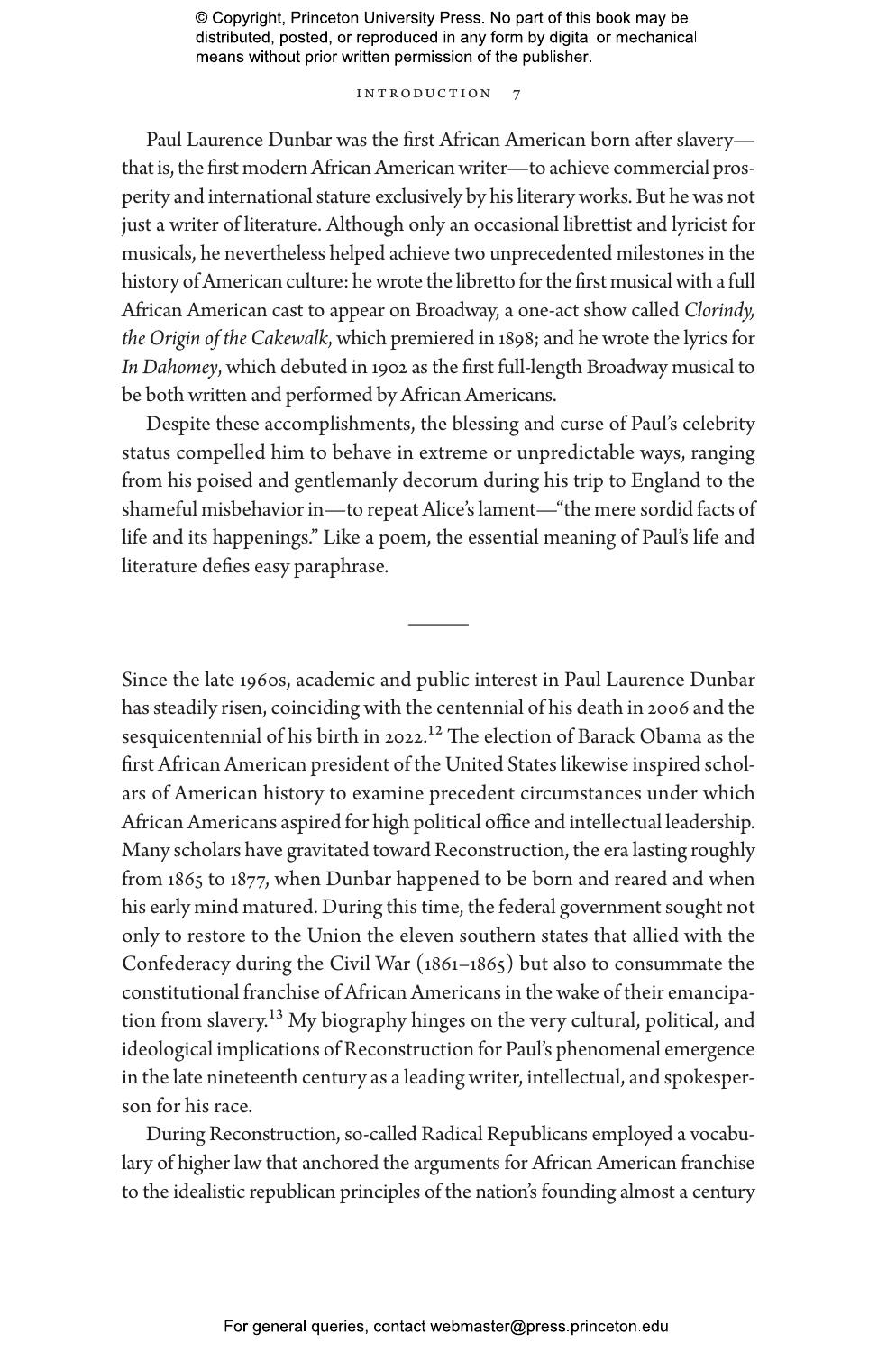#### 8 Introduction

prior, during the Revolutionary War. Although not unanimous in strategy or conviction, the Radical Republicans objected to the immorality of slavery and its denial of the natural rights of African Americans to "life, liberty, and the pursuit of happiness." Even though federal emancipation in 1863 undermined slavery, ingrained prejudice after the Civil War perpetuated the constitutional disfranchisement of African Americans. The Radical Republicans turned to an obscure provision in the Constitution that assured each state a Republican government. In another sense, the provision granted the federal government and its supporters license to intervene in state practices and enforce the entitlements of citizenship. According to historian Eric Foner, "A government that denied any of its citizens equality before the law and did not rest fully on the consent of the governed could not be considered republican."14

A host of constitutional amendments established the newfound franchise of African Americans after the Civil War: the Thirteenth Amendment in 1865, which formally ended slavery; the Fourteenth Amendment in 1868, which accorded citizenship to African Americans and certified the rights of citizens to due process and equality before the law; and the Fifteenth Amendment in 1870, which declared the rights of citizens to vote regardless of their "race, color, or previous condition of servitude." The Civil Rights Acts of 1866, 1871, and 1875 aimed to add further legal protections and assurances of equal treatment for African Americans. For a time, the core equivalence between Revolutionary-era republicanism and Reconstruction-era radicalism governed the progress of African Americans in the postbellum era. Under these postwar circumstances, African American men who served in the Union Army returned to their home states to reunite with family members (if they could be found) and look for work.

However, the notion that the federal government could control the conduct of individual states, particularly those in the South, fueled controversy. As the postwar tool of Radical Republicans to enfranchise African Americans and protect their rights as citizens, Reconstruction could not progress unencumbered. Constitutional cornerstones began to crack and buckle beneath the pressure imposed by the more resentful and retrogressive elements of American society, jurisprudence, and politics. For example, in December 1874 the Forty-third Congress assembled in the wake of Democratic domination of that year's elections, weakening the grip of Republicans on both the White House and Congress. (Ten years would elapse before the Republicans again commanded both branches.)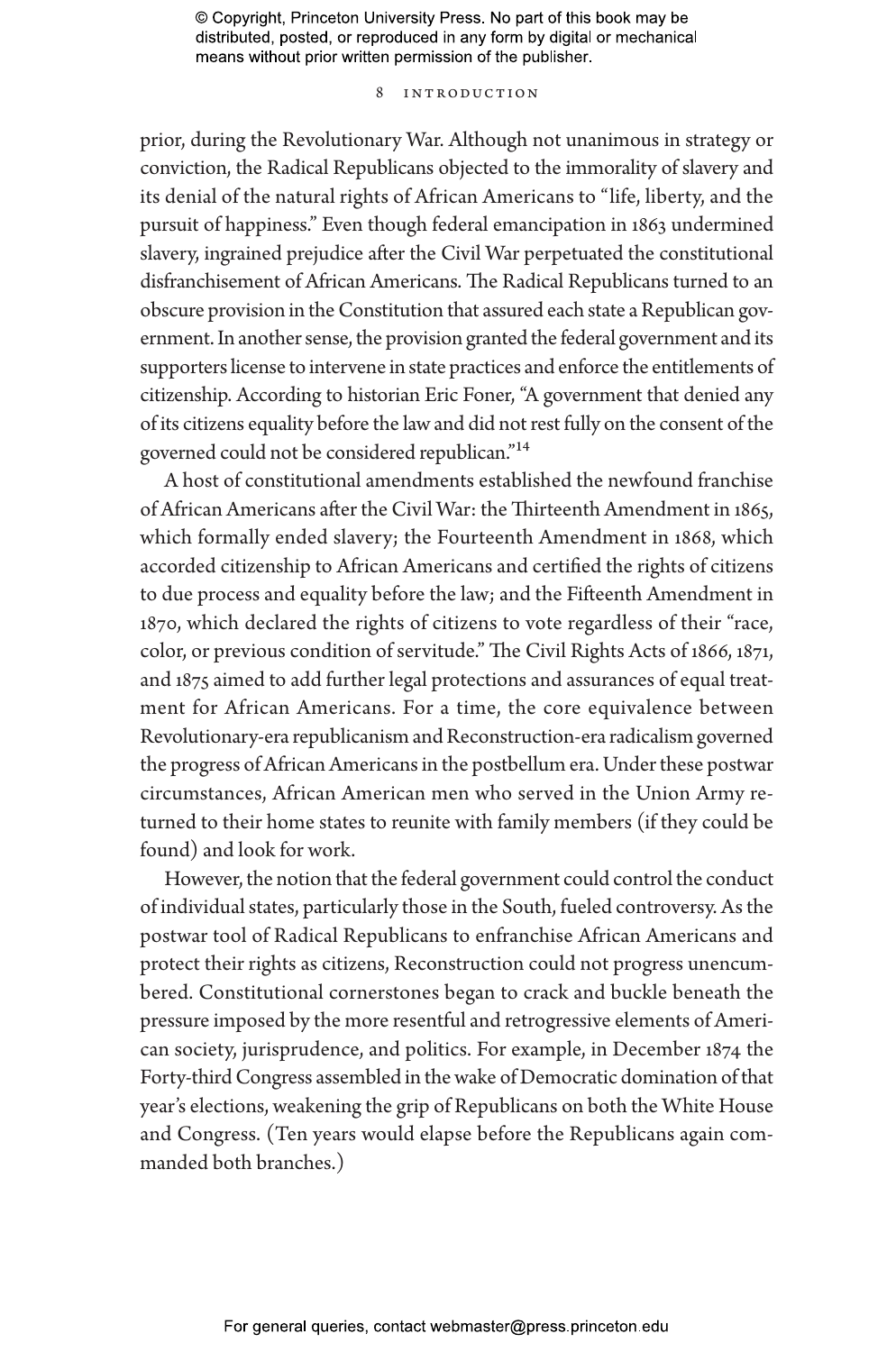#### INTRODUCTION 9

For each electoral advantage that Democrats gained, African Americans despaired that the nation took one step closer to the reinstitution of slavery. Slowly but surely, Democrats were reassuming the governmental helm of southern states. In April 1877 the southern Democrats conceded that Rutherford B. Hayes, the Republican candidate for president the previous year, could be declared winner over their own candidate, Samuel Tilden, under two conditions: first, southern and northern capitalists had to work together to ensure the industrial and economic revitalization of Confederate territories, and second, Hayes had to remove federal troops from southern state capitals, where they had been sent to supervise contentious gubernatorial and legislative elections. The so-called Compromise of 1877 began to nullify the Republican principles of Reconstruction that ultimately secured the political franchise of African Americans. As one Kansas Republican stated in February of that year, "I think the policy of the new administration will be to conciliate the white men of the South. Carpetbaggers to the rear, and niggers take care of yourselves."15

Juridical rollbacks accompanied the electoral compromise. Most notably, in the 1873 Slaughter-House cases and the 1876 cases *United States v. Cruikshank* and *United States v. Reese*, the Supreme Court weakened federal ability to uphold the liberties and due process of citizens, their right to assembly, and their right to vote, especially when these entitlements, in this court's view, conflicted with the individual jurisdiction and will of the states. Ironically, the very laws that once shielded the lives and franchise of African Americans in the South now exposed them to terrorist violence. Random white mobs and formalized, paramilitary organizations like the Ku Klux Klan plundered the homes of African Americans and castrated, raped, and lynched African American men with impunity. Additional laws designed to save citizens from being victims of fraud and corruption seemed inapplicable to African Americans.16

Political disfranchisement amplified the legal vulnerability of African Americans in postbellum times. During this period, as historian Nell Irving Painter rightly notes, "blacks never held political office in proportion to their numbers," and "any black representation at all was a novelty."17 The electoral relegation of African Americans to the lower congressional chamber—the House of Representatives, as opposed to the upper one, the Senate—starkly attested to this disproportion. For African Americans and their supporters, minimal representation was better than no representation at all.

Most whites believed, in contrast, that they would suffer if the political status quo improved or even remained the same for African Americans. As the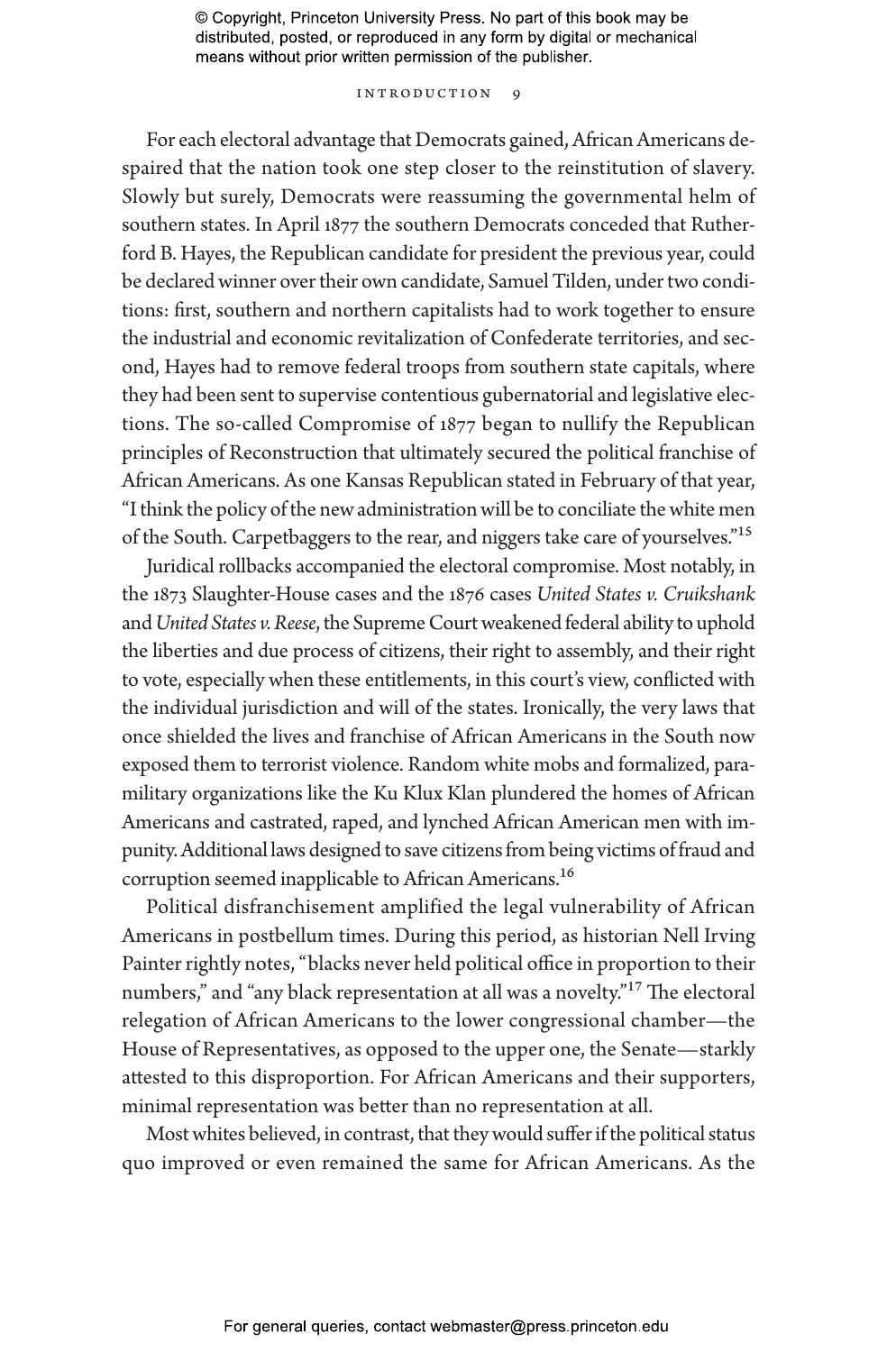#### 10 Introduction

Reconstruction period of emancipation and enfranchisement faded in national memory, racist efforts to undo these political attainments grew emboldened and systematic. Eventually, these efforts became victorious in their own right. Discouraging African Americans from running for the House of Representatives and relegating them to less prestigious and powerful posts, such as state legislatures and city councils, were tactics espoused by vocal Democratic constituencies and neglected by the deafening silence of Republican acquiescence.

By the Compromise of 1877, anti-Reconstruction sentiment in the media had reached a crescendo. Punditry in periodicals and books ranged from the Democratic criticism of government to the broader allegation, condoned by many white conservatives and liberals, southerners and northerners alike, that African Americans were fundamentally incapable of representing themselves in the realm of intellect, much less politics. The hallmark egalitarianism of Reconstruction gave way to the purportedly more realistic and practical, but essentially white-supremacist, doctrine of Redemption. Spearheaded by secessionist Democrats and Union Whigs, Redemption sought to ensure Reconstruction's utter failure.

Historians have shown that racial progress in the nineteenth century culminated with the Reconstruction-era electoral victories of the first African American congressmen and judges. Politicians and, less directly, cultural leaders emerged from African American communities to guide ideological discussions on how electoral politics could combat racial prejudice, injustice, and inequality, and how laws could work on behalf of African American progress toward complete civil rights.<sup>18</sup> Recent scholarship has enabled the discovery of new archives and literary forms emergent during and in the wake of Reconstruction, such as in association with the African American writers Charles W. Chesnutt, Frances Ellen Watkins Harper, Pauline Hopkins, and Paul Laurence Dunbar himself. The "unfinished revolution" suggested by Eric Foner in his classic 1989 book *Reconstruction* encourages a historiography that extends the story about the analogous opportunities and challenges of African Americans from the postbellum nineteenth century into the twentieth and twenty-first centuries.19

A comprehensive biography of Paul's life and times enables us to grasp the personal and creative choices he made while maturing into a professional literary writer on the heels of Reconstruction, when he became an emblem of modern African American letters but also a key protagonist in the epic story of race relations in America. Only recently have literary experts begun to pursue this wider lens of analysis, revising the long-held premise that his "dialect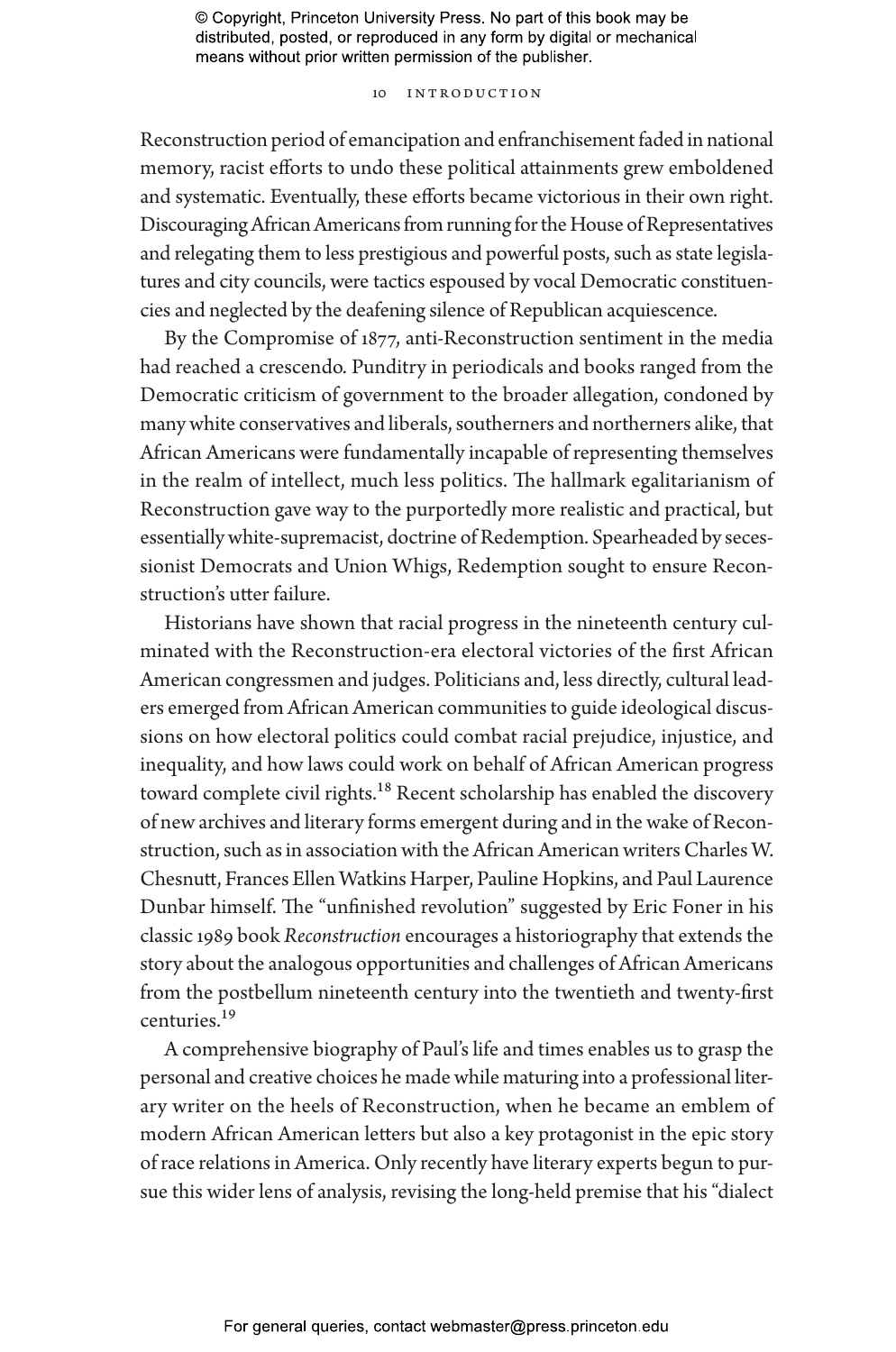#### INTRODUCTION 11

poetry" waged merely a "masked critique of the white racism, invisible to white readers but legible to black audiences."<sup>20</sup> The meaning and consequences of his life and literature turned out to be more complex than that.

———

Writing a biography of a famous American writer—especially in the case of Paul Laurence Dunbar, born of African descent less than a decade from slavery's end—invites a host of challenges. Some difficulties include the process of selecting the most relevant details for biographical inclusion; overcoming the practical limits suffered by the African American archive during the era and aftermath of slavery; cutting through the myths of his celebrity to the facts of his life; and capturing the essence of his writings, despite how numerous, dispersed, and sensationalized their publications. Perhaps the greatest challenge was documenting only the portion of the literature, life, and legacy of his wife, Alice, that revolved about his experiences, even though recent scholarly interest, including my own, in her historical significance and literary accomplishments continues to grow, and even though she deserves her own independent biography, one comprehensive enough to tell her life story in all its complexity, wonder, and inspiration. I describe these largely academic issues in the epilogue to this biography, whose conceptual and methodological puzzles rivaled the various puzzles embodied by Dunbar himself.

By the end of this book, new features in Paul's portrait should emerge even for experts in his life and literature. First, he was more concerned and frustrated with the plight and practices of African American communities than the standard record suggests. Evidence of this sentiment appeared in the editorials he wrote for the *Dayton Tattler*, the newspaper he edited and circulated for the African American Dayton community in December 1890; in the frequency with which he wrote poems in formal English, not in the dialect suggestive of African American vernacular; in his resistance to using African American protagonists in his early novels; in his and Alice's private rebukes of fellow African Americans; and in his oscillations between agreement and disagreement with Washington's doctrine of racial uplift. Second, he was more mentally and emotionally unstable than the standard record suggests. Private letters of correspondence between Paul and Rebekah Baldwin tell us that she, a lesser-known girlfriend on the margins of previous biographies, is crucial when attempting to fathom the unpredictable personality and behavior that he would demonstrate later in his more notorious relationship with Alice. His letters to Alice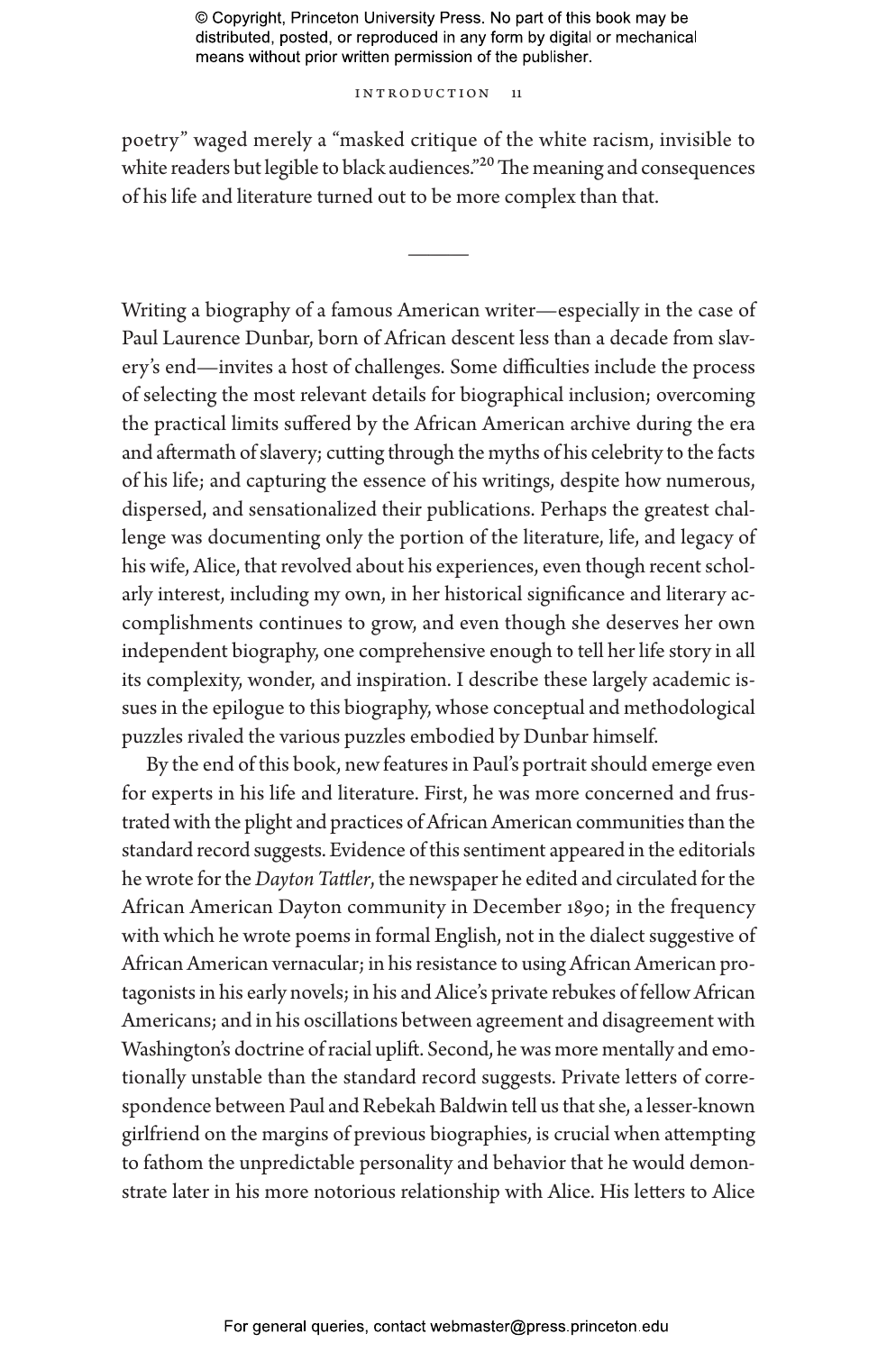12 Introduction

reveal that he expressed suicidal thoughts in regret of having committed violence against her. And throughout his life, he expressed deep disappointment with the course and outcome of his career.

Just as the "caged bird," as Paul deploys the term in "Sympathy," represents a biographical metaphor of the societal constraints on his life and literature, "For the Man Who Fails," a poem also appearing in *Lyrics of the Hearthside*, reveals his inner turmoil. In this poem, the speaker addresses "the noble heart and mind / Of the gallant man who fails," not only the man "who wins the game" and earns "Fame." An intervention of sorts, the closing of the poem imagines a tale of redemption before it is too late, before history casts a fatal glance upon the life and legacy of "the gallant man":

We sit at life's board with our nerves highstrung, And we play for the sake of Fame, And our odes are sung and our banners hung For the man who wins the game. But I have a song of another kind Than breathes in these fame-wrought gales,— An ode to the noble heart and mind Of the gallant man who fails! The man who is strong to fight his fight, And whose will no front can daunt, If the truth be truth and the right be right, Is the man that the ages want. Tho' he fail and die in grim defeat, Yet he has not fled the strife, And the house of Earth will seem more sweet For the perfume of his life.<sup>21</sup>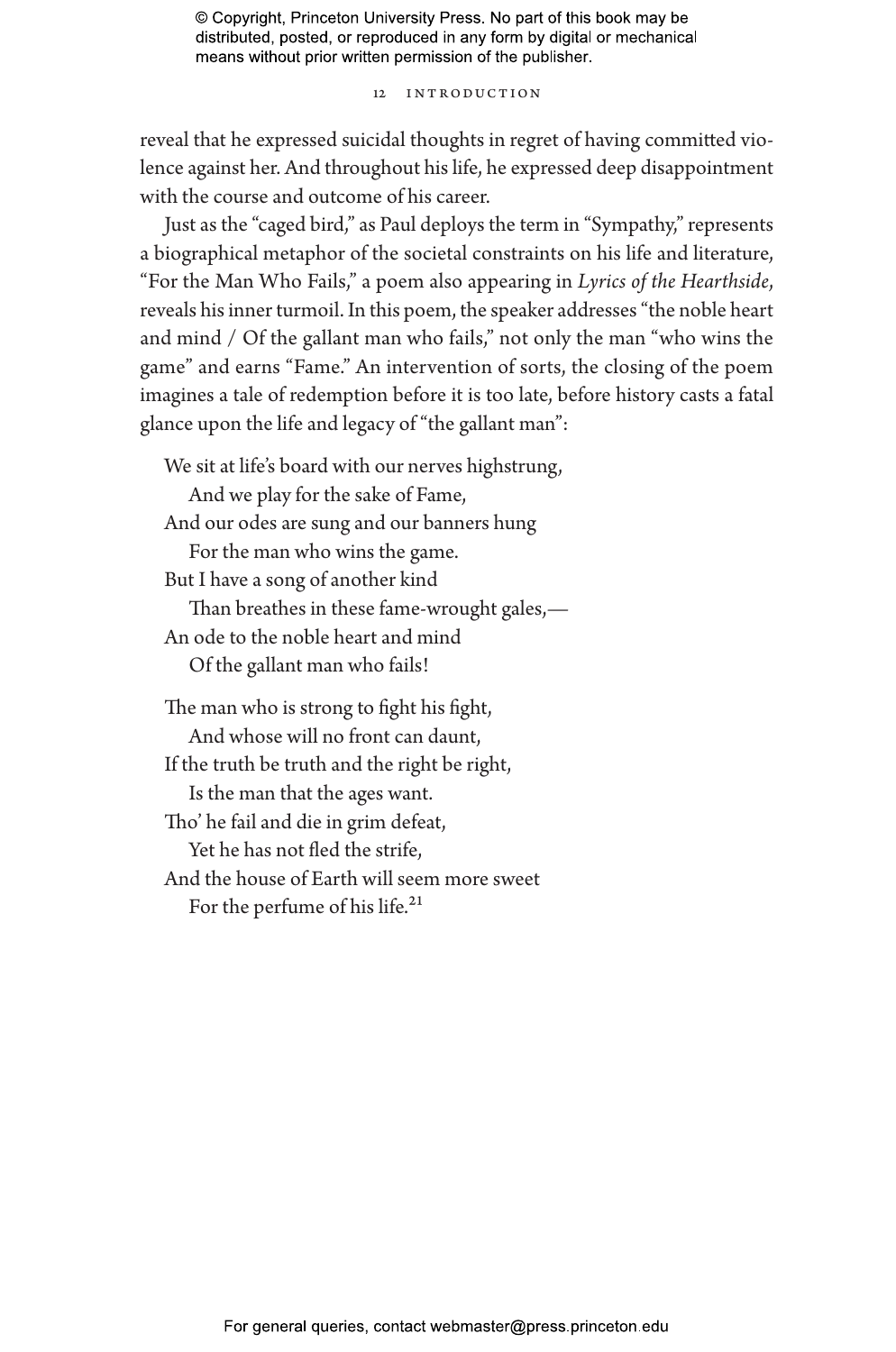## INDEX

Note: Paul Laurence Dunbar's works are in **bold** type. Page numbers in *italic* type indicate illustrations. "PLD" and "ARM" refer to Paul Laurence Dunbar and Alice Ruth Moore (or Alice Dunbar), respectively.

abolitionists, 28, 57, 136 Acanthus Club, 178 Accooe, Will, 202 **"Accountability"** (poem), 229 activism, PLD and textual, 100, 136 Adams, Lewis, 295 Aesop, "The Ass in the Lion's Skin," 233 African Americans: alleged inferiority of, 10, 84, 111, 154, 164–65, 236, 373–74, 401, 451 (*see also* whites: alleged superiority of); in American literature, 230; Broadway firsts achieved by, 7, 315, 422; and classical education, 87–88; Dayton community of, 11, 27, 92, 99–101, 169–70; dialect of, 4, 5 (*see also* dialect poetry and prose); differences among, 376; education of, 57, 62–64, 72, 78, 81, 87, 136, 144–45, 295–96, 327–29, 372–73; elite and middleclass, 177–78, 188–89, 235, 277, 293, 386–87, 399, 410–11, 414, 503n43; family structures of, 49, 60–61, 71; franchise of, 7–9, 480n42, 482n62; and Freemasonry, 383–87; friendships of whites with, 124; gender roles among, 44, 49; intelligentsia's role among, 5; jobs available to, 44–45; and marriage, 56; music of, 200–201; newspapers by and for, 179; in New York City, 375–76; political participation of, 9–10, 49, 332; reversal of Reconstruction gains

by, 9–10; skin color as status marker among, 188–89; in Union Army, 8, 19, 30–34, 36–42, 45–46, 333, 477n98; in Washington, D.C., 177–78, 235, 274, 277, 287, 410–11; white violence against, 332–34, 375–79, 435–36; in Wilmington, North Carolina, 332–33; World's Columbian Exposition's portrayal of, 163–68. *See also* folklore; race; slaves and slavery African Methodist Episcopal (AME) Church, 28, 65, 67, 167, 186–87, 307, 431, 445 "Afro-American" (term), 219, 329 "Air Ship Soon to Fly" (essay), 102 alcohol and alcoholism: Joshua Dunbar's, 38, 46, 47, 51, 70–71, 103, 272, 291; medical uses of, 272, 290, 352; PLD's, 5, 6, 103, 170, 203, 272, 278, 280, 283, 285, 290–91, 301, 352, 369, 378–79, 394–95, 397, 401–2, 414–15, 433, 503n43; societal attitudes toward, 272; of soldiers and veterans, 38, 46, 51, 479n16; tuberculosis's link to, 352; in veterans' homes, 70–71. *See also* temperance movement Alcoholics Mutual Aid Groups, 272 Alexander, Charles, 193 Alexander, Eleanor, 453, 460 **"Alice"** (poem), 194–95, 493n14 Allen, J. Mord, 230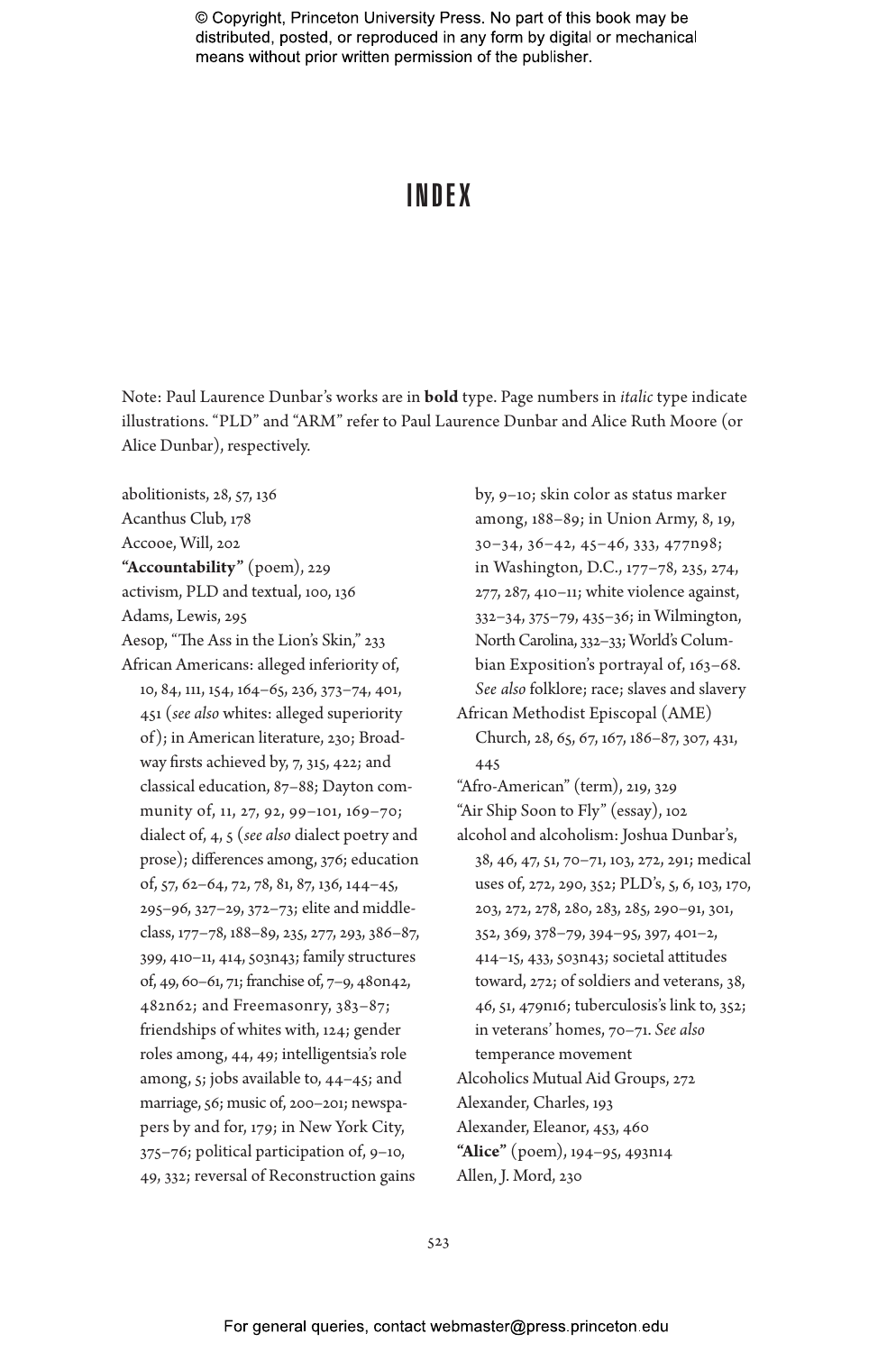524 index

Allen, Richard, 384 AME Church. *See* African Methodist Episcopal (AME) Church *A.M.E. Review* (journal), 1 American Anti-Slavery Society, 180 American Historical Association, 451 American Missionary Association, 294, 365 American Missionary Association of the Congregational Church, 205 American Negro Academy, 298–99 American Social Science Association, 372–74 American Sons of Protection, 431 Anderson, Joseph, 372 Andrew, John Albion, 33, 41 Andrews, Marie Louise, 119 **"Angelina"** (poem), 521n22 Angelou, Maya, 469n8; *I Know Why the Caged Bird Sings*, 2 *Anglo-African Magazine*, 101 Anglo Saxons. *See* whites A. N. Kellogg Newspaper Company, 116, 117, 302 **"Anner Lizer's Stumblin' Block"** (short story), 503n44 Anthony, Susan B., 186 *Anti-Caste* (journal), 253 Armstrong, Margaret, 409, 437 Armstrong, Mary Alice, 345 Armstrong, Samuel Chapman, 145, 294–95, 300, 344–45, 409, 442 Armstrong Association, 300, 346 Arnold, Edward F., 363 Arrears of Pension Act (1879), 75 Art Club, 178 Association of American Universities, 403 **"At Candle-Lightin' Time"** (poem), 409 Atlanta University, 343, 357 *Atlantic Monthly* (magazine), 115, 222, 300, 317 **"At Loafing-Holt"** (poem), 428–29, 431, 432 Aunt Jemima, 166–67

Baker, Henry F., 265, 500n9 Baldwin, Rebekah, 11, 173–87, 209, 235, 256, 264, 277, 284–85, 287–88, 310, 324 **"Ballade"** (poem), 468n5 ballads, 455 Ballantine, William Gay, 148 **"A Banjo Song"** (poem), 140–41, 200, 213, 509n49 Barnett, Ferdinand Lee, 165 Barrett, Elizabeth, 310 Barton, Mary, 380–81 Baucom, Ian, 17 Beecher, Henry Ward, 232; *A Summer in England*, 430 Behman, Louis, 313 Berean Baptist Church, Washington, D.C., *271* Berkeley, George, 120–22 Best, Felton O., 453, 520n14 Bethel Literary and Historical Association, 178, 299, 402 Bibb, Henry, 18, 472n14, 472n22, 474n49 Bible, 406, 444 Black Laws/Codes, 29, 42 Blocher, William L., 130, 443 **"Blue"** (poem), 518n42 Blumenschein, Ernest, 231 *Bohemian* (newspaper), 204 bohemianism, 268, 376 Bond, John M., 56 **"Booker T. Washington"** (poem), 374–75 *Booklover's Magazine*, 419 *Bookman* (magazine), 303, 319, 336 Booth, Edwin, 340 **"A Border Ballad**" (poem), 455 Boston Conservatory, 200 *Boston Daily Standard* (newspaper), 196 *Boston Transcript* (newspaper), 371 Boswell, James, 95 Bowditch, Charles P., 40 Bowditch, Henry I., 360 Bowles, W. O., 78, 84 Boyd, Rubie, 453; "An Appreciation of Paul Laurence Dunbar," 520n13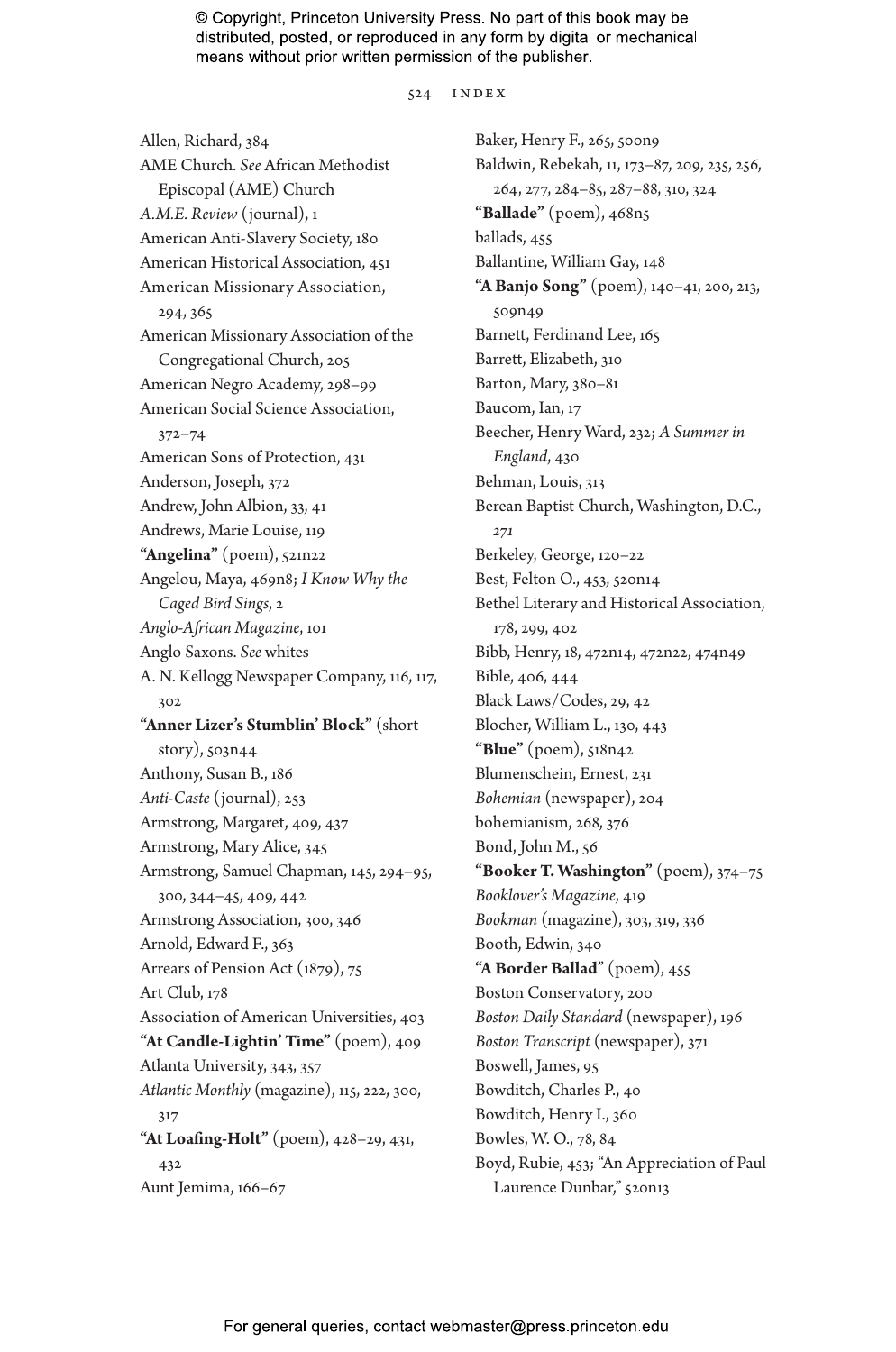index 525

Brake, Laurel, 105 Brawley, Benjamin, 453, 520n14 British Romanticism, 3, 65, 67, 133–34, 337 Brooks, Van Wyck, 222 Brown, Hallie Quinn, 157 Brown, Hattie, 167 Brown, Sallie, 355 Brown, William Wells, 17–19, 230, 452, 471n13, 472n22, 474n49 Browning, Robert, 174–75, 310 Bruce, Blanche K., 182 Bruce, John Edward, 353, 355 Bryant, William Cullen, 134, 137, 455; "To a Waterfowl," 139 Buck, Dudley, 167 Bulwer-Lytton, Edward, *The Lady of Lyons; or, Love and Pride*, 116 Bumstead, Horace, 343 Bunyan, John, *Pilgrim's Progress*, 430 Burleigh, Harry, 200, 202, 339 Burns, Robert, 227, 430 Burns, William "Bud," 87, 356, 446–47 Burt, Stephen, 138 Burton, Elizabeth (Matilda Dunbar's mother), 20, 36, 43, 50, 61 Burton, Elizabeth (PLD's "aunt"), 270 Burton, Rebecca, 48, 61 Burton, Robert, 270 Burton, Willis, 43 **"Bus Jinkins Up Nawth"** (short story), 268 Butler, Benjamin, 482n62 Byron, Lord, 65

Cable, George Washington, 113, 214, 220 Cahan, Abraham, 113, 225 cakewalk, 202 Callahan, William P., 111 Callis, Arthur, 458 Cambridge University, 180 cameras, 344 Cameron, Julia Margaret, 350 Cameron, Simon, 31 Campbell, James Edwin, 230 Camp Meigs, 33, 40

Canada, 27–30 *Candle-Lightin' Time* (poetry), 409–10, 424, 437, 441, 468n5, 514n24 canes and walking sticks, 161, 272, 438 *The Cannibal King* (musical), 315, 421, 506n26 **"A Career"** (poem), 131 Carlyle, Thomas, 430 **"The Carnival Is on in Denver"** (essay), 364–65 Carreno Club, 178 Carver, George Washington, 329 Catherwood, Mary Hartwell, 151 census, 17, 67–68, 135 Centennial Exhibition (Philadelphia, 1876), 164 Central High School, Dayton, 79–82, *80*, 85–87, *85*, 90–95, *95*, 102, 106–10, *108*, 117, 142, 432 Central Lyceum Bureau, 148 *The Century* (magazine), 115, 122, 148–49, 190, 213, 215, 224, 249, 288, 293, 336, 374 cerebrospinal meningitis, 290 Chadwick, Samuel, 426 Chamberlain, Joseph, 247 Chambers, Ephraim, 96 chapbooks, 53 Chapman, Mary Berri, 429 Chapman, W. C., 146 Chapman & Hall, 249 **"Charity"** (poem), 518n42 Chautauqua Literary Scientific Circle, 178 Chesnutt, Charles W., 10, 124, 224, 225, 230, 317, *318*, 319, 419, 495n14, 506n31; *The Conjure Woman*, 431; "The Goophered Grapevine," 317; "Uncle Peter's House," 317; *The Wife of His Youth*, 431 Chicago, Illinois: Interstate Industrial Exposition in, 153; PLD's experience of, 153, 155–70; socioeconomic conditions of, 155–56; World's Columbian Exposition in, 152–70, *154 Chicago Daily News* (newspaper), 133, 190, 213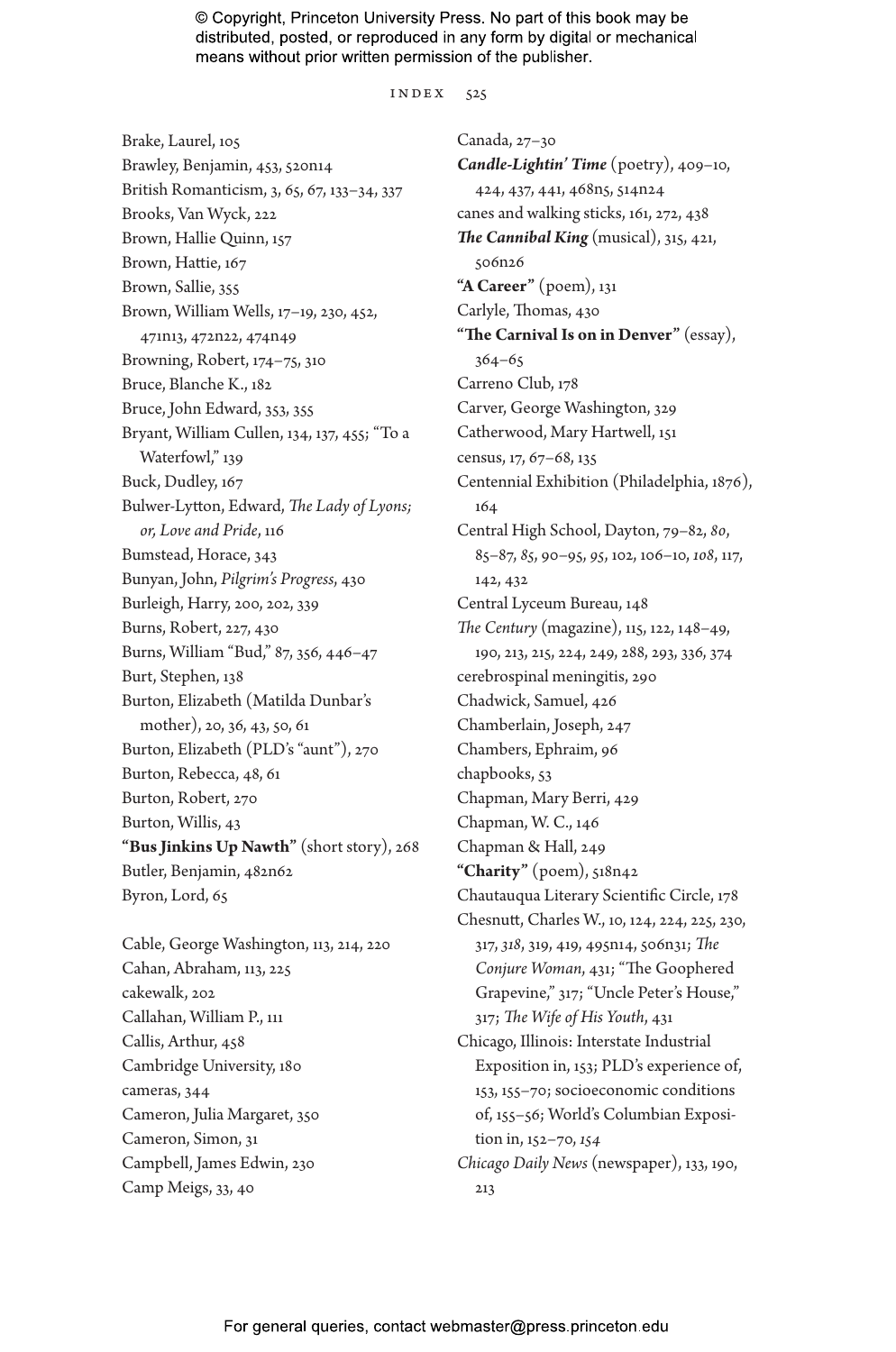526 index

*Chicago Herald* (newspaper), 169 *Chicago Inter-Ocean* (newspaper), 169 Chicago Interstate Industrial Exposition  $(1873), 153$ *Chicago Mail* (newspaper), 169 *Chicago News* (newspaper), 169 *Chicago News Record* (newspaper), 133, 190, 204, 217 *Chicago Record* (newspaper), 169, 178, 245, 261 *Chicago Tribune* (newspaper), 169, 414 **"Chris'mus Is A-Comin'"** (poem), 509n49 *Chrismus Is A-Comin'* (poetry), 518n45 Christianity: African Americans' conversion of Africans to, 180; Stowe's *Uncle Tom's Cabin* and, 57–58; Washington and, 406 **"Christmas Carol"** (poem), 103, 132, 133 **"The Chronic Kicker"** (poem), 141 Cicero, 87, 430 *Cincinnati Commercial* (newspaper), 69 Civil Rights Acts (1866, 1871, 1875), 8, 482n62 Civil War, 30–31, 387–89. *See also* Union Army Claflin, William, 270 Claflin University, 269–70 Clapp, Henry, Jr., 268 Clark, Roger, 353 Clarke, Lewis Garrard, 18, 472n15, 472n22, 474n49 classical education, 81–82, 87–88, 483n15 Clasz, Walter, 133 Cleveland, Grover, 300, 438 *Cleveland Gazette* (newspaper), 143, 445 *Clorindy, the Origin of the Cakewalk* (musical), 7, 203, 313–15, *314*, 422 Cobb, Rufus Wills, 397 Colborne, John, 29 Cole, Bob, 201, 315, 506n26 Coleridge, Samuel Taylor, 65, 245 Coleridge-Taylor, Samuel, 6, 245, *246* Colorado, 359–71, 416, 432, 438, 444 *Colorado Springs Gazette* (newspaper), 368

*Colorado Statesman* (newspaper), 367 *Colored American Magazine*, 101, 329, 391–92 Colored Americans/Colored People's Day. *See* Jubilee Day Colored Knights of Pythias, 190, 192 **"The Colored Soldiers"** (poem), 15 **"A Columbian Ode"** (poem), 133, 140, 213 Columbia Social Club, 178 Columbus, Christopher, 153 *Columbus Dispatch* (newspaper), 334 Comité des Citoyens, 235 Compromise of 1877, 9, 10 Conover, Charlotte Reeve, 214, 443, 486n9 **"Conscience and Remorse"** (poem), 227 Constitutional Convention, 24 consumption. *See* tuberculosis Conway, Moncure D., 247 Cook, Will Marion, 6, 161–62, *162*, 166–68, 201–3, 313–16, 421–22 Cook family, 178 "coon" entertainment, 201, 202, 424 Cooper, Anna Julia, 88 Cooper, Edward Elder, 402 Cooper, W. H., 377–78 Coppin, Frances Jackson, 88 copyright, 412–13 **"A Coquette Conquered"** (poem), 302, 521n22 Corrothers, James David, 340–41, 392 Cortelyou, George B., 400, 440 *Cosmopolitan* (magazine), 222, 302 Cotter, Joseph Seamon, Sr., 230–31, 431 Cotton States and International Exposition (Atlanta, 1895), 124, 296, 367 Cottrill, Charles A., 418 **"Couldn't Speak from Experience"** (story), 104 **"A Council of State"** (short story), 365 couplets, 139–40 Cramer, M. A. Merritt, 429 Crane, Stephen, 113, 223–24, 225, 276, 320, 430; *Maggie: A Girl of the Streets*, 320 Creoles, 190, 195, 204–5, 245 *Critic* (magazine), 336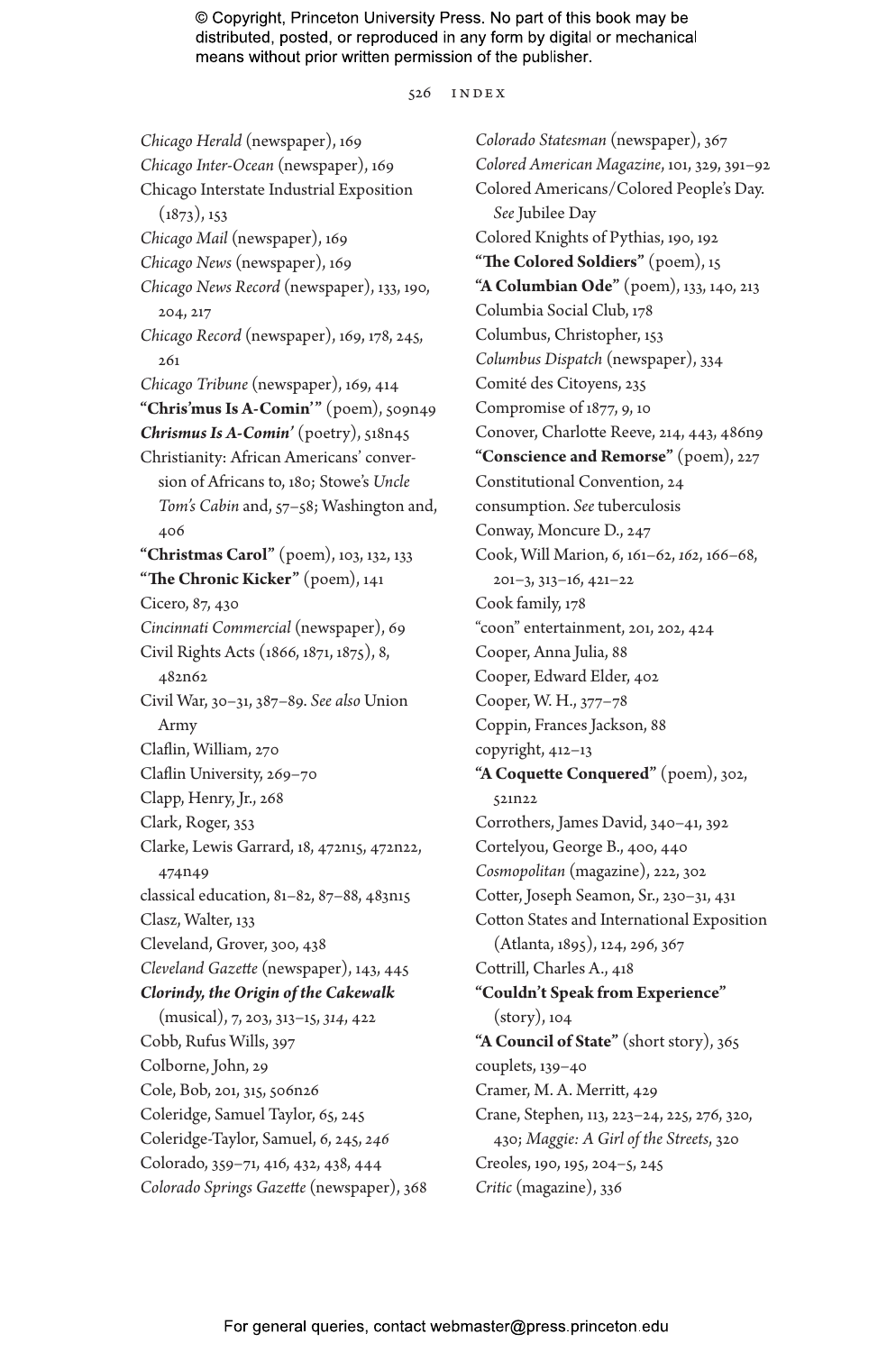index 527

Cromwell, John Wesley, 299 Crouch, Tom, 89, 96 Crummell, Alexander, 6, 180–81, 247, 258, 298–99, 497n16; *Africa and America*, 181, 431 Culler, Jonathan, 497n29 Cunningham, H. S., 429 Cunningham, Virginia, 64, 453 **"Curiosity"** (poem), 518n42 *Current Literature* (magazine), 302, 336 **"Curtain"** (poem), 213 Curtis, Austin Maurice, 399–400 Curtis, Namoyoka Gertrude, 400 *Cyclopædia: or, an Universal Dictionary of Arts and Sciences* (published by Chambers), 96 *Czar of Dixie Land* (musical), 421

Dabney, Wendell Philips, 160 Dahomeans, 163–65, 168, 422 *Daily American* (newspaper), 357 Dandridge, Caroline "Danske," 429 Daniels, William Cooke, 443 D. Appleton & Company, 250, 253, 276 **"Dat Chrismus on de Ol' Plantation"** (poem), 256 Dave the Potter, 19 Davidson, Olivia A., 298 Davie, Oliver, 429 Davis, Daniel Webster, 230, 392 Dayton, Ohio: African American community in, 11, 27, 92, 99–101, 169–70; Central High School, 79–82, *80*, 85–87, *85*, 90–95, *95*, 102, 106–10, *108*, 117, 142, 432; education in, 57, 61–64, 72, 77, 79–85, 89–90; German community in, 103; Matilda's life in, 36, 40, 43–44, 48, 50–51, 56, 59–61, 67–68, 111, 113; National Home for Disabled Volunteer Soldiers, 68–71, *70*, 75, 76, 152; PLD's residences in, 4, 6, 56, 62–63, 67, 71, 75, 111, 113, 273–74, 426–33, *427*, 445, 517n16; Western Association of Writers meeting in, 110–11, 119–22; the Wright family in, 88–90

Dayton Board of Education, 62, 72, 77, 79, 84, 85, 109 *Dayton Democrat* (newspaper), 72 *Dayton Herald* (newspaper), 115, 132, 152 Dayton Normal School, 80–81 *Dayton Tattler* (newspaper), 11, 91, 97–107, *98*, 115, 132, 179, 218, 219, 302 Deaton, Edward, 445 **"The Debt"** (poem), 425 Defoe, Daniel, *Robinson Crusoe*, 52–54, 57, 59, 138 Delany, Martin, 384 **"The Delinquent"** (poem), 239, 468n5 **"Dely"** (poem), 292, 503n43, 518n42 *Democratic* (newspaper), 93–94 Democrats, 8–10, 332–33, 387 Denier, Marie E., 437–38 Dennis, Charles, 204 Denver Colored Civic Association, 367 *Denver Evening Post* (newspaper), 364 *Denver Post* (newspaper), 362–63, 365, 367 *Denver Republican* (newspaper), 363, 365 *Denver Statesman* (newspaper), 363, 438 Derrick, Joseph, 307 Derrick, William B., 307 **"The Deserted Plantation"** (poem), 229, 239, 347–48, *349*, *350*, 509n49 *Detroit Free Press* (newspaper), 190 Dewey, Melville, 352 dialect poetry and prose, 10–11, 103, 113, 115, 126–28, 139–41, 145, 213, 218, 225–30, 250–51, 268, 292, 302, 303, 337, 348, 350, 380–83, 391–92, 409, 413, 424, 436–37, 442–43 Diamondback Club, 178 Dickens, Charles, 105 Dillet, Helen Louise, 380–81 **"Dinah Kneading Dough"** (poem), 409 **"Discovered"** (poem), 215, 468n5 Dodd, Amzi, 346 Dodd, Frank H., 6, 250, 253, 302–3, 430 Dodd, Mead, and Company, 6, 250, 276, 303, 319, 321, 345–46, 348, 369–71, 387, 409, 412–13, 430, 436, 442, 449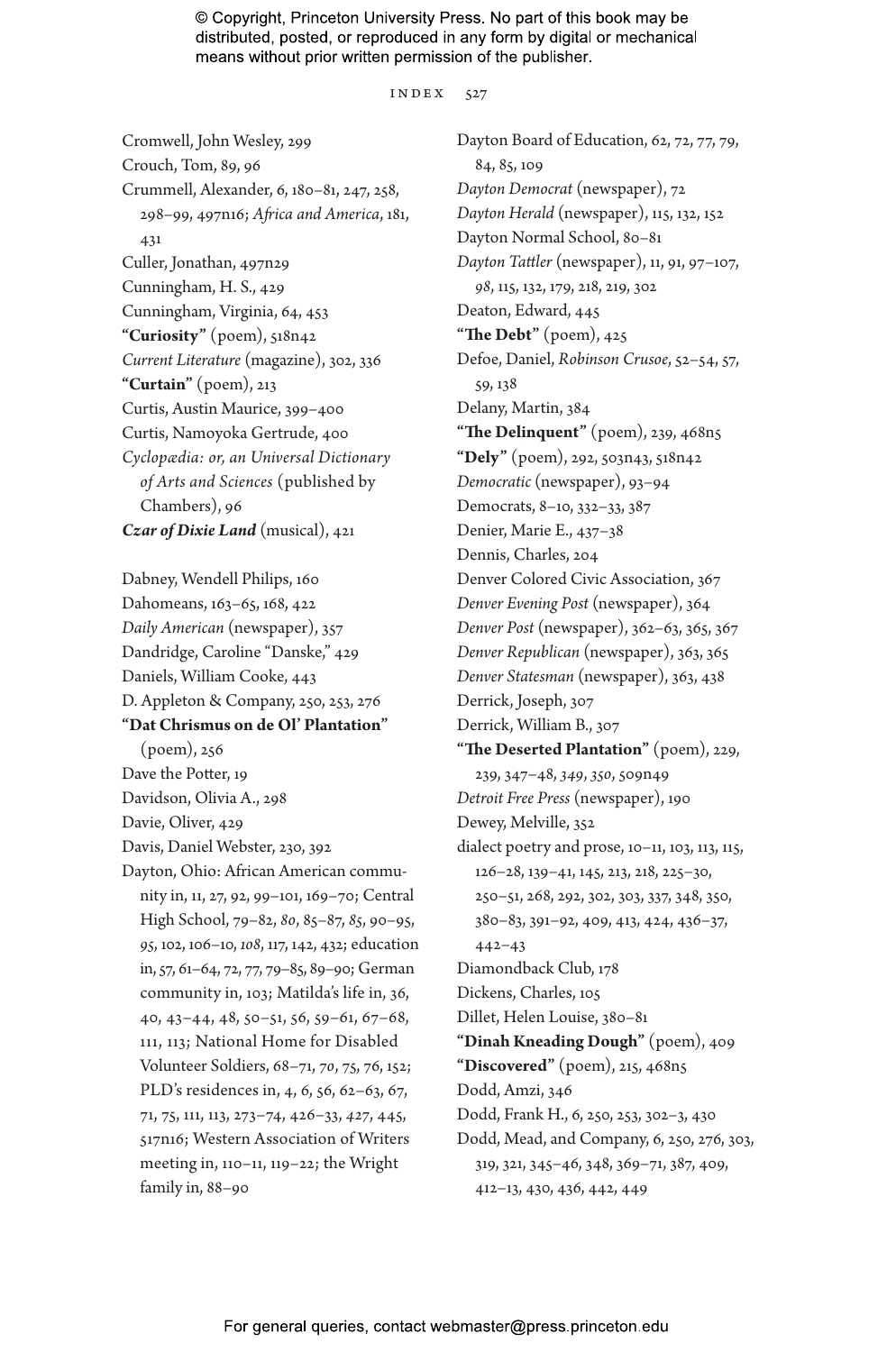528 index

- domestic labor, 20–23, 34–35, 44, 60–61
- Doubleday, Frank Nelson, 397
- Doubleday & McClure, 369
- Douglas, David, 234, 251
- Douglas, Davison M., 85
- Douglass, Anna, 186
- Douglass, Annie, 186
- Douglass, Charles, 177, 179–80
- Douglass, Frederick: accomplishments of, 157–58, 230; autobiographies of, 157; death of, 185–87, 190–91; and Haiti, 158, 186; *The Life and Times of Frederick Douglass*, 431; at Lincoln's inauguration, 451; name of, 17; as news correspondent, 243; personal narratives by, 452; photograph of, *159*; PLD's relationship with, 5, 6, 152, 157–58, 160–70, 177–82, 187, 431, 453; "The Race Problem in America," 167–68; *The Reason Why the Colored American Is Not in the World's Columbian Exposition*, 165–66; and segregated schools, 84; and the Union Army, 33; in Washington, D. C., 177–78; Washington compared to, 367; "What to the Slave Is the Fourth of July?," 433–35; and World's Columbian Exposition, 157–70, 186
- Douglass, Joseph, 160, 163, 166, 167, 283, *434*, 454
- Douglass, Lewis, 235, 265, 500n9
- *Douglass' Monthly* (magazine), 101
- Dowling, David, 123
- Dowling, Robert M., 202
- *Down de Lover's Lane* (musical), 421
- Downing, Andrew, 429
- Downing, Henry Francis, 243–45, 247, 258
- Doyle, Arthur Conan, 276, 430
- dropsy, 36, 51, 479n11
- **"A Drowsy Day"** (poem), 110, 128, 132, 143, 162, 213
- Drury, A. W., 41
- Du Bois, W. E. B., 88, 296, 329–30, 343–44, 418–19, 449, 452, 453; "Possibilities of the Negro," 419; *The Souls of Black Folk*, 419

Dumas, Alexandre, 230, 430

- Dunbar, Elizabeth Florence (sister), 48, 50–51, 448, 478n110
- Dunbar, Joshua (father): abandonment of family by, 51, 55, 68; alcoholism of, 38, 46, 47, 51, 70–71, 103, 272, 291; birth of, 17, 453, 471n6; character traits of, 76; death of, 75, 76; education imparted by, 16; marriage and subsequent relationship of, 15–16, 48–50, 55–57, 59–60, 67–68, 89, 91, 97; pension of, 72–75, 83; as plasterer, 17–20; PLD's relationship with, 16, 48, 60, 75–76, 92, 163; return of, from Union Army, 42–43, 45–47, 51, 68–75; as runaway, 23, 27–30; as subject of biography,  $4-5$ , 251, 451–52; Union Army service of, 33–34, 36–42; violence of, 47, 48, 50, 68, 416
- Dunbar, Matilda (mother) (née Burton): birth and childhood of, 20–23; in Chicago, 156–57; in Colorado, 362, 368–69; domestic labor performed by, 20–23, 34–35, 44, 60–61; education imparted by, 15–16, 52; emancipation of, 35–36; first marriage of, 31, 35–36, 39–40, 388; Hampton Institute connection of, 346; health of, 148, 369; motherhood and family life, 36, 45, 47–48, 50–52, 60–63, 67–68, 71, 75–76, 111, 143, 155; move to Dayton, Ohio, 43–44; name of, 56; personality characteristics of, 55, 198; photographs of, *21*, *359*, *393*; PLD's works dedicated to, 321; relationship with ARM, 273, 322–23, 353, 416–17, 420, 446; relationship with PLD, 133, 148, 198–200, 234–35, 240, 244, 258–59, 263, 271, 273–74, 277, 287, 322–23, 346, 355–56, 369, 419–20, 426, 428, 433, 444, 517n16; second marriage and subsequent relationship of, 48–50, 55–57, 59–60, 67–68, 89, 91, 97; as subject of biography, 4–5, 251, 451–52
- Dunbar, Paul Laurence: alcoholism of, 5, 6, 103, 170, 203, 272, 278, 280, 283, 285, 290–91, 301, 352, 369, 378–79, 394–95, 397, 401–2, 414–15, 433, 503n43; attitudes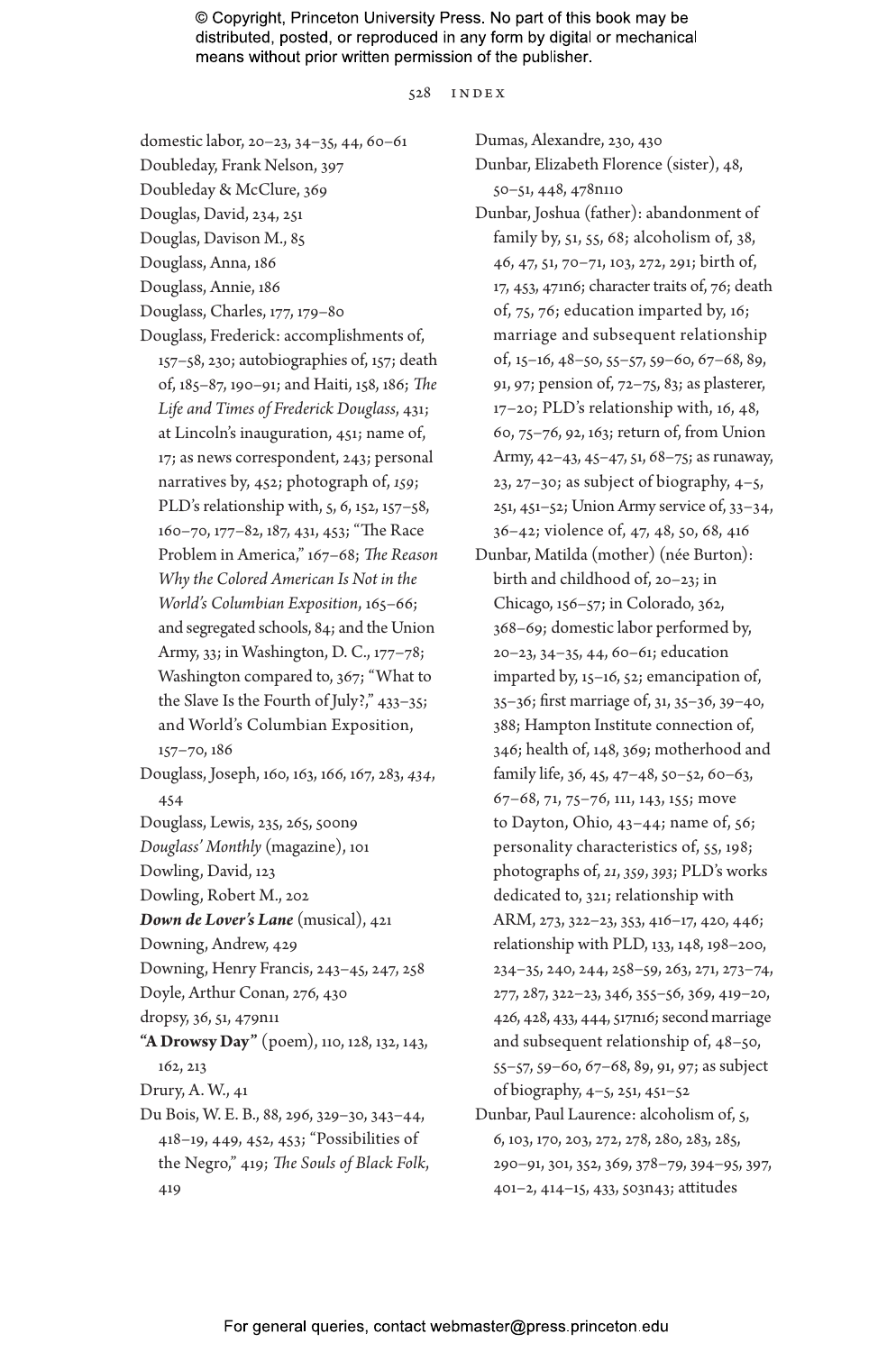index 529

about education, 5, 300, 327–29, 338, 342–44, 373–75, 396; attitudes on race, 11, 99–101, 163, 165–66, 217–20, 242–43, 258, 261–62, 277, 292–93, 316–17, 333–35, 339–41, 365, 371, 373–74, 379–80, 392, 410, 414, 433–36, 455, 497n16, 503n43; autodidacticism of, 144, 180–81, 227, 432; awards and honors of, 1, 7, 398, 438, 456, 468n4; birth and childhood of, 4–5, 15–16, 47–76, 478n110; canes and walking sticks of, 161, 272, 438; celebrity/reputation of, 1, 6–7, 11, 83, 132, 143, 192, 214, 233, 235, 243, 257, 270–71, 283, 285, 289–90, 293, 298–99, 301–2, 307, 324, 329, 356–57, 363, 365, 368–69, 379, 385, 398–99, 410–11, 413–14, 416, 438, 446, 448, 454, 456, 468n4, 503n43, 519n56; childhood and student literary efforts, 64–67, 91–92, 102; critical responses to work of, 122–23, 125, 142, 143, 145, 169, 220, 224–33, 239, 247, 249, 250, 252–53, 257, 296, 302–4, 322, 337, 347, 348, 350, 370–71, 388–89, 392, 409, 413, 422, 424, 436–37, 441–43, 496n18, 521n21; clothing of, 357, 386; courtship of ARM, 1, 5, 11, 188–98, 203–20, 234, 236–38, 296–98, 499n7, 499n61 (*see also* discussion of literature with ARM; engagement to ARM; marriage to ARM); death and burial of, 6, 438, 444–48, 519n56; dedications in works by, 321, 374–75, 443; discussions of literature and ideas with ARM, 190–98, 203–5, 213–15, 217–20, 234, 248–49, 255–56, 268–69, 275–77, 293, 299–303, 313, 342–43, 387–88; doubts and disappointments concerning career, 12, 124–27, 149–50, 185, 231, 253, 255–56, 293, 319, 382, 389, 498n49; early career of, 115–30; education of, 15–16, 52, 57, 62–64, 67, 77–90, 93, 97, 106–9, 143–48, 179–81, 198, 403–4; effects of race on work and career of, 115, 126–27, 217–20, 225–27, 232, 234, 250, 252, 268–69, 286, 292–93, 303, 319–20, 322, 337, 339–41, 370–71, 382, 389, 409, 424, 441–43, 456; emotional life of (*see*mental and emotional

life of); employment opportunities of, 111–12, 120, 122–25, 148, 149, 152–53, 156–57, 161, 199, 265–67, 269–70, 285–86, 288, 290, 299, 310, 319, 330–32, 338, 396–97, 486n9, 501n3; engagement to ARM, 238, 240–43, 255–61, 264–65, 270, 272–75, 277–93, 308, 501n30, 502n26, 505n6 (*see also* marriage to ARM); in England, 6–7, 234, 238–62; flirtations with women, 4–5, 150, 212, 241–42, 256, 259–60, 264–65, 283, 285, 307–8, 392–94, 415, 499n7, 505n4 (*see also* relationship with Rebekah Baldwin); and Freemasonry, 383–87, 513n44; gambling of, 414–15; health of (*see* mental and emotional life of; physical health of); hobbies of, 356; influences on, 3, 16, 52–54, 57–59, 64–65, 77–80, 133–34; libretti and lyrics by, 7, 203, 313–16, *314*, 402–7, 421–22; literary business and finances of, 5, 6, 7, 124, 126–27, 130, 142, 149, 157, 213, 230, 234–35, 249–53, 258–59, 261, 267–69, 275–76, 289–90, 303, 315, 321–22, 336, 342, 343, 353, 355, 382, 407, 442; marriage to ARM, 1, 6, 12, 307–17, 321–26, 335–36, 369, 390–94, 399, 415–21, 424–26, 437–38, 459–60 (*see also* engagement to ARM); mental and emotional life of, 5, 11, 170, 176–77, 183–85, 197–98, 209–10, 280, 283, 286, 289, 316, 324–25, 444 (*see also* alcoholism of; violence of); musicianship of, 64; naming of, 47–48; negotiations with editors and publishers, 6, 113, 129–30, 148–50, 411–12; newspapers as venue for writing and editorial work, 11, 91–94, 97–109, 152, 156, 179, 190, 192–93, 195, 208, 219, 261–62, 264, 302, 333–34, 336, 338, 363–65, 373–74, 410, 414, 433–36, 453–54; patrons of, 3, 5, 6, 123–29, 143–50, 196, 198, 233, 265–67, 330; personal finances of, 6, 198–99, 234–35, 244, 258–59, 265, 268–70, 273, 275, 282, 285–86, 288–89, 433; personality of (*see* mental and emotional life of); photographs of, *vi*, *85*, *95*, *117*, *226*, *232*, 251, *252*, *254*, *271*, *359*, *360*, *362*, *393*, *394*; physical characteristics of, 111, 161, 190,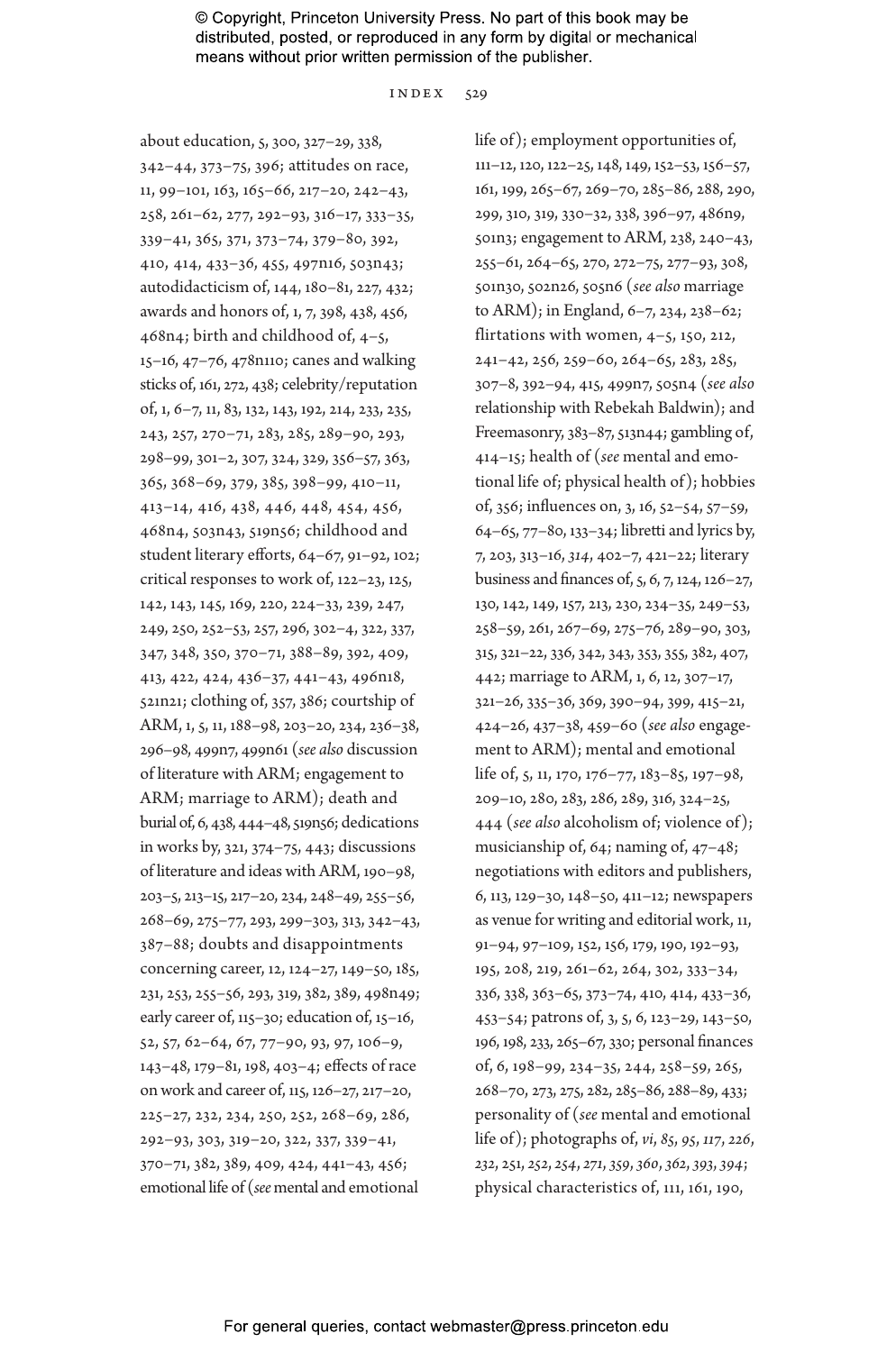530 index

Dunbar, Paul Laurence (*continued*)

198, 199, 206–7, 211, 225, 241, 357; physical health of, 2, 97, 233, 282, 289–91, 310, 316, 330–32, 352–53, 355–56, 359–66, 380–81, 387, 390–91, 395–96, 426, 428, 433, 438–39, 443–44, 454 (*see also* alcoholism of); as "poet laureate of his race," 1, 438, 456, 468n4; recitals and speeches given by, 3, 107–9, 115–16, 120–22, 127, 139, 145–48, 151, 168–69, 196, 199, 200, 208, 213, 232, 235, 239, 242, 244–45, 247–48, 252–55, 257–58, 278, 285–86, 289, 339, 342, 346–47, 352–53, 367–68, 380, 390, 392, 395, 397–98, 412, 433, *434*, *435*, 454, 456, 521n22; relationships with women (*see* flirtations with women); relationship with brothers, 52; relationship with Douglass, 5, 6, 152, 157–58, 160–70, 177–82, 187, 431, 453; relationship with father, 16, 48, 60, 75–76, 92, 163; relationship with Howells, 231–34; relationship with Johnson, 6, 356–57, 359, 372, 380–83, 385; relationship with mother, 133, 148, 198–200, 234–35, 240, 244, 258–59, 263, 271, 273–74, 277, 287, 322–23, 346, 355–56, 369, 419–20, 426, 428, 433, 444, 517n16; relationship with Rebekah Baldwin, 11, 173–87, 209, 235, 256, 264, 277, 284–85, 287–88, 310, 324; relationship with Roosevelt, 6, 353, 355, 399–401, 429, 438–41, 520n12; relationship with Washington, 6, 11, 294, 296–301, 327–30, 337–39, 342–43, 365–67, 374–75, 394–98, 401–2, 405–7, 415, 418, 453; and religion, 67, 436; reputation of (*see* celebrity/reputation of); robbery of, 375–76, 378–79; scholarship on, 7, 11, 449–60, 469n12, 521n21; smoking habits of, 396–97, 433; styles employed by, 3–5, 132–33, 139–40, 422, 424, 454–55 (*see also* dialect poetry and prose; formal English); suicidal thoughts of, 12, 278, 280; and Tuskegee Institute, 338–39, 341–44, 367, 392–98, 402–7; violence of, 210, 278–80, 324, 369, 415–18, 425, 460; and World's Columbian Exposition, 152–70. *See also* library of PLD

Dunton, Lewis M., 270 Durham, John Stephens, "The Labor Unions and the Negro," 300 Dustin, Charles W., 111–12 Dvořák, Antonín, 200–201; *From the New World*, 200 Dwyer, Dennis, 49 Dyer, William B., 350

**"An Easter Ode"** (poem), 65–66, 119, 133

**"Easter Poem"** (poem), 125

Eckl, Harry, 445

Edel, Leon, 450

education: of African Americans, 57, 62–64, 72, 78, 81, 87, 136, 144–45, 295–96, 327–29, 372–73; ARM's, 205; classical, 81–82, 87–88, 483n15; in Dayton, 57, 61–64, 72, 77, 79–85, 89–90; Du Bois's philosophy of, 419; Fireside Poetry and, 138; imparted by PLD's parents, 15–16, 52; industrial, 144–45, 294–96, 299–300, 327–28, 342, 365, 373–75, 406, 419; PLD's, 15–16, 52, 57, 62–64, 67, 77–90, 93, 97, 106–10, 143–48, 179–81, 198, 403–4; PLD's attitudes about, 5, 300, 327–29, 338, 342–44, 373–75, 396; poetry as subject of, 139; during Reconstruction, 61, 78, 294; secondary vs. higher, 81–82; segregation in, 62–63, 72, 78, 84–85, 92; Washington's philosophy of, 5, 295–96,

299–300, 327–29, 342, 365, 373–75, 406, 419 Eichberg, Julius, 200

Electoral College, 135

Emancipation Proclamation  $(1863)$ ,  $5$ ,  $32-33$ , 35, 347

Emerson, Ralph Waldo, 222; *Poems*, 430

England: PLD's recitals in, 3, 6, 239, 242, 244–45, 247–48, 252–55, 257–58; PLD's tour of, 6–7, 234, 238–62, *254*, 290, 454; queen's diamond jubilee in, 247–49, 257, 259

**"England as Seen by a Black Man"** (essay), 261–62, 334, 414 Enoch, May, 377 Equiano, Olaudah, 452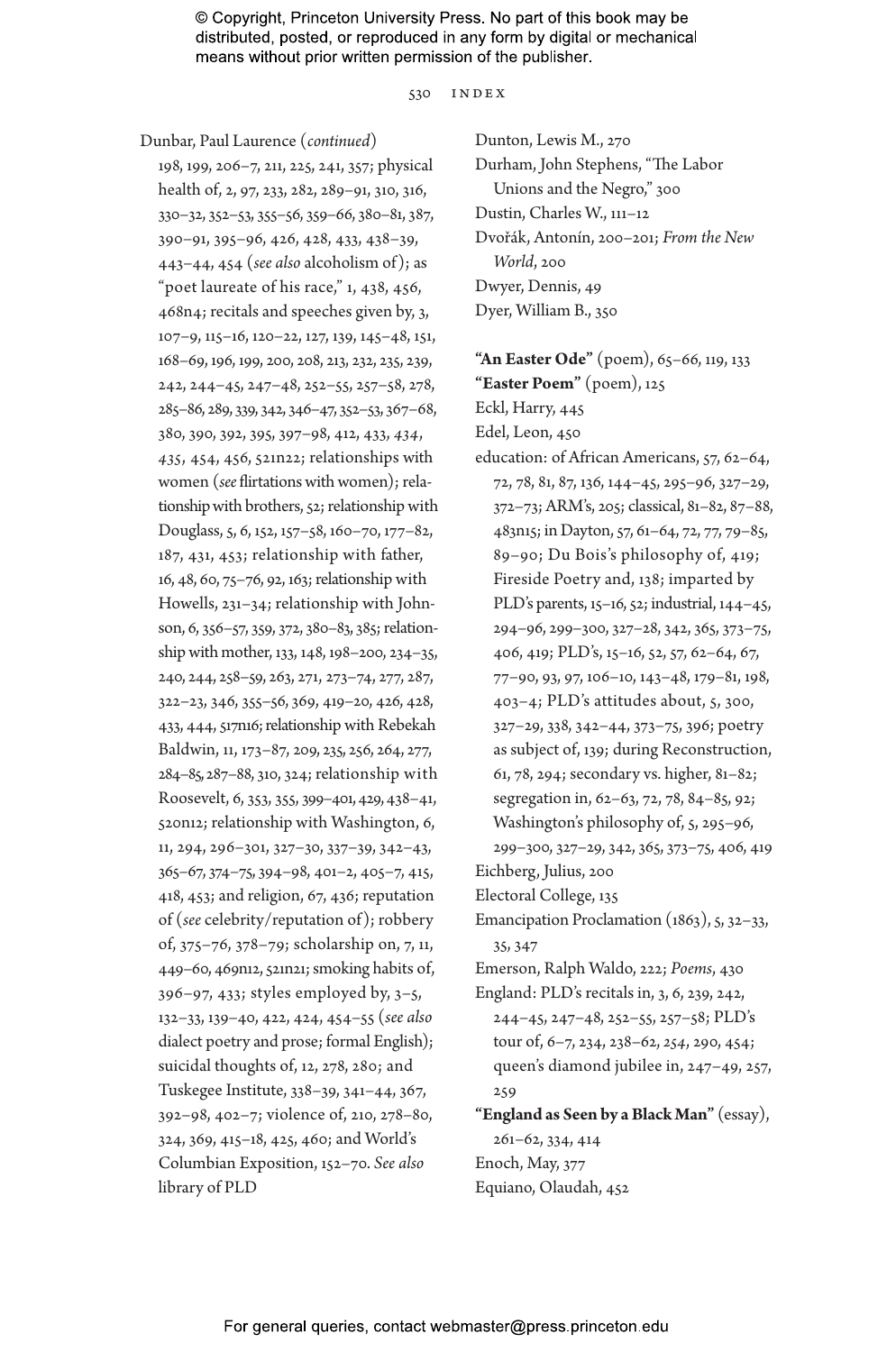$INDEX$  531

Ernest, John, 450 Eskridge, Jeremiah Thomas, 363 Eureka Literary Society, 178 **"Evah Dahkey Is a King"** (song), 422 **"Evening"** (poem), 133 *Evening Herald* (newspaper), 101 *Evening Item* (newspaper), 97 extradition clause, 23

Faber (newspaper publisher), 93–94 "Fair Harvard" (Gilman), 404–7 *Family Fiction* (magazine), 317 *The Fanatics* (novel), 387–89, 412, 413, 443, 514n24 **"Farewell Song"** (poem), 108–9 fatigue duty, 37–38, 41 Fauset, Jessie, 88 Field, Eugene, 137, 139 Fifteenth Amendment, 8 Fifth Regiment of Massachusetts Cavalry Volunteers, 39, 40–41, 74, 83 Fifty-fifth Regiment of Massachusetts Colored Infantry, 34, 36–42, 46, 70, 74, 83 Fifty-fourth Regiment of Massachusetts Volunteer Infantry, 33–34, 38–39 Fireside Poetry, 3, 134, 136–39, 455 First Confiscation Act (1861), 32 fishing, 356 Fisk Jubilee Singers, 127 Fisk University, 298 Flaubert, Gustave, 195 Flood, W. H. Grattan, 404 folklore, 128, 200–201, 217–18, 220, 225, 227, 345, 347–48, 392 *Folks from Dixie* (stories), 294, 302–4, 321, 371, 412, 456, 503n44 Foner, Eric, 8, 10 Forbes, Camille, 422 Forbes, George Washington, 503n43 **"Forest Greeting"** (poem), 468n5 formal English, 4, 5, 11, 106, 128, 132, 134, 137, 140, 151, 226, 251, 302, 337, 408–9, 424, 442, 456

**"For the Main Who Fails"** (poem), 12 Forthnightly Club, Albany, New York, 352 *Forthnightly Spectator* (newspaper), 353 Fortune, Timothy Thomas, 328–29, 351, 365–66, 402, 415, 418, 419; *The Kind of Education the Afro-American Most Needs*, 329 Foster, Wilbur F., 295 Fourteenth Amendment, 8, 63, 78, 84, 236, 482n62 Fox, Charles Barnard, 37 franchise of African Americans, 7–9, 480n42, 482n62 Frederic, Harold, *The Damnation of Theron Ware*, 322 Freedman, Estelle B., 279 Freedman's Savings and Trust Bank, 45 Freedmen's Bureau, 44, 49, 55, 400 Freedmen's Hospital, Washington, D.C., 399–400 *Freedom's Journal* (newspaper), 101, 179 Freeman, J. Arthur, 167 Freemasonry, 383–87, 513n44 Frissell, Hollis Burke, 346 Frissell, Julia, 346 **"From Impulse"** (story), 104 Fugitive Slave Act (1850), 28, 30 Fuller, Melville W., 441

**"The Gambler's Wife**" (serialized drama), 104–6 gambling, 414–15 Garfield, James A., 144 Garland, Hamlin, 320 Garrard, James, 17 Gatewood, Willard B., 189 Gayle, Addison, Jr., 453 General Theological Seminary, New York, 180 Gentry, Thomas, 126 Gibbon, Edward, 95 Gibbs, Mifflin Wistar, 429 Gilder, Richard Watson, 249, 288, 293 Gilman, Samuel, "Fair Harvard," 404–7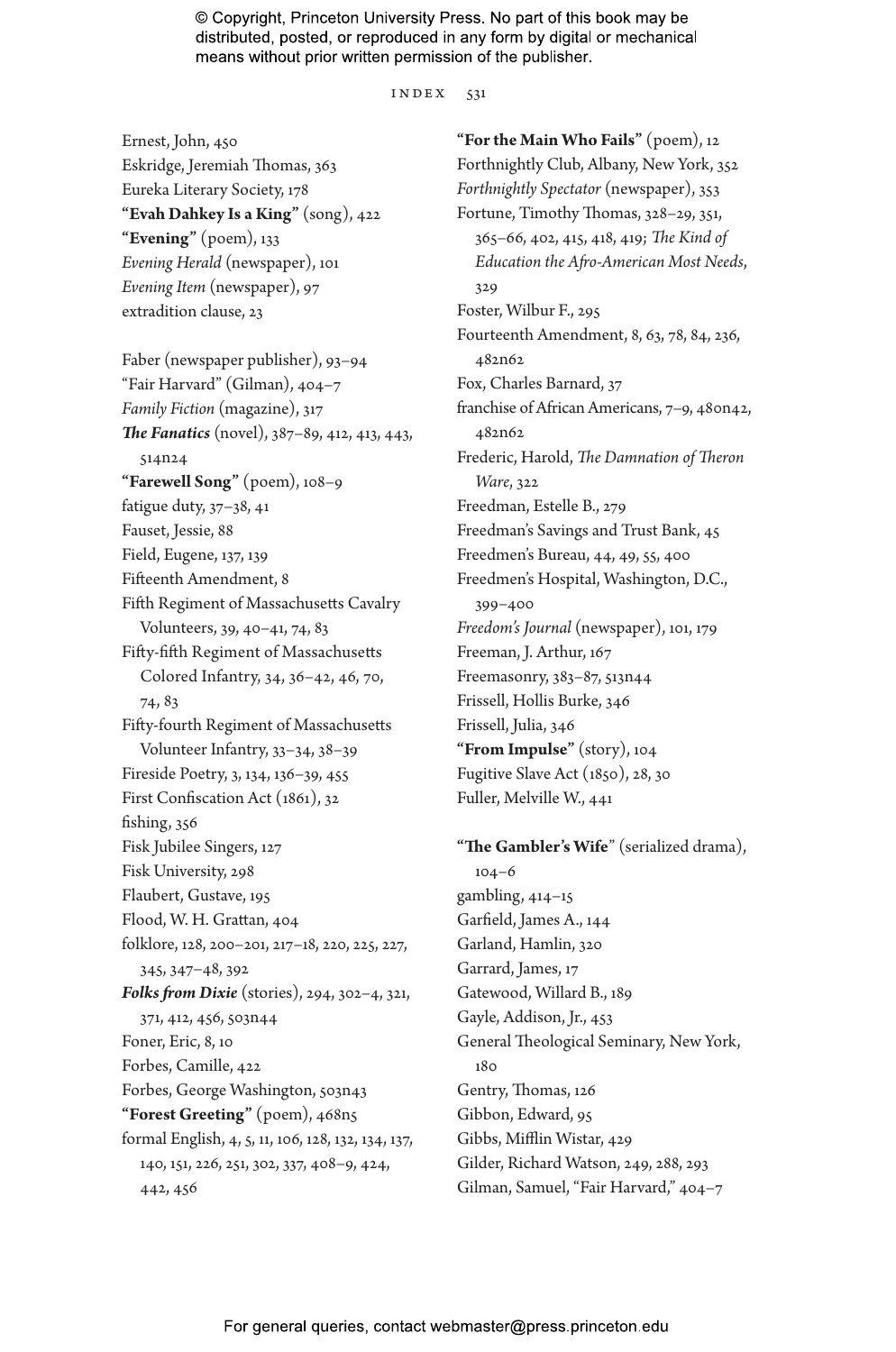532 index

Glass, David, 20–22 Glass, Sarah, 20–22 Glass, Thompson, 20–22 Goethe, Johann Wolfgang von, 248 **"Goin' Back"** (poem), 141 **"A Golden Chance"** (story), 104 gonorrhea, 282, 290 **"Good Evenin'"** (song), 422 Gooding, James Henry, 37 Grant, Ulysses S., 144, 267 Great Migration, 376 Greeley, Horace, 267 Green, Anna Katherine, 276 Green, John Richard, 95 Grey, John S., "The Bogus Baron De Guyn," 102 Griggs, Sutton, *Imperium in Imperio*, 431 Grimké, Archibald, 178 Grimké, Francis James, 299 Grimké family, 178 Guizot, François Pierre Guillaume, 95 Gutman, Hebert H., 17 Hackley, Edwin H., 367, 438, 444 Hairston, Eric Ashley, 87

Haiti, 157, 158, 186 Haitian Pavilion, World's Columbian Exposition, 157–58, 161, 163, 170, 173 Hall, Prince, 384 *Hamilton (Ohio) Intelligencer* (newspaper), 222 Hampton Institute, 145, 294–95, 339, 342, 344–48 Hampton Institute Camera Club, 344–50, 409, 437, 442, 518n43 **"The Hapless Southern Negro"** (essay), 365 Harlem, New York, 376 Harlem Renaissance, 458 Harper, Frances Ellen Watkins, 10, 230, 431 *Harper's Cyclopedia of British and American Poetry* (edited by Sargent), 144 *Harper's Weekly Magazine*, 115, 220, *221*, 224, 232–33, 301, *314*, 340, 372, 410, 456 Harrell, Willie J., Jr., *We Wear the Masks*, 521n21

**"Harriet Beecher Stowe"** (poem), 455 Harris, Arthur, 376–77 Harris, Joel Chandler, 59, 218, 220, 341 Harrison, Richard B., 205 Harte, Bret, 113 *Hartford Press* (magazine), 372 Harvard University, 144, 198, 368, 403–7 Hast, Gregory, 245 **"The Haunted Oak"** (poem), 455, 521n22 Hawthorne, Nathaniel, 95, 222, 430; *The Scarlet Letter*, 195, 320 Hay, John, 245, 398 Hayes, Rutherford B., 9, 144 Haymarket Square, Chicago, 222 Hayson, W. B., 299 *Health* (magazine), 368 Healy, Thomas, 378 *The Heart of Happy Hollow* (stories), 441, 443 Henderson, J. H., 307 Henson, Josiah, 57 Herbert, George, 430 Herne, James A., 231; *Shore Acres*, 224 *Herrick, an Imaginative Comedy in Three Acts* (play), 421 Hickman, Adam, 445 Higgins, Charles, 445 *High School Times* (newspaper), 94, 106, 142 Hill, Adams Sherman, 144, 368, 403–4 Hinks, Peter P., 384 **"His Bride of the Tomb"** (story), 104 **"His Failure in Arithmetic"** (story), 104 **"His Little Lark"** (story), 104 *History Workshop Journal*, 451 Hitchcock, Ethan A., 400 Hitchcock, Ripley, 232 Hobart, Garret A., 220 Hobson, Samuel H., 367 Hogan, Ernest, 201, 313, 315 Holmes, Oliver Wendell, 134, 137, 430, 455 **"Home, the Solution of the Negro Problem"** (essay), 365 Homer, 87 **"The Hoodooing of Mr. Bill Simms"** (short story), 268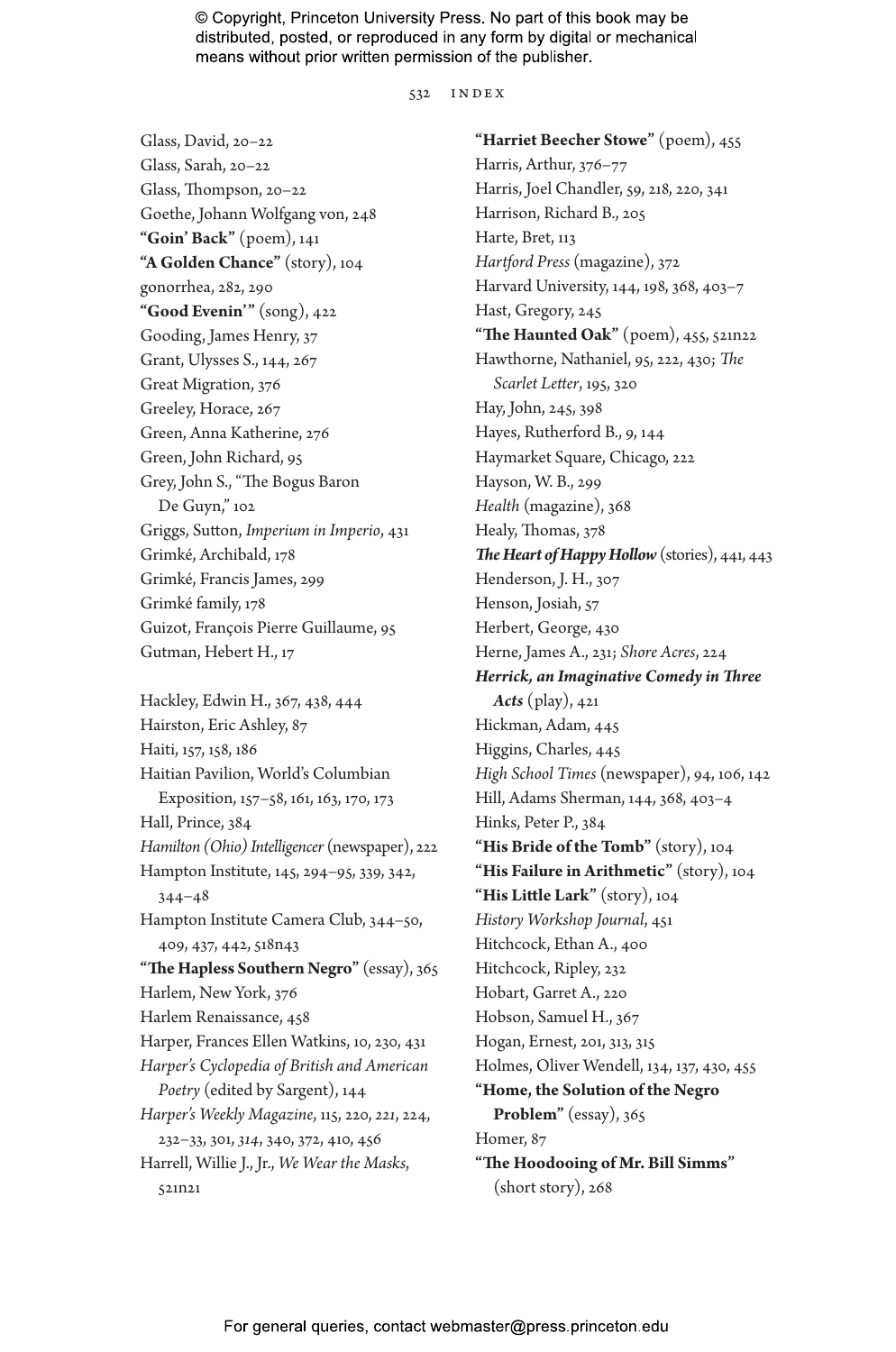#### index 533

Hooker, Isabella Beecher, 167 Hopkins, Pauline, 10 *Horizon* (magazine), 101 Horton, George Moses, 230 *Hot Foot* (musical), 421 *Hottest Coon in Dixie* (musical), 315–16 Houghton, Mifflin & Co., 319 *Houston Post* (newspaper), 370 Howard University, 288, 328, 399–400 *Howdy, Honey, Howdy* (poetry), 442, 453, 518n43, 521n15 Howells, William Cooper, 222 Howells, William Dean, 3, 6, 222–34, *223*, 239, 247, 249–53, 294, 296, 301–2, 320–21, 340, 368, 374, 392, 449, 456; *Criticism and Fiction*, 223; *A Hazard of Good Fortunes*, 222–23; *An Imperative Duty*, 223; *Italian Journeys*, 431; *A Modern Instance*, 223; *The Rise of Silas Lapham*, 223 **"How George Johnson Won Out"** (short story), 268 Hoyles, Euretta A., 429 Hughes, Jennifer, 388 Hull, Akasha Gloria, 458, 460, 521n25 Hulme, Edward Maslin, 429 **"Hunting Song"** (poem), 509n49 **"Hurrah for Captain Kidd"** (song), 422 Hutner, Gordon, 470n19 Hyde, Richard, 313 **"A Hymn"** (poem), 213, 468n7 Impey, Catherine, 253–55, 443 Impey, Ellen, 254–55 Impey family, 253, 424

*In Dahomey* (musical), 7, 422, *423*, 506n26 **"The Independence of Silas Bollender"** (short story), 408 *Independent* (newspaper), 150, 190, 261, 276, 299, 300, 302, 327, 330 *Indianapolis Freeman* (newspaper), 402 *Indianapolis Journal* (newspaper), 122, 125, 126, 128, 133, 142, 213, 217, 224, 322 *Indianapolis World* (newspaper), 192–93, 193, 195, 207–8, 219

industrial education, 144–45, 294–96, 299–300, 327–28, 342, 365, 373–75, 406, 419 Ingersoll, Robert Green, 265–67 **"The Ingrate"** (short story), 19 *In Old Plantation Days* (stories), 436, 443 **"In Summer Time"** (poem), 133 **"In the Tents of Akbar"** (poem), 468n5 **"Ione"** (poem), 203–4, 249 Irving, Washington, 430 **"Is Higher Education for the Negro Hopeless?"** (essay), 373–74

Jackson, Virginia, 455, 497n29 Jacobs, Harriet, 452 James, Henry, 223, 225, 320 James, William, 329 James Pott and Company, 418–19 **"James Whitcomb Riley"** (poem), 137–38, 141 Jarrold and Sons, 412 Jaxon, Helen, 245 J. B. Lippincott Company, 276 Jefferson, Thomas, 426, 451 Jenkins, Will, 518n43 *Jes Lak White Fo'ks* (musical), 421, 506n26 Jewett, John P., 57 Jewish American writers, 225 Jim Crow laws, 5, 61, 87, 92, 165, 235, 236, 395 *Joggin' Erlong* (poetry), 442–43, 453, 518n43 **"John Boyle O'Reilly"** (poem), 140 John Lane (publisher), 250, 253 Johnson, Billy, 201 Johnson, Charles, 142 Johnson, D. W., 38 Johnson, James (father of James Weldon Johnson), 380 Johnson, James "Jim" Weldon, 6, 202, 315, 356–57, *358*, 359, 372, 380–83, 385, 506n26; "Lift Every Voice and Sing" (with Rosamond Johnson), 381 Johnson, James William, 248 Johnson, Lola, 454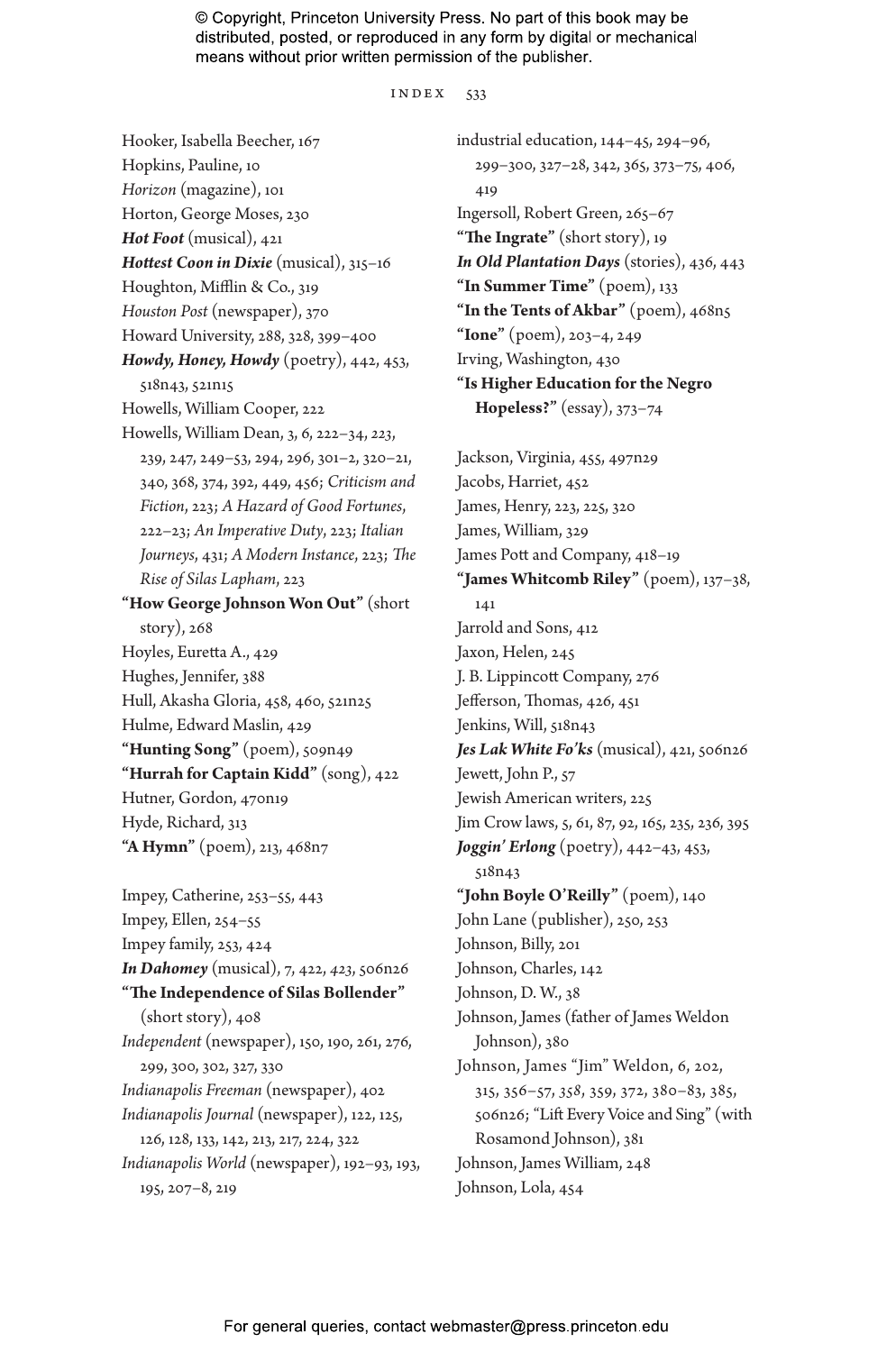534 index

Johnson, Robert Underwood, 374–75 Johnson, Rosamond "Rosy," 202, 380–82; "Lift Every Voice and Sing" (with James Weldon Johnson), 381 Johnson, R. U., 149 Johnston, Elizabeth Bryant, 429 Jones, Gavin, 113 Jones, Jacqueline, 22, 60-61 Jones, Samuel M., 429 Jones, Sissieretta, 166–67 *Journal* (newspaper), 101 *Journal of the Lodge* (newspaper), 190, 192 Jubilee Day, World's Columbian Exposition, 166–68, 180, 186 Jubilee for Queen Victoria. *See* England: queen's diamond jubilee in *Judge* (newspaper), 102 *Jump Back (Negro Love Song)* (musical), 316

*Kalamazoo Gazette* (newspaper), 379 *Kansas City Star* (newspaper), 388, 433 Kantrowitz, Stephen, 384 *Kate Field's Washington* (magazine), 190 Kauffman, Reginald W., 443–44 Kealing, Hightower Theodore, 419 Keats, John, 65, 430 Keen, Edwin H., 239, 443 **"Keep A-Pluggin' Away"** (poem), 77, 141 **"Keep a Song Up on De Way In"** (poem), 468n5 Keith, Prowse, and Company, 244 Kellogg, Ansel Nash, 117 Kellogg, Warren F., 329 Kelly, Patrick J., 74 Kemble, Edward Windsor, 303 Kentucky, *24*, 135, 136 Kentucky Negro Education Association, 136 King, William, 426 Kipling, Rudyard, 430 **"Kissing as Medicine**" (story), 104 Kitching, William, 242 Kline, Walter L., 445 Knopf, Sigard Adolphus, 360 Koch, Robert, 351

Kuhns, Ezra M., 112, 443, 445 Ku Klux Klan, 9, 328 Ku Klux Klan Act (1871), 482n62 labor, 300 *Ladies' Home Journal* (magazine), 256, 276, 336 **"Lager Beer"** (poem), 103–4, 140 Lakeside Summer Assembly and Camp Meeting, 208 Langston, John Mercer, 384 **"The Language We Speak"** (story), 104 Laurie, H. W., 369 Lears, Jackson, 155, 480n42 *Leavenworth Herald* (newspaper), 329 *Legacy: A Journal of American Woman Writers*, 459 Leggett, Benjamin Franklin, 429 *The Letter* (magazine), 214 Lewis, Julia, 501n30 Lewis, Will, 278 Liberia, 58, 180 *Library Journal*, 267 Library of Congress, 2, 266–67, 285–86, 288, 290, 299, 310, 319, 330–32, *331*, 338, 501n3 library of PLD, 6; contents of, 428–32; decorative items in, 432–33; formation of, 144, 148; gifts in, 429–31, 439 **"Life"** (poem), 213 "Lift Every Voice and Sing" ( Johnson and Johnson), 381 *Light* (magazine), 102 *Li'l' Gal* (poetry), 441–42 Lincoln, Abraham, 31, 32, 35, 36, 222, 445, 451 *Lippincott's Monthly Magazine*, 276, 302, 319, 321, 408, 411–12 literary criticism, 231, 250. *See also* Dunbar, Paul Laurence: critical responses to work of Little Africa, Dayton, 62–63 **"Little Billy"** (short story), 116 **"Little Brown Baby"** (poem), 509n49, 521n22 Lloyd, William J., 429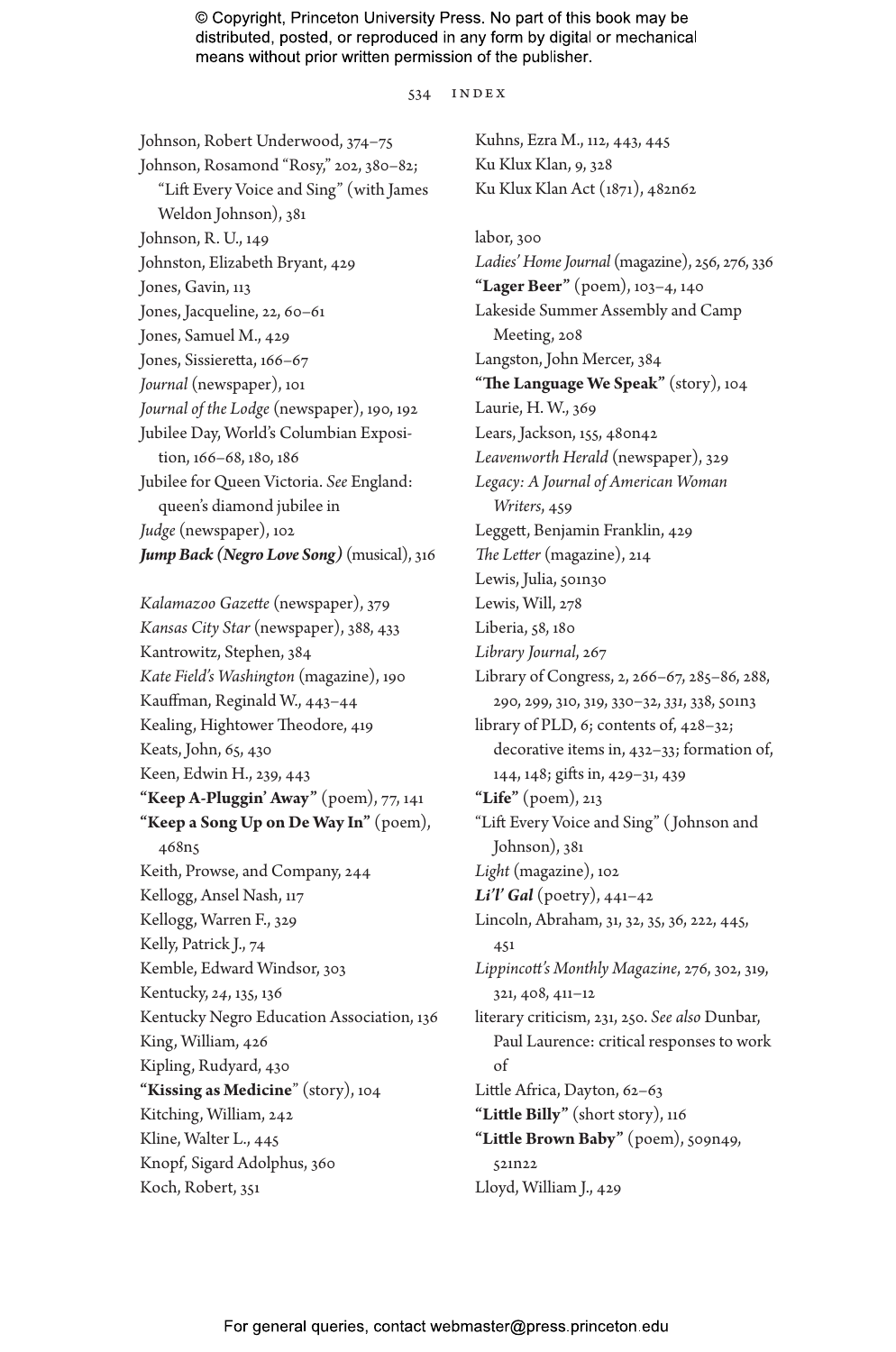index 535

Loafing-Holt (PLD's study), 6, 428–33, 439 Lockwood, Belva Ann, 72–74, *73*, 83 Loeb, William, Jr., 400 Longfellow, Henry Wadsworth, 64, 121, 134, 136–37, 139, 455; "A Psalm of Life," 139 Lorimer, George Horace, 443 **"Lost Dream"** (poem), 468n5 Lotus Club, 178 L'Ouverture, Toussaint, 158 Love, John Lee, 299 *The Love of Landry* (novel), 369–70, 443 **"Lover's Lane"** (poem), 468n5 **"Love's Apotheosis"** (poem), 468n5 **"The Love's Castle"** (poem), 468n5 Lowell, James Russell, 134, 136–37, 430, 455 **"The Luck of Lazy Lang"** (short story), 219 *A Lucky Coon* (vaudeville comedy), 315–16 **"Lullaby"** (poem), 140, 509n49 **"A Lyric"** (poem), 194, 493n14 lyric poetry, 248–49, 339–40, 454–55, 497n29 *Lyrics of Love and Laughter* (poetry), 4, 424–25, 437, 443, 454–55, 468n5, 498n30 *Lyrics of Lowly Life* (poetry), 217, 250–52, *252*, 288, 301–3, 321, 336, 347, 348, 357, 359, 409, 436, 437, 449, 454, 455, 468n5, 498n30 *Lyrics of Sunshine and Shadow* (poetry), 428, 442, 443, 455, 468n5, 498n30, 514n24 *Lyrics of the Hearthside* (poetry), 1, 12, 336–37, 348, 409, 424, 443, 454, 468n5, 469n7, 498n30, 503n43 Mabie, Hamilton Wright, *In a Forest of Arden*, 430 MacArthur, James, 319 Macaulay, Thomas, 53 Maclaren, Ian (pseudonym of John Watson), 239 *Majors and Minors* (poetry), 15, 213–14, 220, 224–31, *226*, 233, 235, 247, 249–51, 266, 294, 296–98, 301, 321, 337, 348, 437, 441, 456, 468n5 Manhattan Club, 178

Manning, Alexander, 192 Marcus Whitmark and Sons, 313 Marrant, John, 384 Marshall, James "Jimmie" L., 202 Marten, James, 45–46, 75 Martin, Jay, *A Singer in the Dawn*, 521n21 Mary E. Garst Estate, 113 Masons. *See* Freemasonry Matthews, Courtland, 452 Matthews, James Newton, 6, 119, 122–28, 132, 137, 142, 143–44, 147–50, 155, 169, 181, 185, 231, 452, 455; *Temple Vale and Other Poems*, 429 Matthews, Victoria Earle, 6, 237–38, 265, 291, 329, 380, 430; *Aunt Lindy*, 237, 431 McCaughey, W. F., 145 McClellan, George Marion, 340–41, 431; *Poems*, 341 McGirt, James Ephraim, 429 McKee, William, 49 McKinlay, Whitefield, 402 McKinley, William, 6, 154, 220, *221*, 230, 267, 398–99, 520n14 McLean, William E., 83 McVickar, William Neilson, 397 Mead, Charles L., 345–46 Mead, Edward, 346 Mead, Elinor, 222 Mead, Frank, 346 **"The Meadow Lark"** (poem), 140, 213 **"Melancholia"** (poem), 106–7, 109, 183 **"Memorial Day"** (poem), 133 **"The Memory of Martha"** (poem), 468n5 meningococcal disease, 290 Merrill, Winifred Edgerton, 352 **"Merry Autumn"** (poem), 133, 468n5 Metcalf, Eugene W., Jr., 453, 460; *Paul Laurence Dunbar: A Bibliography*, 449 meter, 106, 132, 138–41, 150, 488n18 Methodists, 28, 46 Metropolitan AME Church, Washington, D.C., 186–87 Meyerbeer, Giacomo, 167 Miami Canal, 28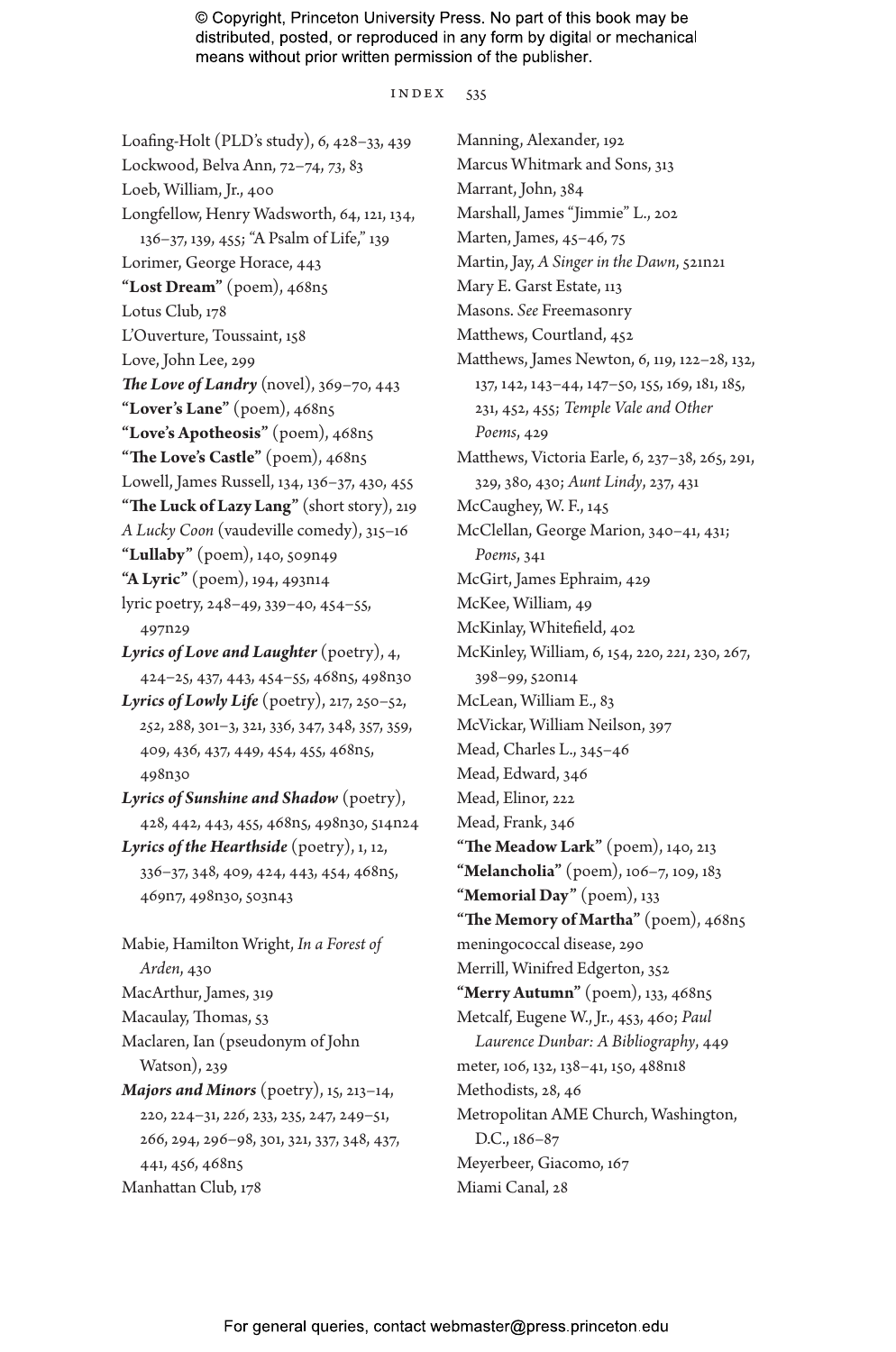536 index

Miami County Temperance Society, 46 Miami Loan and Building Association, 426 Midwest: Chicago's role in, 156; newspapers thriving in, 93; PLD's ties to, 115, 117, 133, 208, 263; poetry and literature of, 111, 120–23, 134, 137 Militia Act (1862), 32 Miller, A. P., 299 Miner, Leigh Richmond, 442, 518n43 **"The Minority Committee"** (short story), 408 minstrelsy, 201, 225, 381, 383 *Mirror of Liberty* (magazine), 101 Mitchell, Abbie, 315 Mitchell, Charles, 399 modernity, 156 Monday Night Literary Society, 178 **"The Monks Walk"** (poem), 468n5 *Monthly Review* (magazine), 188, 190, 193, 207 Monthly Review Publishing House, 195 *Moon* (magazine), 419 Moore, Alice Ruth, (later Alice Dunbar, Alice Dunbar-Nelson): "Anarchy Alley," 195; ancestry of, 189–90, 204–5, 316–17; archives of, 452; attitudes on race, 277, 292–93, 316–17, 392, 416, 503n44; birth of, 204–5; books of, in PLD's library, 428, 432; career of (*see* teaching career of; writing career of); "A Carnival Jangle," 195; in Colorado, *360*, 362, 368–69; courtship of, 1, 5, 11, 188–98, 203–20, 234, 236–38, 296–98, 499n7, 499n61 (*see also* discussion of literature with PLD; engagement to PLD; marriage to PLD); death of, 458; discussions of literature and ideas with PLD, 190–98, 203–5, 213–15, 217–20, 234, 248–49, 255–56, 275–77, 299–303, 313, 342–43, 387–88; education of, 205; emotional life of, 311–12, 324–26, 335, 458; engagement to PLD, 238, 240–43, 255–61, 264–65, 270, 272–75, 277–93, 308, 501n30, 502n26, 505n6 (*see also* marriage of); favorite

PLD poems of, 468n5; finances of, 291, 311; Hampton Institute connection of, 346; health of, 192, 280–82, 287, 288–89, 335, 417, 502n33; life after separation from PLD, 457–58; "Little Miss Sophie," 195; "Love for a Day," 193; marriage to PLD, 1, 6, 12, 307–17, 321–26, 335–36, 369, 380, 383, 385–86, 390–94, 399, 415–21, 424–26, 437–38, 459–60; name of, 468n1, 468n3, 521n23; photographs of, *189*, *360*; physical characteristics of, 188–89; and PLD's alcoholism, 272, 277, 278, 285, 369; and PLD's health, 353, 355; and PLD's work and career, 1–2, 4, 7, 218, 247, 268–69, 293, 315, 319, 321, 391–92, 458–59; PLD's works dedicated to, 321, 443; "The Poet and His Song," 1–2; relationship with Matilda Dunbar, 273, 322–23, 353, 416–17, 420, 446; relationship with Washington and Murray, 298, 300–301; response of, to PLD's death, 446–47; scholarship on, 11, 457–60, 521n25; sexuality of, 458, 522n25; teaching career of, 263–64, 281–82, 286, 292, 300, 310–12, 346, 416, 432, 457; "Titee," 195; *Violets and Other Tales*, 193, 195–96, 204; writing career of, 190, 192, 195–96, 205, 215, 256, 341, 457–59 Moore, Joseph, 205 Moore, Leila, 212 Moore, Patricia, 264, 273, 283, 285, 308–9, 311, 312, 420, 516n33 Moore, Tom, "Believe me, if all these endearing young charms," 404 Moore, W. H. A., 229–30 Moran, Edward P., "Evah Dahkey Is a King" (with PLD), 422 Morgan, Carrie Blake, 429 Morris, Edmund, 440 Morse, Alice, 348, 409 **"The Mortification of the Flesh"** (short story), 408 Moton, Robert Russa, 345 Mott, Frank Luther, 93, 101 Motto, Marie, 245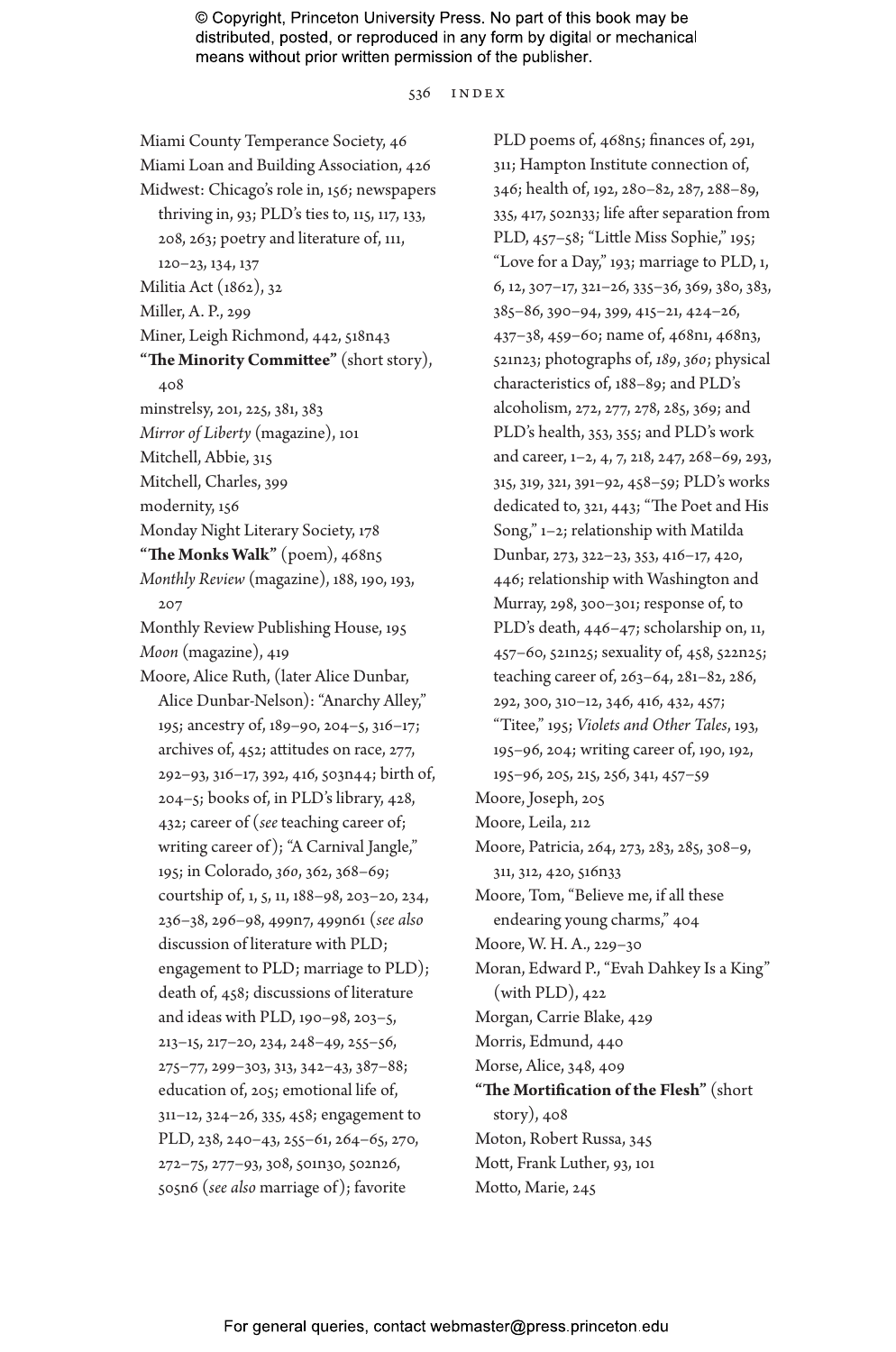index 537

| "Mt. Pisgah's Christmas 'Possum" (short                              |
|----------------------------------------------------------------------|
| story), 456                                                          |
| The Murdered Lover" (poem), 468n5                                    |
| Murger, Henri, Scènes de la Vie de Bohème, 268                       |
| Murphy, Electra, 155                                                 |
| Murphy, Ethel, 155                                                   |
| Murphy, Matilda (mother). See Dunbar,                                |
| Matilda                                                              |
| Murphy, Paul, 155                                                    |
| Murphy, Robert (half-brother), 16, 45, 48,                           |
| 52, 54, 57, 61, 63-64, 71, 75, 111, 138, 155-57,                     |
| 199, 212, 263, 478n110                                               |
| Murphy, William (half-brother), 16, 36,                              |
| 39-40, 48, 52, 54, 57, 61, 63-64, 71, 75, 138,                       |
| 155-56, 212, 263                                                     |
| Murphy, Wilson, 31-32, 35-36, 39-40, 43,                             |
| 48-49, 475n56                                                        |
| Murray, Margaret James, 298, 300-301                                 |
| music, 200-202, 245, 248, 454                                        |
| M. Whitmark and Sons, 203                                            |
| "My Lady of Castle Grand" (poem), 468n5                              |
| "My Sort o' Man" (poem), 141, 151, 336                               |
| "My Thought-And Hers?" (poem), 256                                   |
|                                                                      |
|                                                                      |
| The Nation (magazine), 303, 336                                      |
| National Afro-American Council, 353                                  |
| National Afro-American League, 329                                   |
| National Association of Colored Women,                               |
| 237, 298                                                             |
| National Cash Register Company, 111, 435                             |
| National Conservatory, New York, 200                                 |
| National Council of Women, 186                                       |
| National Era (newspaper), 57<br>National Home for Disabled Volunteer |
|                                                                      |
| Soldiers, Dayton, 68-71, 70, 75, 76, 152,<br>481n57, 482n62          |
|                                                                      |
| National Institute of Arts and Letters, 372                          |
| National Reformer (newspaper), 101<br>naturalism, 321, 411           |
| "The Negro as an Individual" (essay), 414                            |
| "The Negroes of the Tenderloin" (essay),                             |
| $334 - 35$                                                           |
| Negro Farmer's Conference, 338, 342                                  |

**"Negro Life in Washington"** (essay), 410, 414 Negro Problem, 126 *The Negro Problem* (edited by Washington), 419 **"Negro Society in Washington"** (essay), 410–11, 414 Nelson, Robert J., 458 *New England Magazine*, 329, 375 *New National Era* (newspaper), 84 New Negroes, 3, 219, 293, 413, 458 New Orleans, 188–92, 195, 204–5, 207–8, 212, 220, 311, 317, 373–74 newspapers, 93, 99, 101, 179. *See also* syndication *New York Age* (newspaper), 215, 229, 300, 329, 422 New York City: African Americans in, 375–76; PLD's ties to, 263–64; race riots in, 375–79; Tenderloin district, 202, 268, 334–35, 356–57, 376, 411, 500n19 *New York Commercial* (newspaper), 339–41 *New York Daily Tribune* (newspaper), 378 *New York Herald* (newspaper), 102, 267 *New York Journal* (newspaper), 268–69, 302, 371 *New York Times* (newspaper), 217, 303, 322, 336, 376, 377, 388, 433 *New York Tribune* (newspaper), 267, 352, 370 Nicholson, Peter, 18 Nineteenth-Century American Women Writers Study Group, 459 Norris, Frank, 224, 320–21, 430 *North Star* (newspaper), 179 Northwest Ordinance (1787), 24 **"Not They Who Soar"** (poem), 455 Noyes Academy, New Hampshire, 180 Nurhussein, Nadia, 115

*Oak and Ivy* (poetry), 5, 77, 131–47, 149, 157, 160, 181, 196, 200, 213, 251, 321, 336, 348, 443, 455, 457, 468n5 Obama, Barack, 7 Oberlin College, 148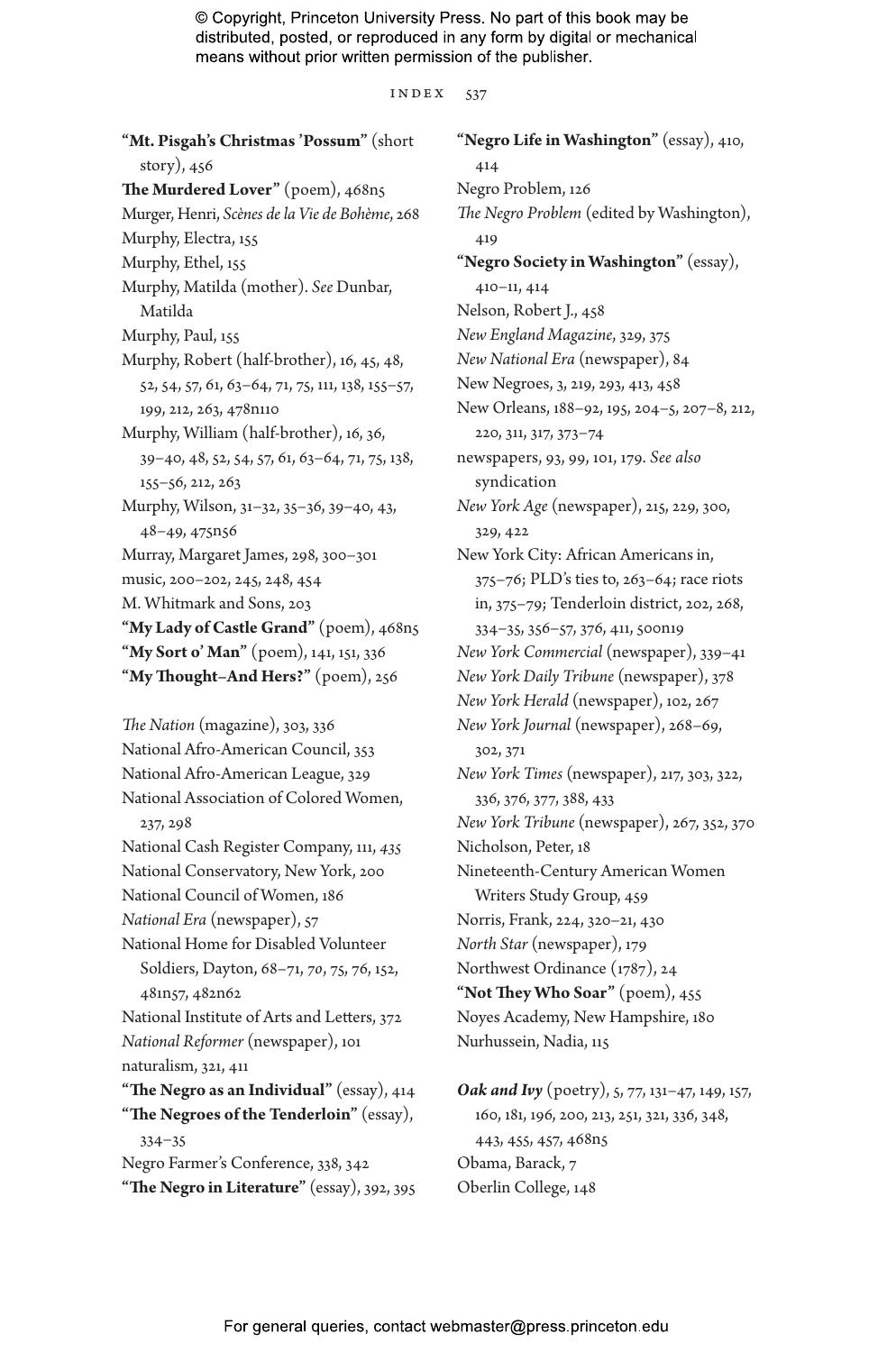538 index

**"October"** (poem), 133 **"Ode for Memorial Day"** (poem), 125 **"Ode to Ethiopia"** (poem), 133, 135–36, 139–40, 146, 160, 213 **"Ode to the Colored American"** (poem), 168–69, 201 **"Of Negro Journals"** (essay), 178–79 Ogden, Robert, 346, 397 **"Oh, No"** (poem), 102–3 Ohio, 23–25, 27–29, 42 Ohio Historical Society, 452, 458, 517n16 **"Ohio Pastorals"** (stories), 408–9 Ohio River, 26–27 *Ohio State Journal* (newspaper), 222 **"The Old Apple Tree"** (poem), 141 **"The Old Country Paper"** (poem), 151 **"The Old Fashioned Way"** (poem), 217 **"The Old High School and the New"** (poem), 117 **"The Old Homestead"** (poem), 133 Old Negro, 5 Old Sukey (horse), 361 **"The Ol' Tunes"** (poem), 128, 132, 141, 143, 147, 151, 160, 213, 217 Oneida Institute, 180 **"One Life"** (poem), 173, 184 **"On Emancipation Day"** (song), 422 **"On the Death of W. C."** (poem), 133 **"On the Dedication of Dorothy Hall (Tuskegee, Ala., April 22, 1901)"** (poem), 397–98 **"On the River"** (poem), 102, 132 **"The Ordeal of Mt. Hope"** (short story), 294, 299–300, 303 Oriental America Co., 313 Osofsky, Gilbert, 332–34 **"Our Martyred Soldiers"** (poem), 102 **"Our New Madness"** (essay), 327–29, 338, 342, 344, 373–75 *Outlook* (magazine), 302, 303, 375

Page, Thomas Nelson, 113, 218, 341, 436 Page, Walter Hines, 124, 319 Painter, Nell Irving, 9

Pan Africanism, 180 Panic of 1873, 45 Parker, Alton Brooks, 440 Parker, Benjamin S., 429 Parker, Ben S., 151 Parrish, John W., 287, 502n33 **"Parted"** (poem), 518n42 **"The Party"** (poem), 227–28, 247, 456 *The Past Before Us* (American Historical Association), 451 patrons, 123–24. *See also* Dunbar, Paul Laurence: patrons of Patton, Robert, 82 Paul Laurence Dunbar Papers, Ohio Historical Society, 452, 458 Penn, Irvine Garland, 165 Pennington, E. J., 102 pensions, 51, 69, 71–75, 83 *People's Advocate* (newspaper), 328 Peregrino, Francis Zaccheus Santiago, 353, 355 Perry, Susan, 317 Pfrimmer, William W., 122, 137, 151; *Driftwood*, 429 *Philadelphia Press* (newspaper), 338, 342 *Philadelphia Times* (newspaper), 373 Phillips, Wharton D., 367 Philomathean Society of Central High School, 94, *95* photography, 344–45, 350 **"Phyllis"** (poem), 191 Pitts, Helen, 186, 235 P. J. Plant (publisher), 441 **"The Plantation Child's Lullaby"** (poem), 518n42 plastering, 18 Plato, Desiree, 167 Plessy, Homer, 235–36 *Plessy v. Ferguson* (1896), 235–36 Plutarchus, Lucius Mestrius, 95 pneumonia, 352–53, 355, 426. *See also* tuberculosis Poe, Edgar Allan, "Annabel Lee," 116 *Poems of Cabin and Field* (poetry), 321, 348, *349*, 350, *350*, 409, 424, 437, 441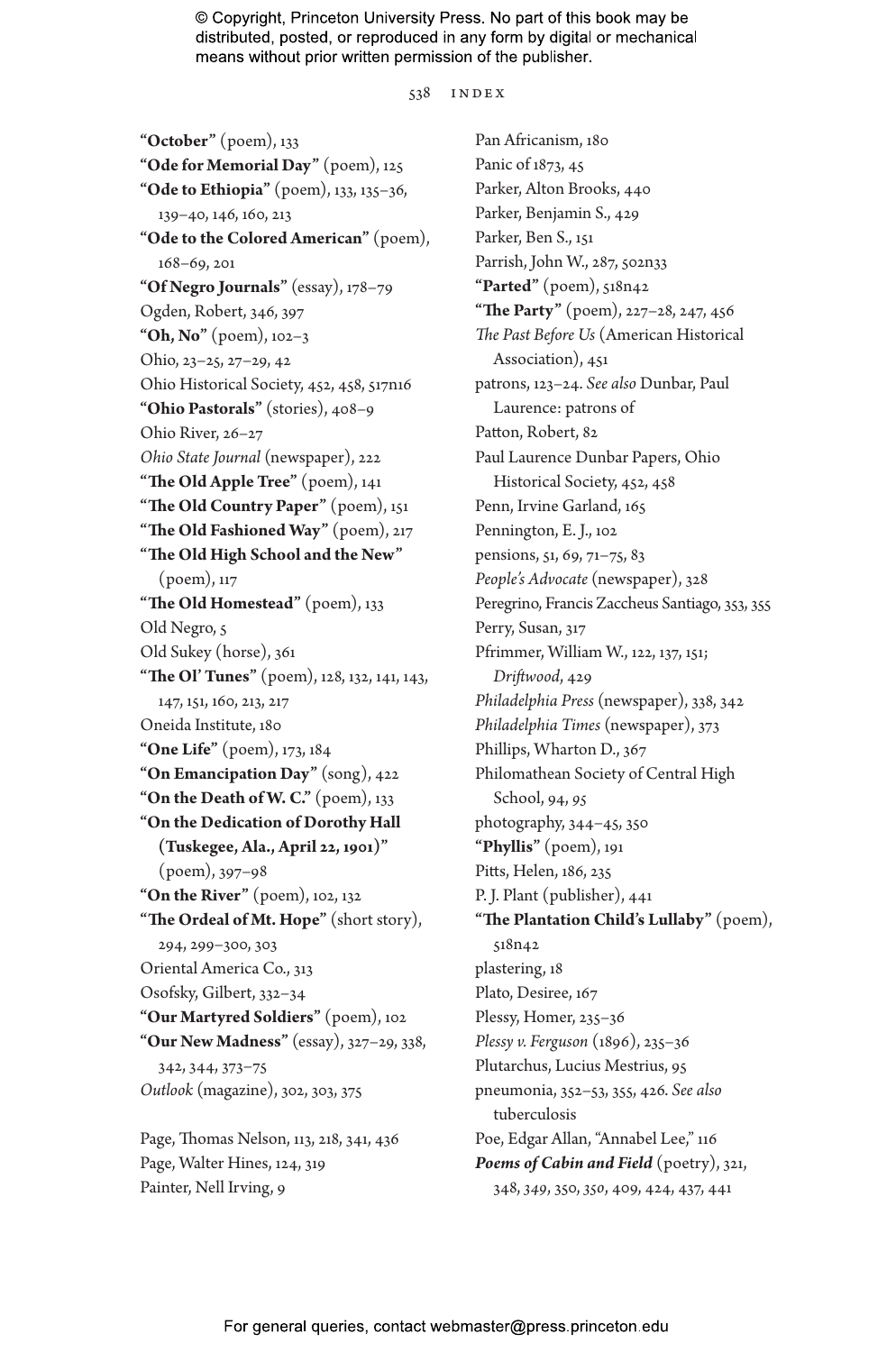index 539

*Poems of Places* (edited by Longfellow), 121 **"The Poet"** (poem), 4 **"The Poet and His Song"** (poem), 456 politics: African American participation in, 9–10, 49, 332; white control of, 9–10. *See also* franchise of African Americans Pond, Edith, 6, 243–44, 247, 249, 253,  $257 - 59$ Pond, "Major" James Burton, 6, 232–35, 244, 263, 430 Populists, 332–33 Porter, Rebecca, 20, 36, 43 *Possum Am de Best Meat After All* (musical), 421 Potter, Henry C., 321 **"A Practical Suggestion"** (story), 104 pregnancy and childbirth, 22, 36 **"Preparation"** (poem), 468n5 Preston, Charles A., 158 printing, 96 *Providence Telegram* (newspaper), 338 Puccini, Giacomo, *La Bohème*, 268 *Puck* (magazine), 317 Pushkin, Aleksander, 230

Quackenbos, John D., *Illustrated History of Ancient Literature, Oriental and Classical*, 144 Quakers, 27, 255, 298 Quincy, Josiah, 404 quinine, 316

race: ARM's attitudes on, 277, 292–93, 316–17, 392, 416, 503n44; authenticity/ purity associated with, 4, 6, 115, 190, 220, 225–27, 250, 251, 348, 370, 392, 422, 442; effects on PLD's work and career of, 115, 126–27, 217–20, 225–27, 232, 234, 250, 252, 268–69, 286, 292–93, 303, 319–20, 322, 337, 339–41, 370–71, 382, 389, 409, 424, 441–43, 456; interracial violence, 332–34, 375–79, 435–36; PLD's attitudes on, 11, 99–101, 163, 165–66, 217–20, 242–43, 258, 261–62,

277, 292–93, 316–17, 333–35, 339–41, 365, 371, 373–74, 379–80, 392, 410, 414, 433–36, 455, 497n16, 503n43. *See also* African Americans; racial stereotypes; slaves and slavery; whites **"The Race Question Discussed"** (essay), 333–34 racial stereotypes: art catering to, 3–4, 5; in common usage, 339–40, 379; in Howell's review of PLD's book, 225; PLD's and ARM's use of, 292–93; PLD's work and, 115, 218, 286, 303, 339–40, 371, 382, 389 racial uplift, 3, 11, 166, 178, 219, 296, 298, 334, 343, 346, 347, 374, 413, 429 Radical Republicans, 7–8 Rae, John, 518n43 rape, 278–79 Ray, Joseph, and Eli T. Tappan, *Treatise on Geometry and Trigonometry*, 432 Read, James, 33 Readville, Massachusetts, 33–34, 39 realism, 59, 223, 225, 250, 317, 320–21, 348, 370, 409, 456. *See also* naturalism Reconstruction: African American political participation during, 49; African Americans in Washington, D.C., during, 177; backlash against and decline of, 9–10, 59, 62, 70, 101, 332–33, 347, 480n42; duration of, 7, 469n13; education during, 61, 78, 294; federal forces deployed during, 9, 469n13; franchise of African Americans during, 7–9, 89; goals of, 7; PLD's life during and after, 3, 6; scholarship on, 470n19; Washington's views on, 499n65 Redemption, 10, 61, 70, 333, 480n42 *Reform Leaflets* (newspaper), 95 religion, 67, 436. *See also* Christianity *Religious Telescope* (newspaper), 89, 94 Renker, Elizabeth, 134 Republican National Committee, 440 Republicans, 185–86, 220, *221*, 224, 332. *See also* Radical Republicans **"Retrospect"** (poem), 150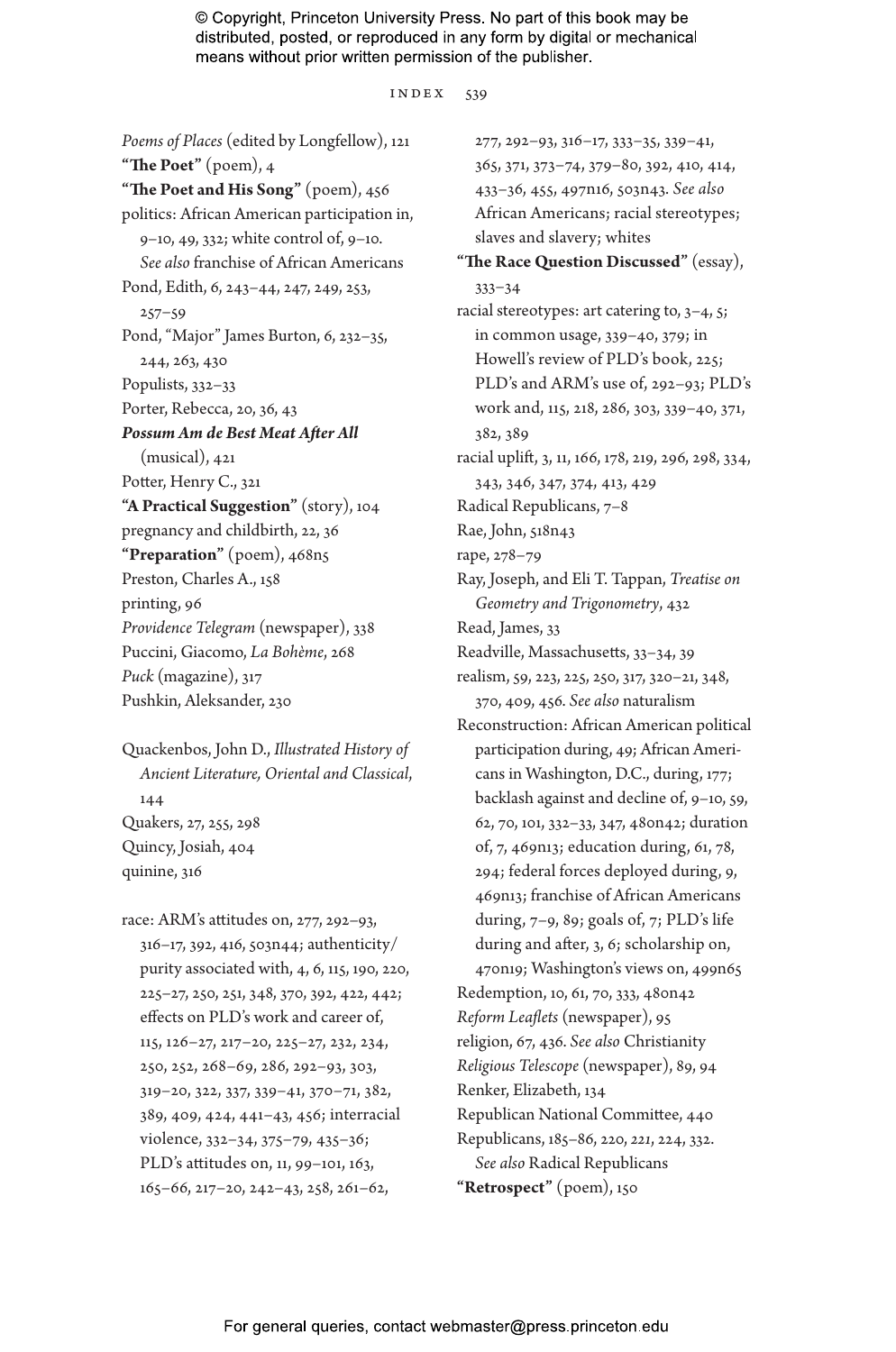540 INDEX

**"Returned"** (song), 422 Revels, Hiram, 384 Reynolds, Paul Revere, 303, 350, 408, 411–13 Richmond, Indiana, 145 *Richmond Independent* (newspaper), 145 *Richmond Star* (newspaper), 95 Ricks, William, 378 Ridpath, John Clark, 120, 122 Riley, James Whitcomb, 6, 97, 113, *114*, 115, 120, 122, 127–29, 133, 137–39, 143, 147, 392, 430, 438, 445; *Love Lyrics*, 350 rings, 280–82, 284, 287–88 Ripley, Ezra, 404 **"The Rivals"** (poem), 146–47, 151 Rivers, Joseph D. D., 367 Robinson, Fay Jackson, 458 *Rocky Mountain News* (newspaper), 363, 365 Rollin, Horace Judson, 429 Romanticism. *See* British Romanticism Ronda, Margaret, 455 Roosevelt, Edith, 401 Roosevelt, Theodore, 6, 353, *354*, 355, 399–401, 429, 438–41, 453, 509n10, 520n12; *Presidential Addresses and State Papers of Theodore Roosevelt*, 439 Rothman, Sheila M., 361, 444 *The Rubaiyat of Omar Khayyam*, 430 Ruffin, Josephine St. Pierre, 289 Rydell, Robert W., 154

**"Salutatory"** (essay), 91 Sancho, Ignatius, 451 Santayana, George, 329 Sargent, Epes, 144 *Saturday Evening Post* (magazine), 364, 410, 444 Savage Club, London, 243 Scarborough, William Sanders, 88, 157, 243 Schönlein, J. L., 351 Schoolroom Poetry. *See* Fireside Poetry Scott, Emmett Jay, 327–29, 390, 394–97, 402 Scott, Walter, 95, 431 *Scribner* (magazine), 93 Second Confiscation Act (1862), 32

Second Massachusetts Cavalry, 34 **"The Seeding"** (poem), 213 **"The Seedling"** (poem), 468n5 segregation: in Canada, 29; in education, 57, 62–63, 72, 78, 84–85, 92; PLD's early experiences of, 5, 6; on public transportation, 235–36; in Union Army, 32, 42; in veterans' homes, 70; in world's expositions, 165 Selkirk, Alexander, 52 Seneca Falls Convention, 158 *Senegambian Carnival* (variety show), 315 serialized literature, 104–5, 117, 275–76 Shakespeare, William, 430; *Julius Caesar*, 116; *King Richard III*, 319; *The Tragedy of Hamlet, Prince of Denmark*, 197 Shannon, Maud, 307–8, 505n4 Shaw, Anna Howard, 186 Shearer, J. L., 148, 149 Shelley, Percy Bysshe, 65 Shivell, Paul, 231 **"Signs of the Times"** (poem), 302, 509n49 Sines, Ed, 129 Slaughter-House cases (1873), 9 slave-catchers, 26 slaves and slavery: as artisans, 17–20, 472n15; census counts of, 17, 135; emancipation of, 35, 43–44; female, 22–23, 32, 36; Kentucky statutes on, 135; music of, 200, 245; naming of, 17; PLD's experience of, 135–36; as property or "types," 17, 135; runaway, 19–20, 23–30, *24*, *25*; scholarship on, 450–51, 453; as subject in PLD's poetry, 135, 140–41 **"Sling Along"** (poem), 442 Smith, Ella, 310 Smith, Fannie N., 298 Smith, Wilford Horace, 419 Smithsonian Institution Bureau of American Ethnology, 164 smoking, 396–97, 433 *Social History* (journal), 451 **"Solution of Negro Problem Seen from Two Sides"** (essay), 365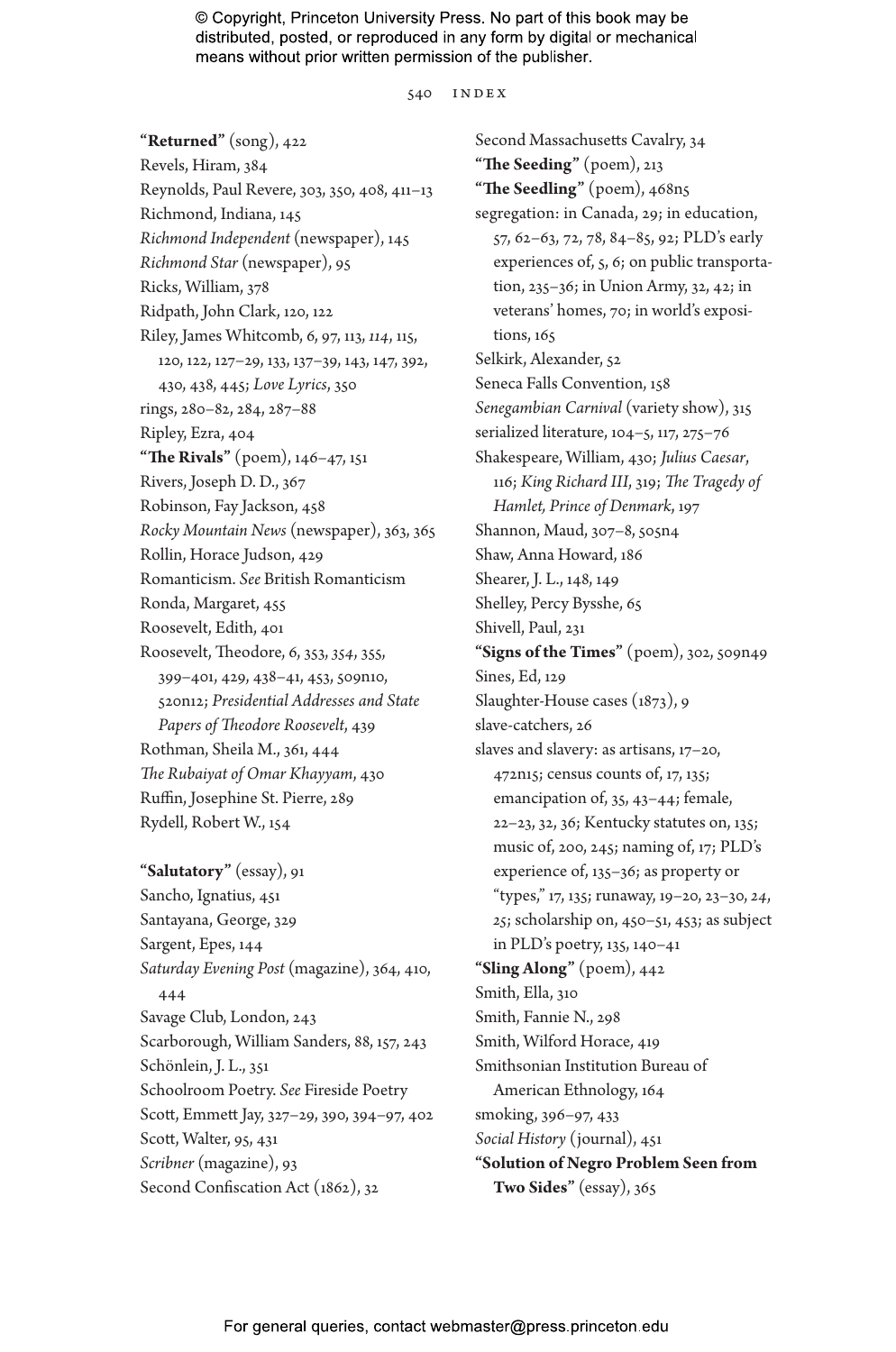index 541

**"Some London Impressions"** (essay), 261 **"A Song"** (poem), 194, 493n14 **"Song"** (To Miss Alice Ruth Moore) [poem], 194–95, 493n14 **"Song of Summer"** (poem), 409, 468n5 *Southern Workman* (journal), 300, 345, 347, 409, 442 **"Sparrow"** (poem), 213 Sparta Club, 178 Spencer, Herbert, 431 Spofford, Ainsworth Rand, 267 *The Sport of the Gods* (novel), 321, 408, 411–14 Spratlin, Paul Edward, 367 Stanley, Henry Morton, 258 Stanton, Edwin, 41–42 Stanton, Frank L., 220 states, racial legislation of, 8–9 *State v. Farr* (Kentucky, 1841), *24* Steele, Robert W., 62, 84 Stephans, Jacob, 49 stereotypes. *See* racial stereotypes Stewart, Frank, 503n43 Stivers, Charles B., 86, 443 Stoddard, Charles Warren, 268 Stowe, Harriet Beecher, 167, 232, 413; *Uncle Tom's Cabin*, 57–59, 138 Straight University, 205 *The Strength of Gideon and Other Stories* (stories), 371, 436, 443 Strothotte, Maurice Arnold, 167 Stuart, Joseph H., 367 Stuart, Ruth McEnery, 218, 341, 430 **"A Summer Pastoral"** (poem), 133, 141, 217 **"Sunset"** (poem), 133, 213, 455 **"Sympathy"** (poem), vii, 1–2, 12, 456, 468n5, 468n6, 469n8 syndication, 116–17 Syphax family, 178

Talented Tenth, 419 Taylor, William, 52 temperance movement, 46, 272 **"The Tenderfoot"** (short story), 116

Tenderloin district, New York, 202, 268, 334–35, 356–57, 376, 411, 500n19 **Tenderloin stories**, 268–69 Tenney, Edward, 361 Tennyson, Alfred, Lord, 430; *Idylls of the King*, 350; "Lady Clara Vere de Vere," 116 Terrell, Mary Church, 88, 157, 386 Terrell, Robert Heberton, 386 Terrell family, 178 **"A Thanksgiving Poem"** (poem), 133 Thatcher, Charles A., 145–50 theater, 200–202 **"Theology"** (poem), 214 Third Civic Division, 398 Thirteenth Amendment, 8, 236 Thomas, Charles S., 366 Thompson, Aaron Belford, 431 Thompson, James Maurice, 120 Thoreau, Henry, 222 Thorpe, Robert, 377–78 *Tid-Bits* (magazine), 317 Tilden, Samuel, 9 "Time to Tinker 'Roun'!" (poem), 509n49 Timewell, William and Elizabeth, 23, 36 **"To a Violet Found on All Saint's Day"** (poem), 468n5 Tobey, Henry Archibald, 6, 196, *197*, 198, 199, 261, 266, 273, 316, 321, 363, 396, 418, 445 **"To Dr. James Newton Matthews"** (poem), 137, 455 *Toledo Bee* (newspaper), 149 *Toledo Blade* (newspaper), 145 *Toledo Journal* (newspaper), 333 *Tomfoolery* (periodical), 94 **"To Miss Mary Britton"** (poem), 136–37 *Topeka Plaindealer* (newspaper), 351, 359–60, 363, 368 **"To Pfrimmer"** (poem), 137 **"To the Miami"** (poem), 133 Tourgée, Albion W., 236 Troy, Ohio, 27–28, 34, 42–43 Troy Sons of Temperance, 46 Troy Total Abstemious Temperance Society, 46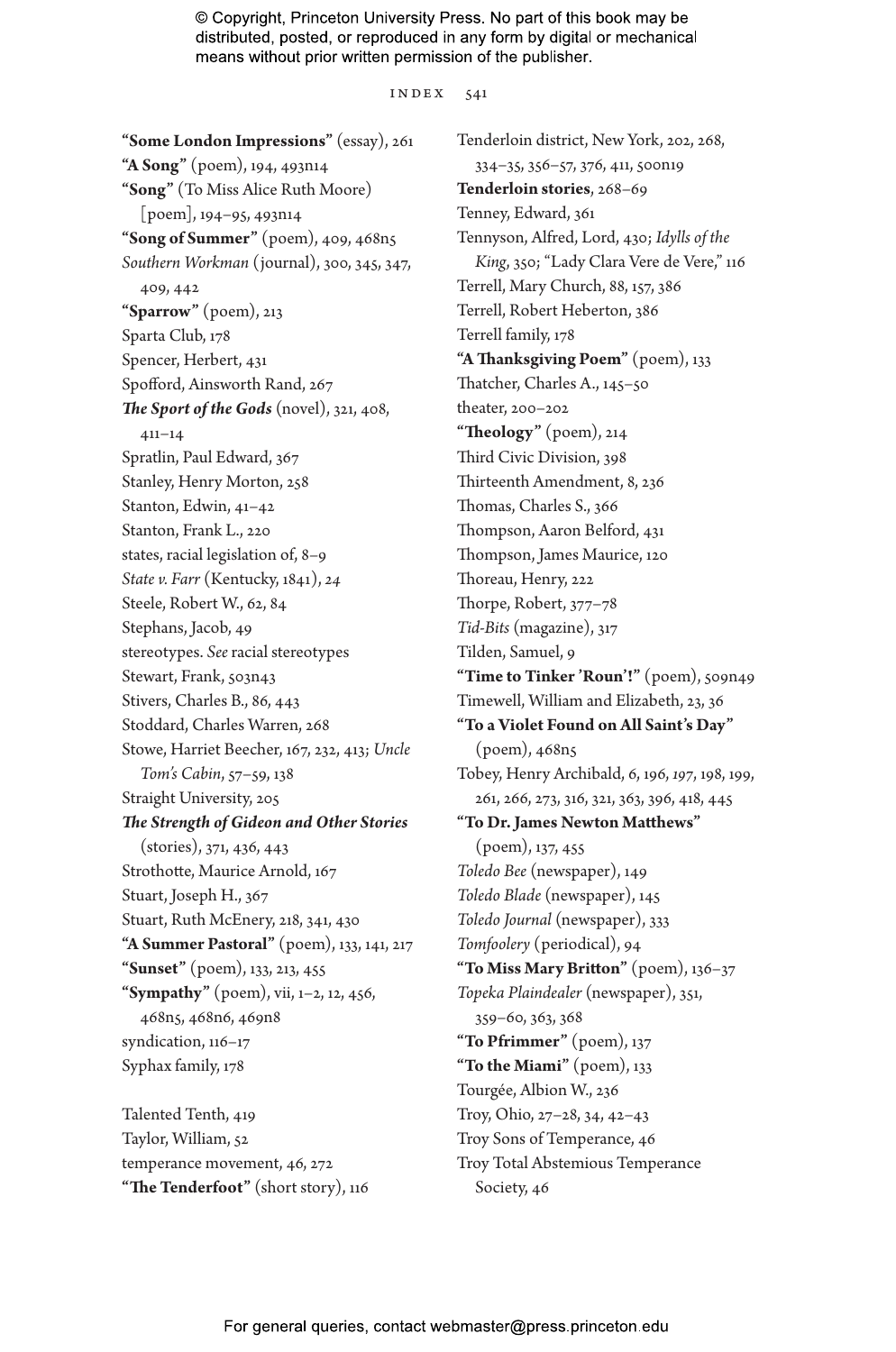542 INDEX

Truesdale, Mrs. (teacher), 110 tuberculosis, 351–53, 355, 359–61, 380, 444 Turner, Henry McNeal, 167 Tuskegee Institute, 182, 295–96, 298, 327–30, 337–39, 341–44, 367, 392–98, 402–7 **"The Tuskegee Meeting"** (essay), 338 **"Tuskegee Song"** (song), 402–7 *Tuskegee Student* (newspaper), 407 Tuskegee Women's Club, 298 Twain, Mark, 113, 223, 232, 268; *Adventures of Huckleberry Finn*, 303; *The Gilded Age* (with Charles Dudley Warner), 372; *Roughing It*, 361 **"Twixt Smile and Tear"** (poem), 455 **"Two Little Boots"** (poem), 468n5 SS *Umbria*, 239–40, 242 *The Uncalled* (novel), 250, 253, 255, 263, 274–76, 302, 319–22, 331–32, 370, 408, 411–13, 443 *Uncle Eph's Christmas* (musical), 421, 506n26 Underground Railroad, *25*, 27–28, 33 Union Army: African Americans' return to civilian life, 45–46, 68–71; African Americans' service in, 8, 19, 30–34, 36–42, 333, 477n98; alcoholism in, 38, 46, 51, 479n11; officers in, 42; organization of, 34; payments by, 38, 42, 74, 477n98; race relations in, 42 Union Whigs, 10 United Brethren Church, 48, 49, 88–89, 91, 94–96 United Brethren Printing Establishment, 94 United Brethren Publishing House, 129–30, 141–42, 443 United States African News Company, 243 *United States v. Cruikshank* (1876), 9 *United States v. Reese* (1876), 9 University of Delaware, 458, 459 U.S. Congress, 68, 135 U.S. Constitution, 8, 23 U.S. Department of the Interior, 400 U.S. National Commission, 164

Information and Employment, 45 U.S. Supreme Court, 72–74 vaudeville, 201 Venable, Jack and Margaret, 22, 31 Verdi, Giuseppe, 167 Victoria, Queen, 247–48 Virgil, 86, 87 Virgil, *Aeneid*, 430 **"The Visiting of Mother Danbury"** (short story), 408 vocational education. *See* industrial education *Voice of the Negro* (magazine), 101 Wadsworth Bennett, 64 Walcott, Joe, 378 Walker, George, 201–2, 313, 315, 421–22, *423* Walker, John Brisben, 222 walking sticks. *See* canes and walking sticks Wallace, Walter W., 101 Walters, Alexander, 167 Walters, Spencer, 378 War Department, 41 Ware, Eugene G. (pseudonym: Ironquill), 151 Warfield, William A., 400 Warner, Charles Dudley, 372; "The Education of the Negro," 372–74; *The Gilded Age* (with Mark Twain), 372 **"The Warrior's Prayer"** (poem), 521n22 Warwick, Beatrice, 454 Washington, Allen, 345 Washington, Booker T.: background of, 294–95, 406; compared to Douglass, 367; controversial views of, 5, 11, 262, 296, 298–300, 429, 499n65; educational philosophy of, 5, 295–96, 299–300, 327–29, 342, 365, 373–75, 406, 419; and Freemasonry, 384; *The Future of the American Negro*, 431; "The Influence of Object-Lessons in the Solution of the Race Problem," 343–44; *The Negro Problem*, 419; *A New Negro for a New Century*, 431; as news correspondent, 243; personal

U.S. Sanitary Commission, Bureau of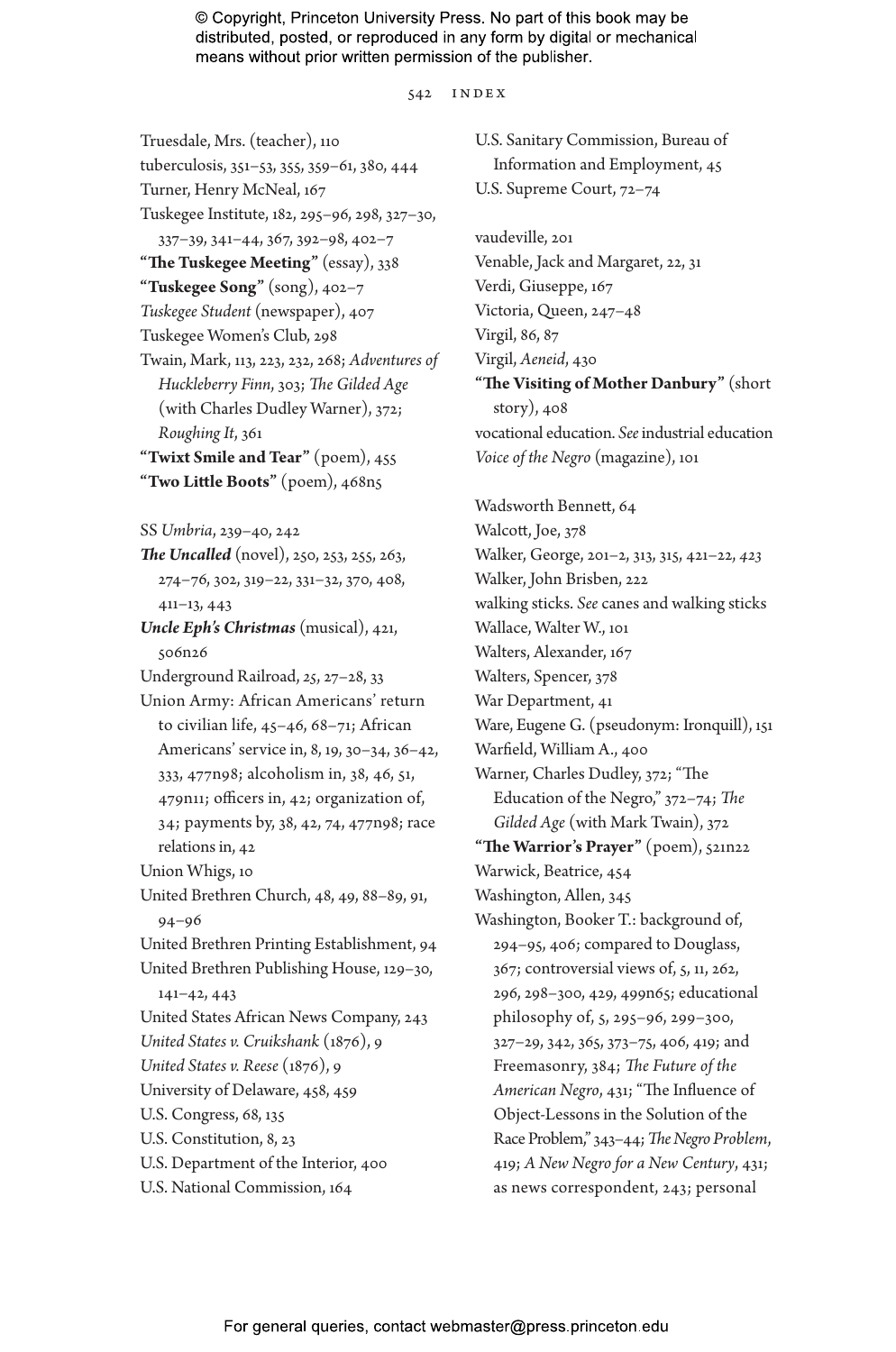#### index 543

narrative by, 452; photograph of, *297*; PLD's collection of writings of, 429, 431; PLD's relationship with, 6, 11, 294, 296–301, 327–30, 337–39, 342–43, 365–67, 374–75, 394–98, 401–2, 405–7, 415, 418, 453; and racial uplift doctrine, 11, 296, 298, 374, 429; Roosevelt's dinner with, 401; "Solving the Negro Problem," 366; *Sowing and Reaping*, 431; and Tuskegee Institute, 295–96, 298, 327–30, 337–39, 342–44, 367, 395–98, 402, 405–7; and white–African American relationships, 124; wives of, 298 Washington, D.C.: African Americans in, 177–78, 235, 274, 277, 287, 410–11; PLD's residences in, 273–74, 288–89, 417–18 *Washington, D.C. Times* (newspaper), 336 *Washington Post* (newspaper), 365, 371 watermelon, 166–67 Wayland Seminary, 295, 406 Weichselbaum, Anton, 290 **"Welcome Address"** (poem), 110–11, 120–21, 132 Wells, Ida B., 157, 165, 166, 169, 237, 243, 253, 329, 453 **"Weltschmertz"** (poem), 468n5 West End Club, Toledo, 146–47 Western Association of Writers, 110–11, 119–22, 132, 150–51, 208, 219 *West Side News* (newspaper), 96–97, 102, 115 **"The West Side News"** (poem), 102 Wetmore, J. Douglass, 380 **"We Wear the Mask"** (poem), 268–69, 455, 456 Wharton, Edith, 225, 320, 430 Wheatley, Phillis, 191, 230, 451 **"When de Co'n Pone's Hot"** (poem), 228, 456 **"When Malindy Sings"** (poem), 228–29, 249, 302, 437, 456 *When Malindy Sings* (poetry), 436–37, 441 **"When the Old Man Smokes"** (poem), 256 White, Robert K., 22–23, 35, 473n34 **"The White Counterpane"** (short story), 408 White Rose Mission, 238, 292

whites: alleged superiority of, 31, 62, 84, 146, 163–64, 333–34, 414, 480n42 (*see also* African Americans: alleged inferiority of); friendships of African Americans with, 124; post-Reconstruction attitudes and actions of, 9–10, 332–34; slavery's harmful effects on, 343–44; violence against African Americans, 332–34, 375–79, 435–36 Whitfield, James M., 230 Whitlock, Brand, *232*, 445–46 Whitman, Albery Allson, 230, 431; *Twasinta's Seminoles; or*, *Rape of Florida*, 340–41 Whitman, Walt, 265, 268, 382–83 **"Whittier"** (poem), 133–34 Whittier, John Greenleaf, 122, 133–34, 136–37, 455 *Who Dat Say Chicken in Dis Crowd?* (musical), 316 Wiggins, Lida Keck, 453, 459; *The Life and Works of Paul Laurence Dunbar*, 449 Wilberforce University, 182 Wilde, Oscar, 276 Wilkinson, M. Maud, 505n4 Williams, Daniel, 282, 310, 399–400 Williams, Egbert "Bert," 201–2, 313, 315, 421–22, *423* Williams, Fannie Barrier, 160 Williams, Samuel Laing, 160, 165 Wilmington, North Carolina, riots, 332–34, 435–36 *Wilmington Advocate* (newspaper), 457–58 Wilson, Samuel C., 77–79 Winks, Robin W., 28 Winterer, Caroline, 87 Witmark, Isidore, 313 *Woman's Era* (newspaper), 289 Woman's Era Club, 289 women: domestic treatment of, 55; PLD's flirtations with, 4–5, 150, 212, 241–42, 256, 259–60, 264–65, 283, 285, 307–8, 392–94, 415, 499n7, 505n4; roles of African American, 44, 49; sexual mores concerning, 279; in slavery, 22–23, 32, 36